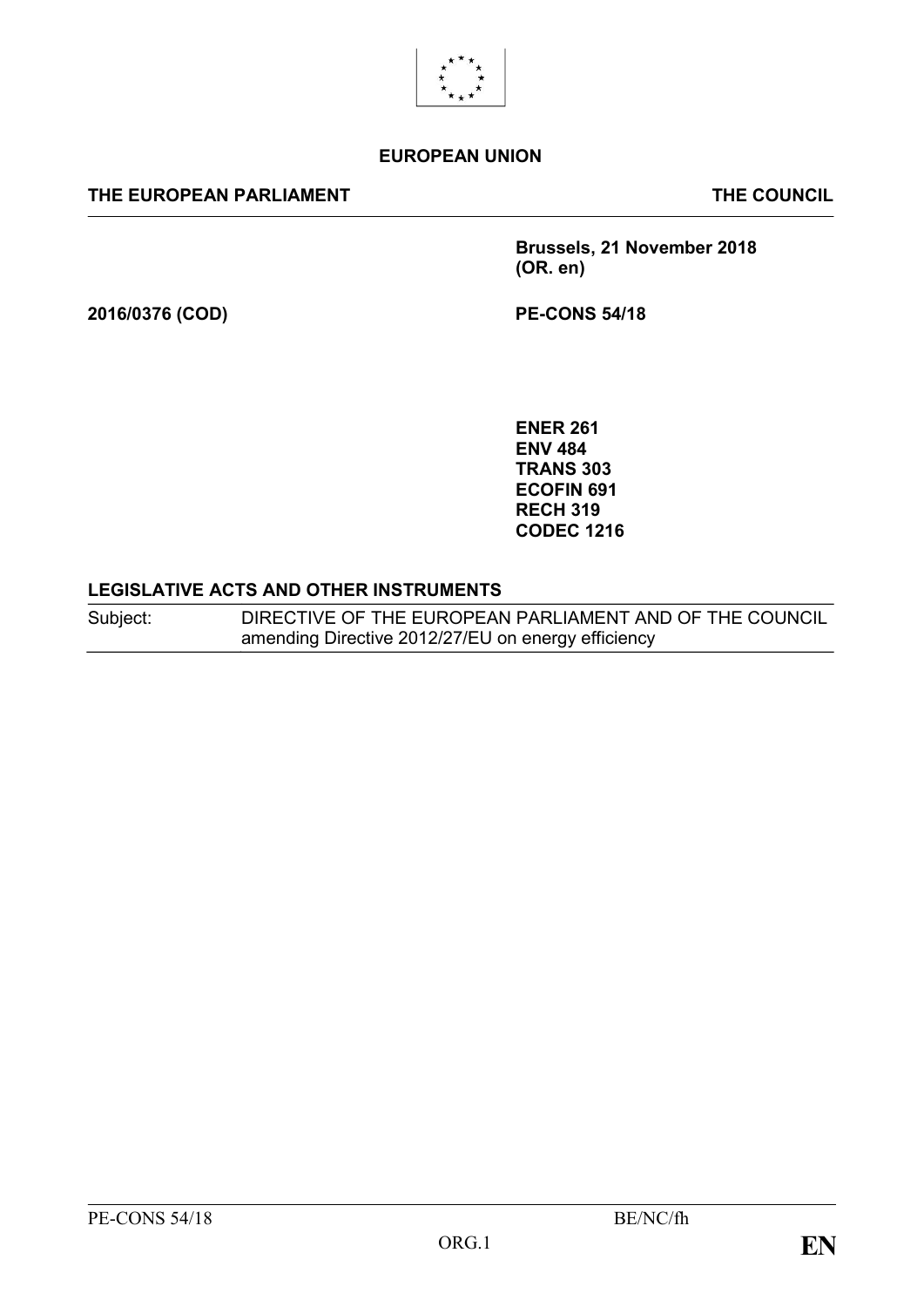# **DIRECTIVE (EU) 2018/… OF THE EUROPEAN PARLIAMENT AND OF THE COUNCIL**

**of …**

#### **amending Directive 2012/27/EU on energy efficiency**

#### **(Text with EEA relevance)**

### THE EUROPEAN PARLIAMENT AND THE COUNCIL OF THE EUROPEAN UNION,

Having regard to the Treaty on the Functioning of the European Union, and in particular Article 194(2) thereof,

Having regard to the proposal from the European Commission,

After transmission of the draft legislative act to the national parliaments,

Having regard to the opinion of the European Economic and Social Committee**<sup>1</sup>** ,

Having regard to the opinion of the Committee of the Regions**<sup>2</sup>** ,

Acting in accordance with the ordinary legislative procedure**<sup>3</sup>** ,

<sup>&</sup>lt;sup>1</sup> OJ C 246, 28.7.2017, p. 42.

<sup>&</sup>lt;sup>2</sup> OJ C 342, 12.10.2017, p. 119.

**<sup>3</sup>** Position of the European Parliament of 13 November 2018 (not yet published in the Official Journal) and decision of the Council of ….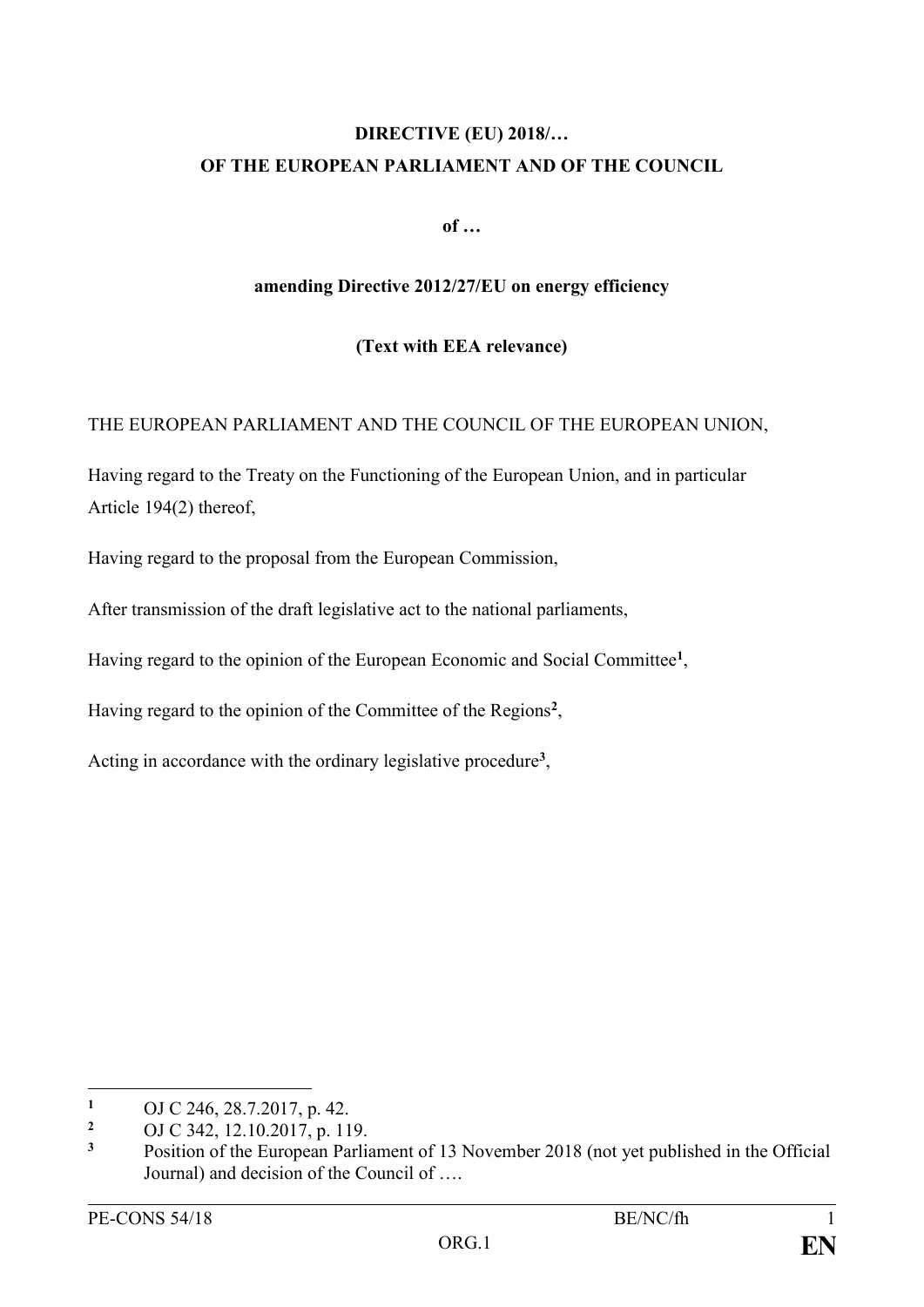#### Whereas:

(1) Moderation of energy demand is one of the five dimensions of the Energy Union Strategy established by the Commission communication of 25 February 2015 entitled 'A Framework Strategy for a Resilient Energy Union with a Forward-Looking Climate Change Policy'. Improving energy efficiency throughout the full energy chain, including energy generation, transmission, distribution and end-use, will benefit the environment, improve air quality and public health, reduce greenhouse gas emissions, improve energy security by reducing dependence on energy imports from outside the Union, cut energy costs for households and companies, help alleviate energy poverty, and lead to increased competitiveness, more jobs and increased economic activity throughout the economy, thus improving citizens' quality of life. This is in line with the Union commitments made in the framework of the Energy Union and global climate agenda established by the 2015 Paris Agreement on climate change following the 21st Conference of the Parties to the United Nations Framework Convention on Climate Change**<sup>1</sup>** (the 'Paris Agreement'), committing to keep the increase of the global average temperature to well below 2°C above pre-industrial levels and to pursuing efforts to limit the temperature increase to 1,5°C above pre-industrial levels.

**<sup>1</sup>** OJ L 282, 19.10.2016, p. 4.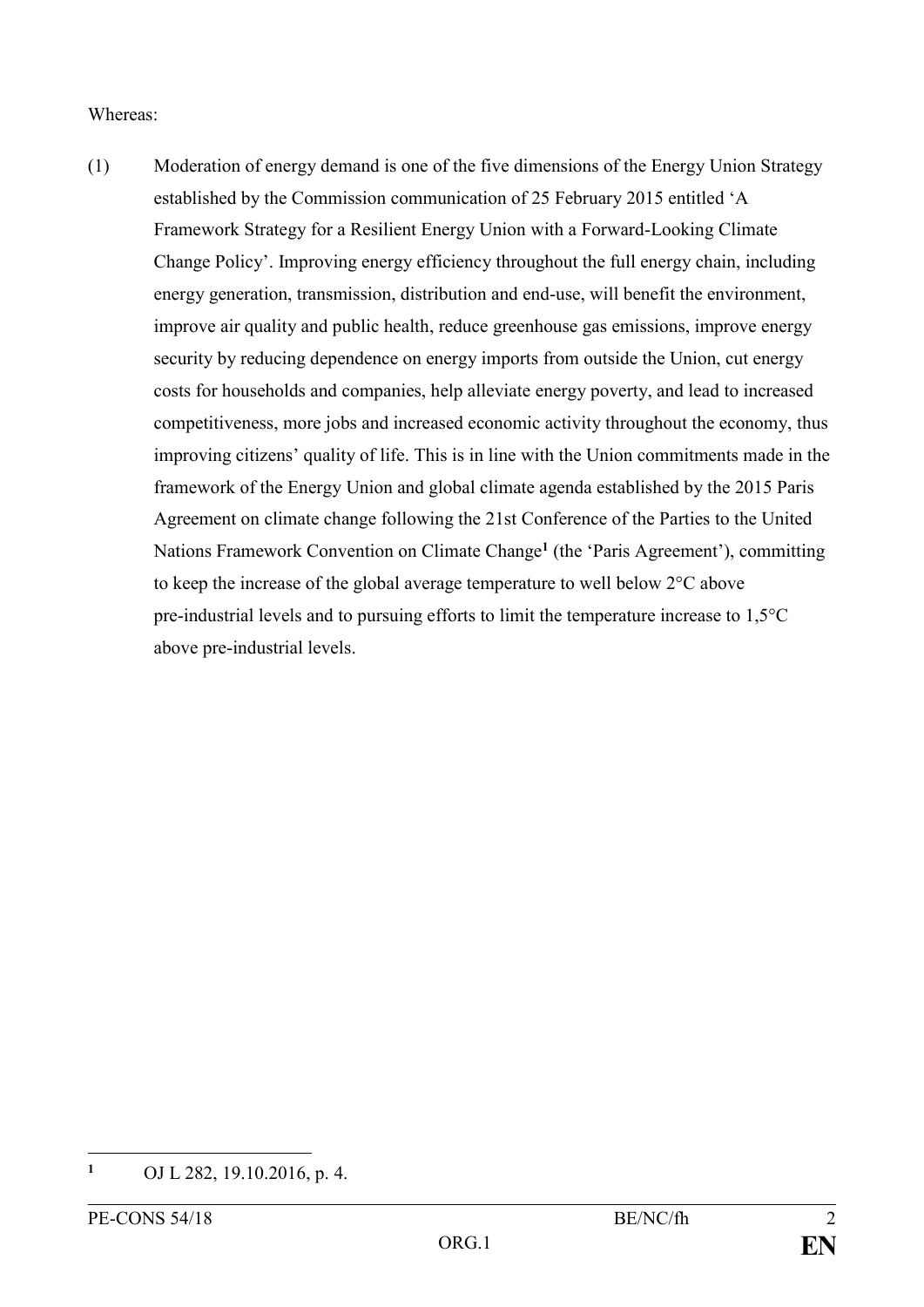- (2) Directive 2012/27/EU of the European Parliament and of the Council**<sup>1</sup>** is an element to progress towards the Energy Union, under which energy efficiency is to be treated as an energy source in its own right. The 'energy efficiency first' principle should be taken into account when setting new rules for the supply side and other policy areas. The Commission should ensure that energy efficiency and demand-side response can compete on equal terms with generation capacity. Energy efficiency needs to be considered whenever decisions relating to planning the energy system or to financing are taken. Energy efficiency improvements need to be made whenever they are more cost-effective than equivalent supply-side solutions. This ought to help exploit the multiple benefits of energy efficiency for the Union, in particular for citizens and businesses.
- (3) Energy efficiency should be recognised as a crucial element and a priority consideration in future investment decisions on the Union's energy infrastructure.

<u>.</u>

**<sup>1</sup>** Directive 2012/27/EU of the European Parliament and of the Council of 25 October 2012 on energy efficiency, amending Directives 2009/125/EC and 2010/30/EU and repealing Directives 2004/8/EC and 2006/32/EC (OJ L 315, 14.11.2012. p. 1).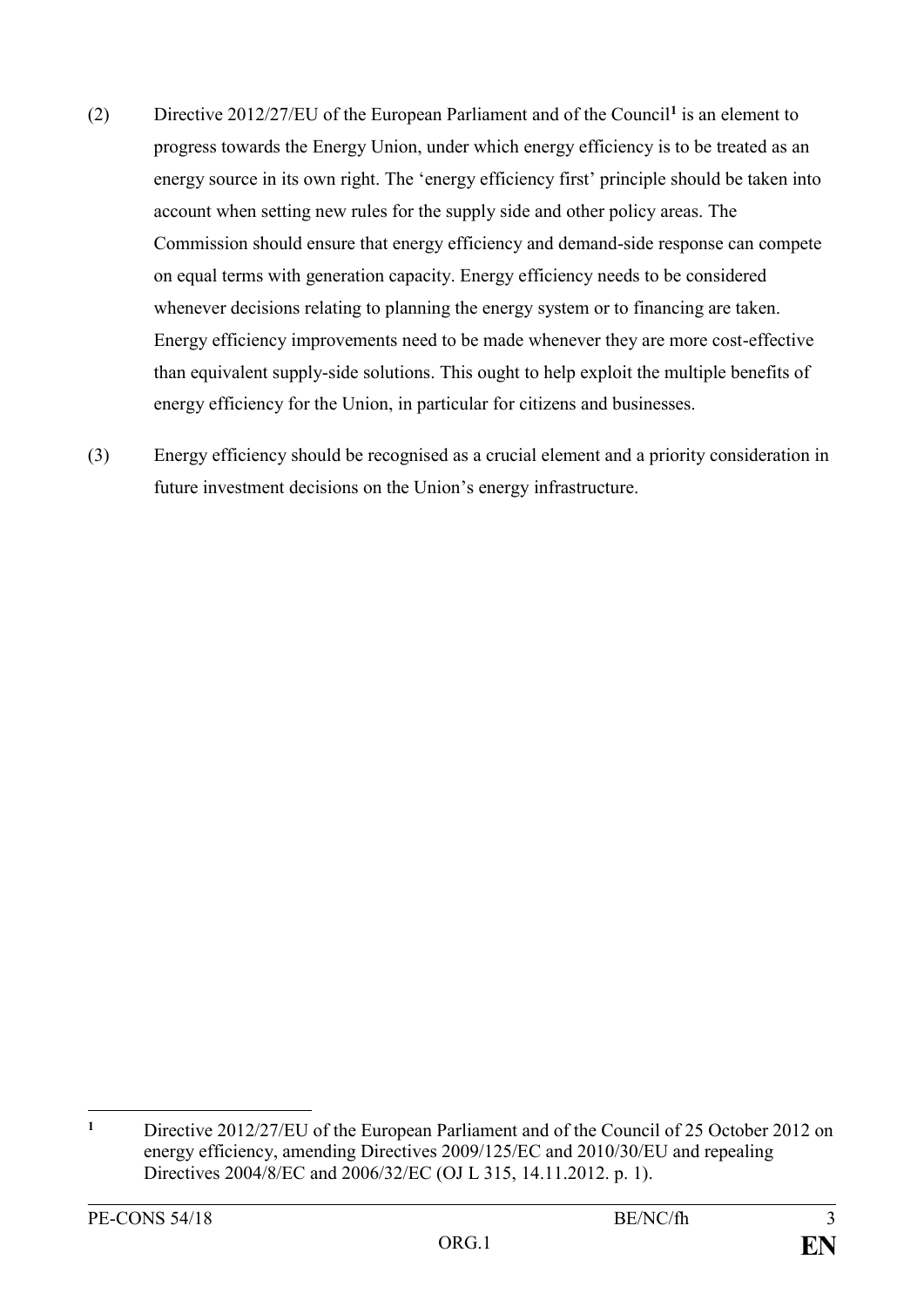- (4) Reaching an ambitious energy efficiency target requires barriers to be removed in order to facilitate investment in energy efficiency measures. One step in that direction is the clarification provided by Eurostat on 19 September 2017 on how to record energy performance contracts in national accounts, which removes uncertainties and facilitates the use of such contracts.
- (5) The European Council of 23 and 24 October 2014 supported a 27 % energy efficiency target for 2030 at Union level, to be reviewed by 2020 having in mind a Union-level target of 30 %. In its resolution of 15 December 2015 entitled 'Towards a European Energy Union', the European Parliament called on the Commission to assess, in addition, the viability of a 40 % energy efficiency target for the same timeframe. It is therefore appropriate to amend Directive 2012/27/EU, in order to adapt it to the 2030 perspective.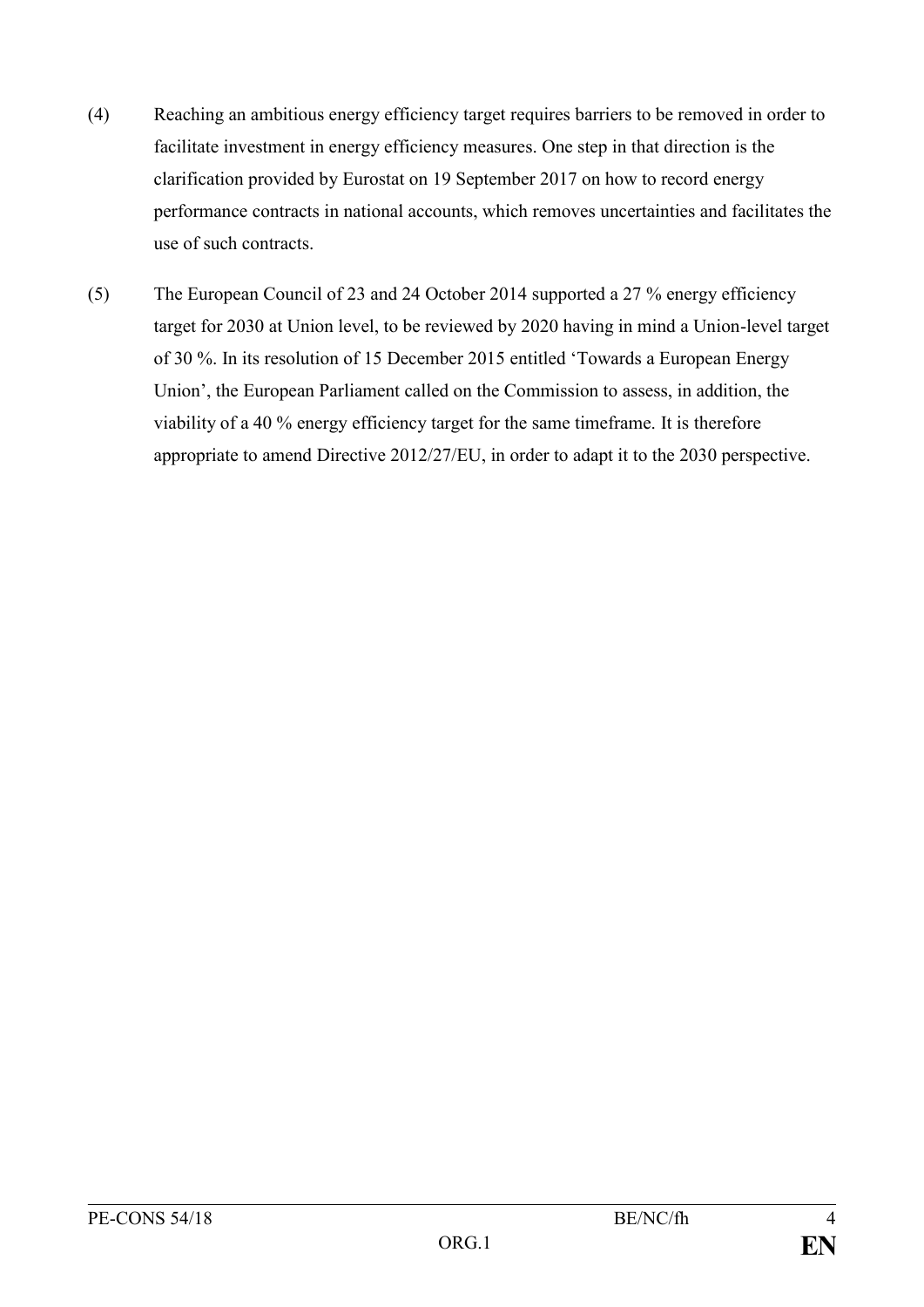(6) The need for the Union to achieve its energy efficiency targets at Union level, expressed in primary and/or final energy consumption, should be clearly set out in the form of a target of at least 32,5 % for 2030. Projections made in 2007 showed a primary energy consumption in 2030 of 1 887 Mtoe and a final energy consumption of 1 416 Mtoe. A 32,5 % reduction results in 1 273 Mtoe and 956 Mtoe in 2030 respectively. That target, which is of the same nature as the Union's 2020 target, should be assessed by the Commission for the purpose of revising it upwards by 2023 in the case of substantial cost reductions or, where needed, to meet the Union's international commitments for decarbonisation. There are no binding targets at Member State level in the 2020 and 2030 perspectives, and the freedom of Member States to set their national contributions based either on primary or final energy consumption or primary or final energy savings, or on energy intensity, should continue not to be restricted. Member States should set their national indicative energy efficiency contributions taking into account that the Union's 2030 energy consumption has to be no more than 1 273 Mtoe of primary energy and/or no more than 956 Mtoe of final energy. This means that primary energy consumption in the Union should be reduced by 26 %, and final energy consumption should be reduced by 20 % compared to the 2005 levels. A regular evaluation of progress towards the achievement of the Union's 2030 targets is necessary and is provided for in Regulation (EU) 2018/XX of the European Parliament and of the Council**1+** .

<sup>&</sup>lt;u>.</u>  $\frac{1}{1}$  OJ L ….

**<sup>+</sup>** OJ: please insert the number of the Regulation in the text and the full title with the OJ publication details in footnote for document 2016/0375 (COD) - PE-CONS 55/18.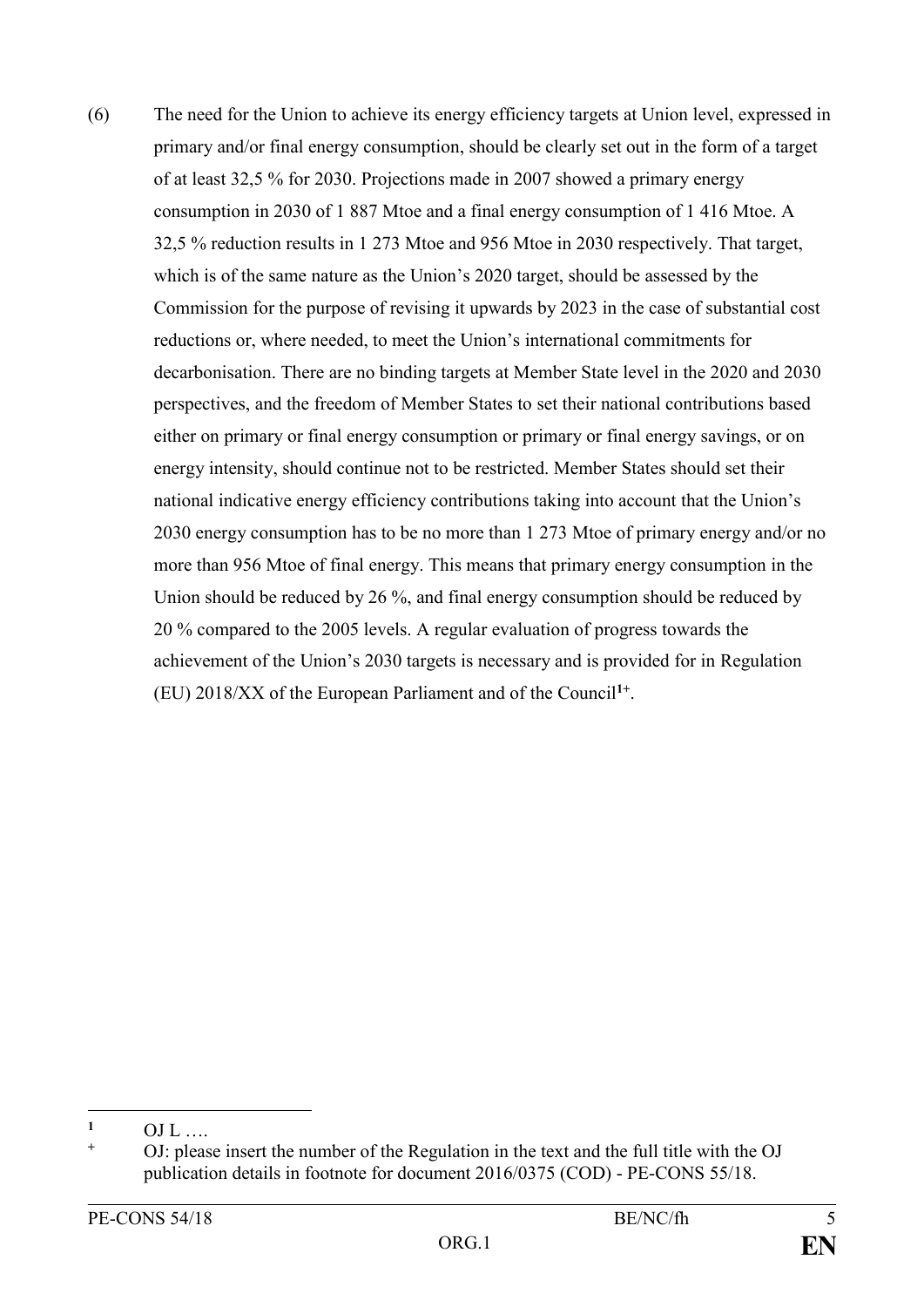- (7) The operational efficiency of energy systems at any given moment is influenced by the ability to feed power generated from different sources - with different degrees of inertia and start-up times - into the grid smoothly and flexibly. Improving that efficiency will enable better use to be made of renewable energy.
- (8) Improvement in energy efficiency can contribute to higher economic output. Member States and the Union should aim to decrease energy consumption regardless of levels of economic growth.
- (9) The obligation on Member States to establish long-term strategies for mobilising investment and facilitating the renovation of their national building stock and notify them to the Commission is removed from Directive 2012/27/EU and added to Directive 2010/31/EU of the European Parliament and of the Council**<sup>1</sup>** where that obligation fits in with long-term plans for nearly zero energy buildings (NZEBs) and the decarbonisation of buildings.

 $\mathbf{1}$ **<sup>1</sup>** Directive 2010/31/EU of the European Parliament and of the Council of 19 May 2010 on the energy performance of buildings (OJ L 153, 18.6.2010, p. 13).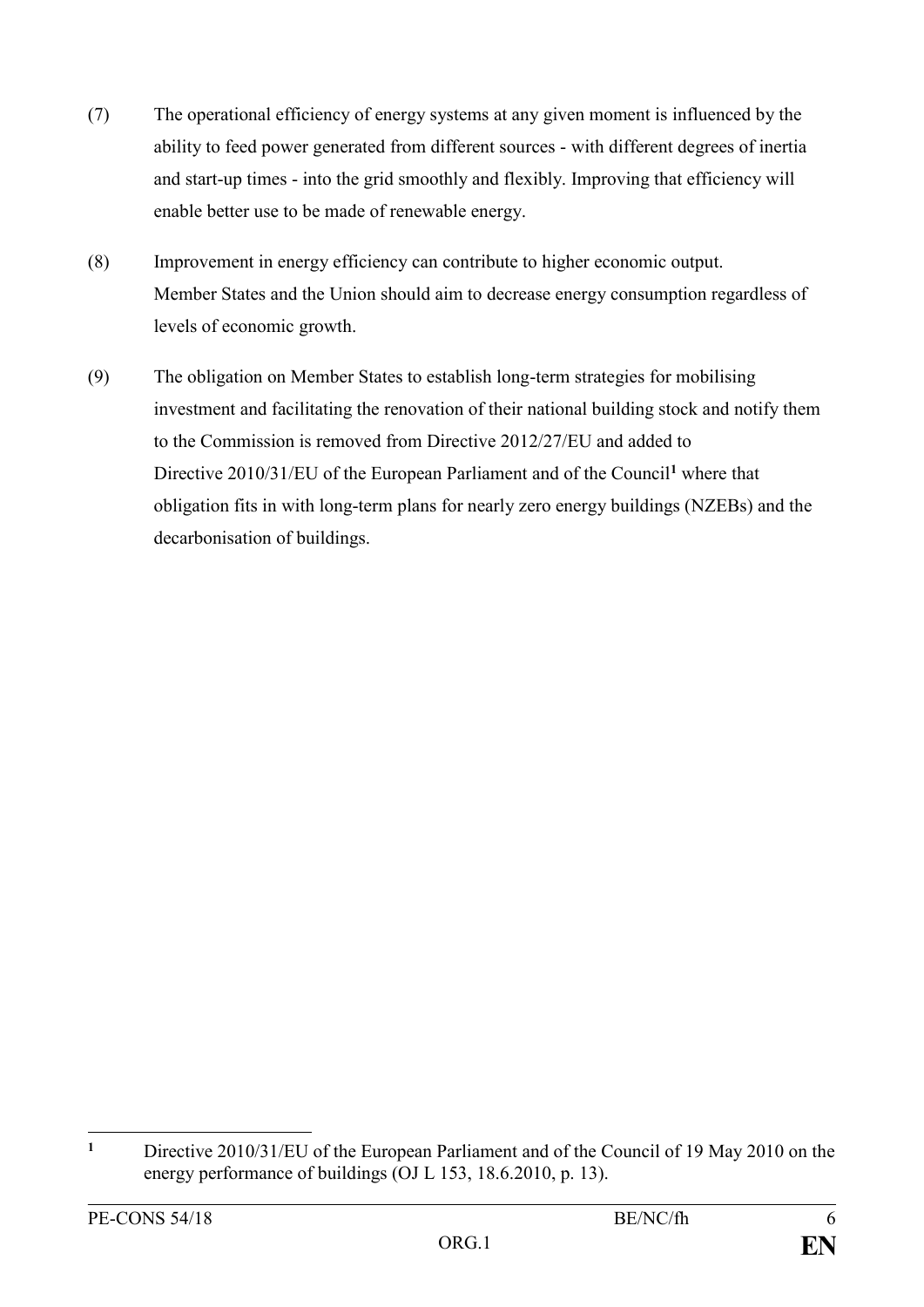- (10) In view of the climate and energy framework for 2030, the energy savings obligation established by Directive 2012/27/EU should be extended beyond 2020. That extension would create greater stability for investors and thus encourage long-term investments and long-term energy efficiency measures, such as the deep renovation of buildings with the long-term objective of facilitating the cost effective transformation of existing buildings into NZEBs. The energy savings obligation has an important role in the creation of local growth and jobs, and should be maintained to ensure that the Union can achieve its energy and climate objectives by creating further opportunities and to break the link between energy consumption and growth. Cooperation with the private sector is important to assess the conditions on which private investment for energy efficiency projects can be unlocked and to develop new revenue models for innovation in the field of energy efficiency.
- (11) Energy efficiency improvement measures also have a positive impact on air quality, as more energy efficient buildings contribute to reducing the demand for heating fuels, including solid heating fuels. Energy efficiency measures therefore contribute to improving indoor and outdoor air quality and help achieve, in a cost effective manner, the objectives of the Union's air quality policy, as established in particular by Directive (EU) 2016/2284 of the European Parliament and of the Council**<sup>1</sup>** .

<sup>1</sup> **<sup>1</sup>** Directive (EU) 2016/2284 of the European Parliament and of the Council of 14 December 2016 on the reduction of national emissions of certain atmospheric pollutants, amending Directive 2003/35/EC and repealing Directive 2001/81/EC (OJ L 344, 17.12.2016, p. 1).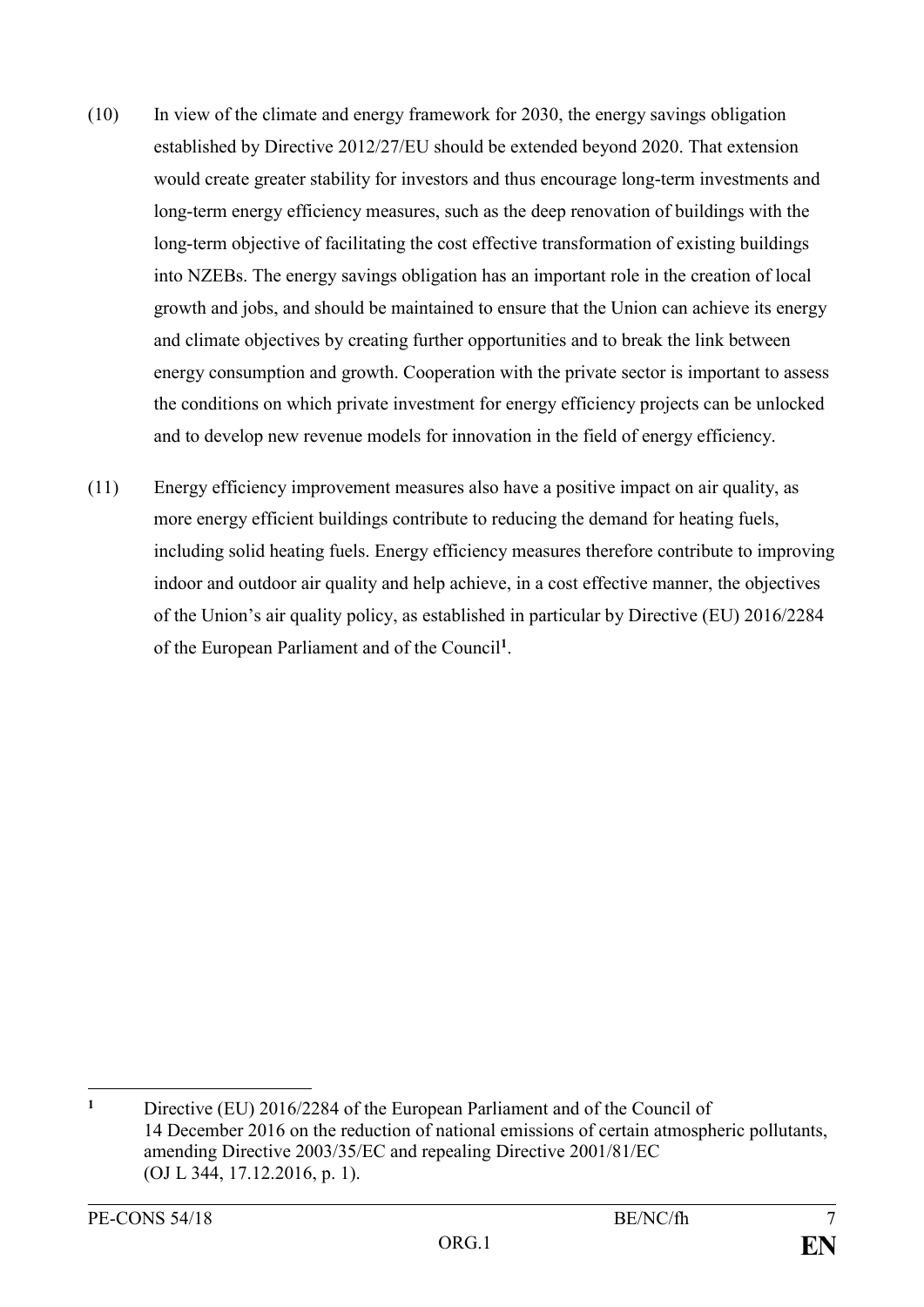- (12) Member States are required to achieve cumulative end-use energy savings for the entire obligation period 2021 to 2030, equivalent to new annual savings of at least 0,8 % of final energy consumption. That requirement could be met by new policy measures that are adopted during the new obligation period from 1 January 2021 to 31 December 2030 or by new individual actions as a result of policy measures adopted during or before the previous period, provided that the individual actions that trigger energy savings are introduced during the new period. To that end, Member States should be able to make use of an energy efficiency obligation scheme, alternative policy measures, or both. In addition, various options, including whether energy used in transport is included, in whole or in part, in the calculation baseline, should be provided in order to give Member States flexibility in how they calculate the amount of their energy savings, whilst ensuring that the required cumulative end-use energy savings equivalent to new annual savings of at least 0,8 % are reached.
- (13) It would, however, be disproportionate to impose such a requirement on Cyprus and on Malta. The energy market of those small island Member States exhibits specific characteristics which substantially limit the range of measures available to meet the energy savings obligation, such as the existence of a single electricity distributor, the absence of natural gas networks and of district heating and district cooling systems, as well as the small size of petroleum distribution companies. Those specific characteristics are compounded by the small size of the energy markets of those Member States. Therefore, Cyprus and Malta should be required only to achieve cumulative end-use energy savings equivalent to new savings of 0,24 % of final energy consumption for the period 2021 to 2030.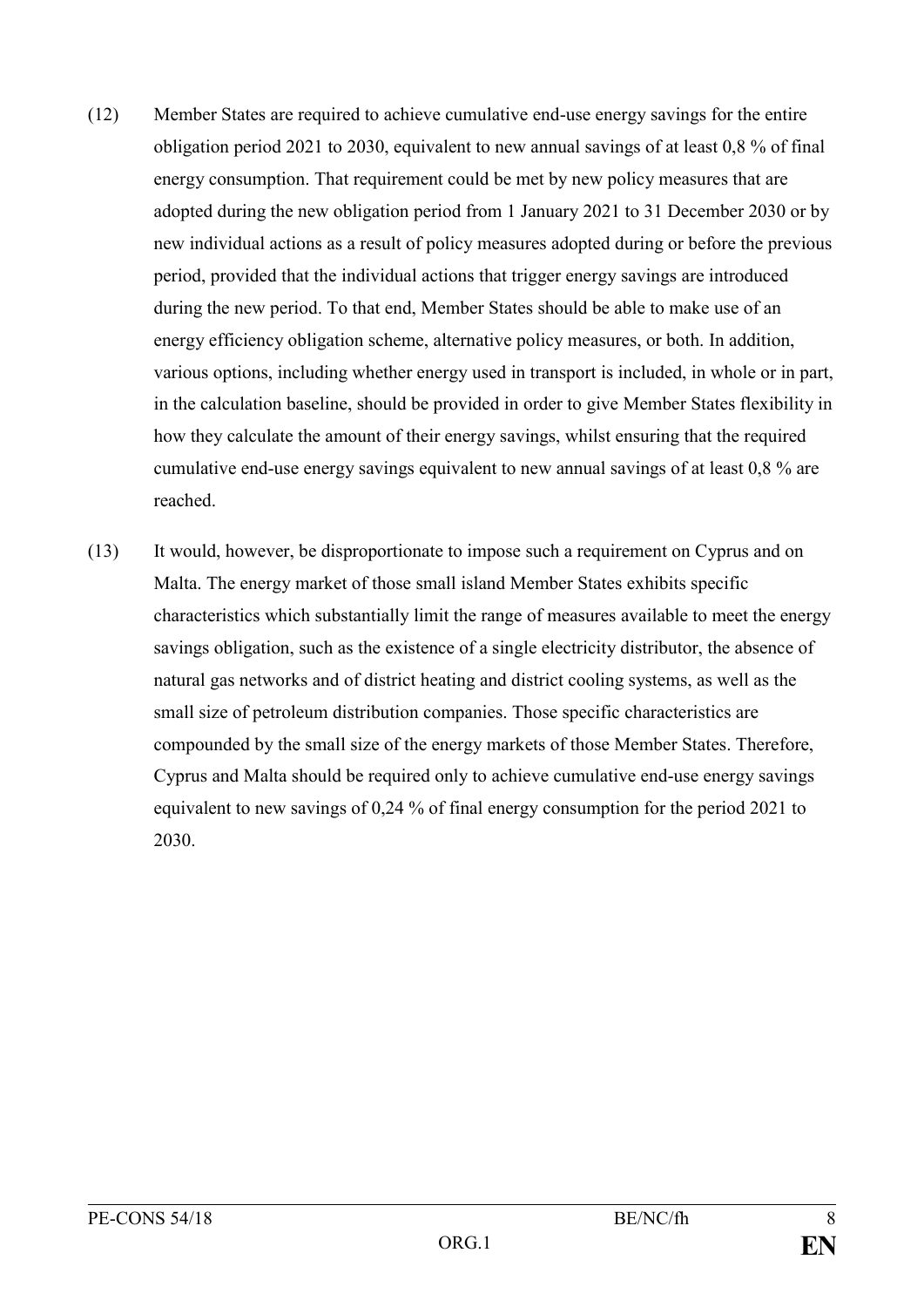- (14) Where they use an obligation scheme, Member States should designate obligated parties among energy distributors, retail energy sales companies and transport fuel distributors or retailers on the basis of objective and non-discriminatory criteria. The designation or exemption from designation of certain categories of such distributors or retailers should not be understood to be incompatible with the principle of non-discrimination. Member States are therefore able to choose whether such distributors or retailers or only certain categories thereof are designated as obligated parties.
- (15) Member States' energy efficiency improvement measures in transport are eligible to be taken into account for achieving their end-use energy savings obligation. Such measures include policies that are, *inter alia*, dedicated to promoting more efficient vehicles, a modal shift to cycling, walking and collective transport, or mobility and urban planning that reduces demand for transport. In addition, schemes which accelerate the uptake of new, more efficient vehicles or policies fostering a shift to better performing fuels that reduce energy use per kilometre are also capable of being eligible, subject to compliance with the rules on materiality and additionality set out in Annex V to Directive 2012/27/EU as amended by this Directive. Such measures should, if appropriate, be consistent with Member States' national policy frameworks established pursuant to Directive 2014/94/EU of the European Parliament and of the Council**<sup>1</sup>** .

 $\mathbf{1}$ **<sup>1</sup>** Directive 2014/94/EU of the European Parliament and of the Council of 22 October 2014 on the deployment of alternative fuels infrastructure (OJ L 307, 28.10.2014, p. 1).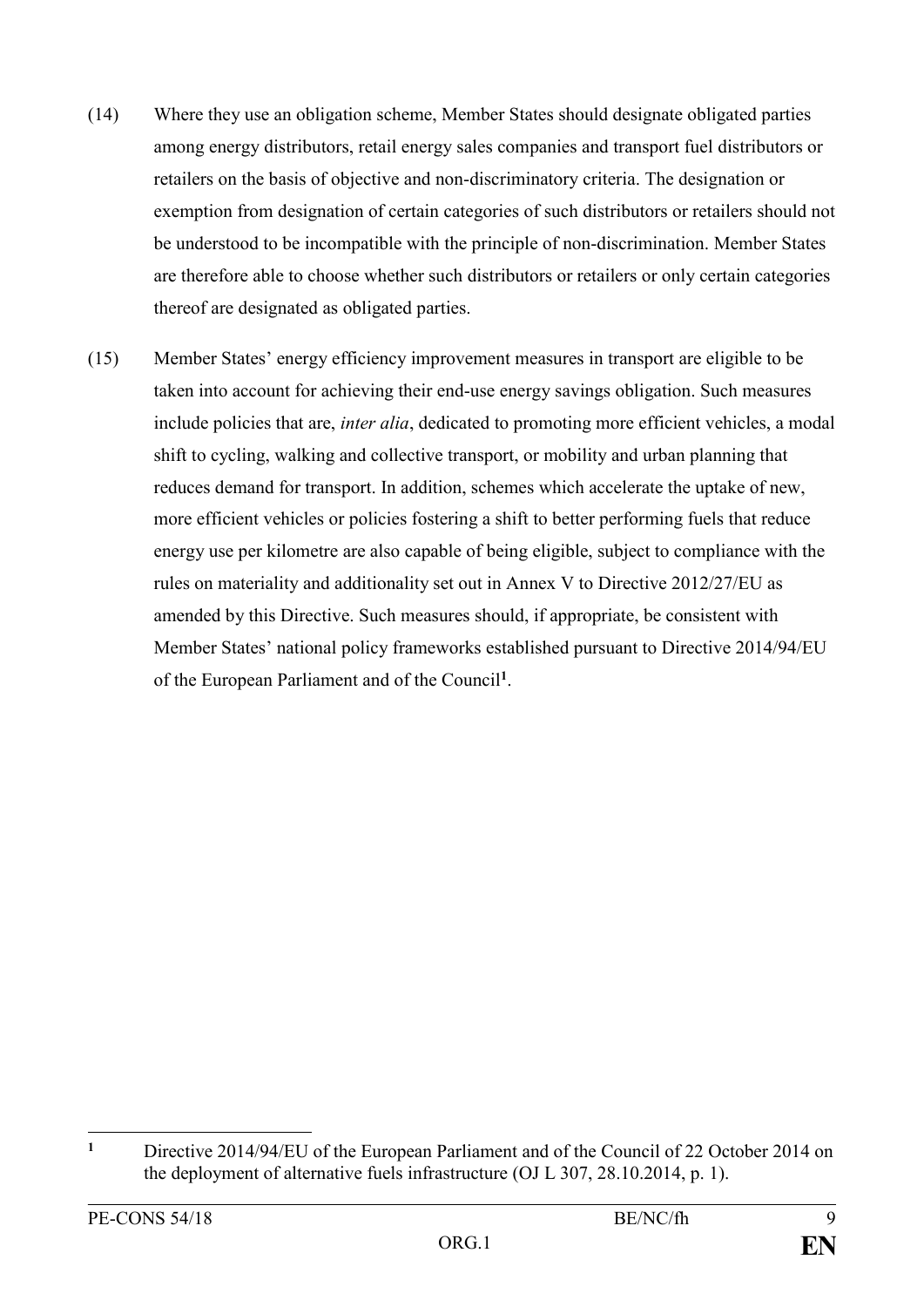- (16) Measures taken by Member States pursuant to Regulation (EU) 2018/842 of the European Parliament and of the Council<sup>1</sup> and which result in verifiable, and measurable or estimable, energy efficiency improvements can be considered to be a cost-effective way for Member States to fulfil their energy-saving obligation under Directive 2012/27/EU as amended by this Directive.
- (17) As an alternative to requiring obligated parties to achieve the amount of cumulative end-use energy savings required under Article 7(1) of Directive 2012/27/EU as amended by this Directive, it should be possible for Member States, in their obligation schemes, to permit or require obligated parties to contribute to an Energy Efficiency National Fund.
- (18) Without prejudice to Article 7(4) and (5) as introduced by this Directive, Member States and obligated parties should make use of all available means and technologies to achieve the cumulative end-use energy savings required, including by promoting sustainable technologies in efficient district heating and cooling systems, efficient heating and cooling infrastructure and energy audits or equivalent management systems, provided that the energy savings claimed comply with the requirements laid down in Article 7 of and Annex V to Directive 2012/27/EU as amended by this Directive. Member States should aim for a high degree of flexibility in the design and implementation of alternative policy measures.

<sup>1</sup> **<sup>1</sup>** Regulation (EU) 2018/842 of the European Parliament and of the Council of 30 May 2018 on binding annual greenhouse gas emission reductions by Member States from 2021 to 2030 contributing to climate action to meet commitments under the Paris Agreement and amending Regulation (EU) No 525/2013 (OJ L 156, 19.6.2018, p. 26).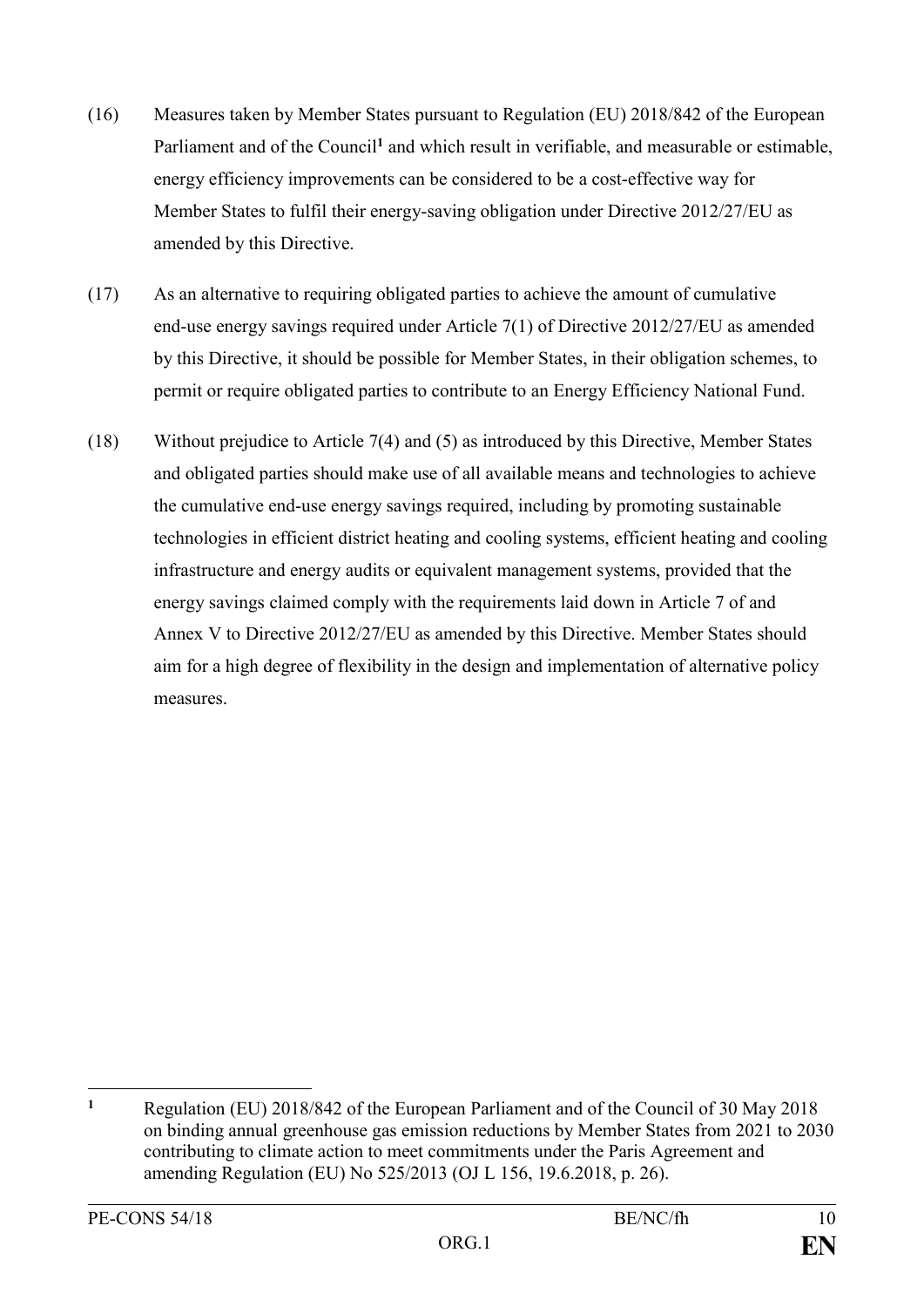- (19) Long-term energy efficiency measures will continue to deliver energy savings after 2020 but in order to contribute to the Union's 2030 energy efficiency target, those measures should deliver new savings after 2020. On the other hand, energy savings achieved after 31 December 2020 should not count towards the cumulative end-use energy savings required for the period from 1 January 2014 to 31 December 2020.
- (20) New savings should be additional to 'business as usual', so that savings that would have occurred in any event should not count towards the achievement of the energy savings requirements. In order to calculate the impact of the measures introduced, only net savings, measured as the change of energy consumption that is directly attributable to the energy efficiency measure in question, should be counted. To calculate net savings, Member States should establish a baseline scenario of how the situation would evolve in the absence of the measure in question. The policy measure in question should be evaluated against that baseline. Member States should take into account the fact that other policy measures may be carried out in the same time frame which may also have an impact on the amount of energy savings, so that not all changes observed since the introduction of a particular policy measure being evaluated can be attributed to that policy measure alone. The actions of the obligated, participating or entrusted party should in fact contribute to the achievement of the energy savings claimed in order to ensure the fulfilment of the materiality requirement.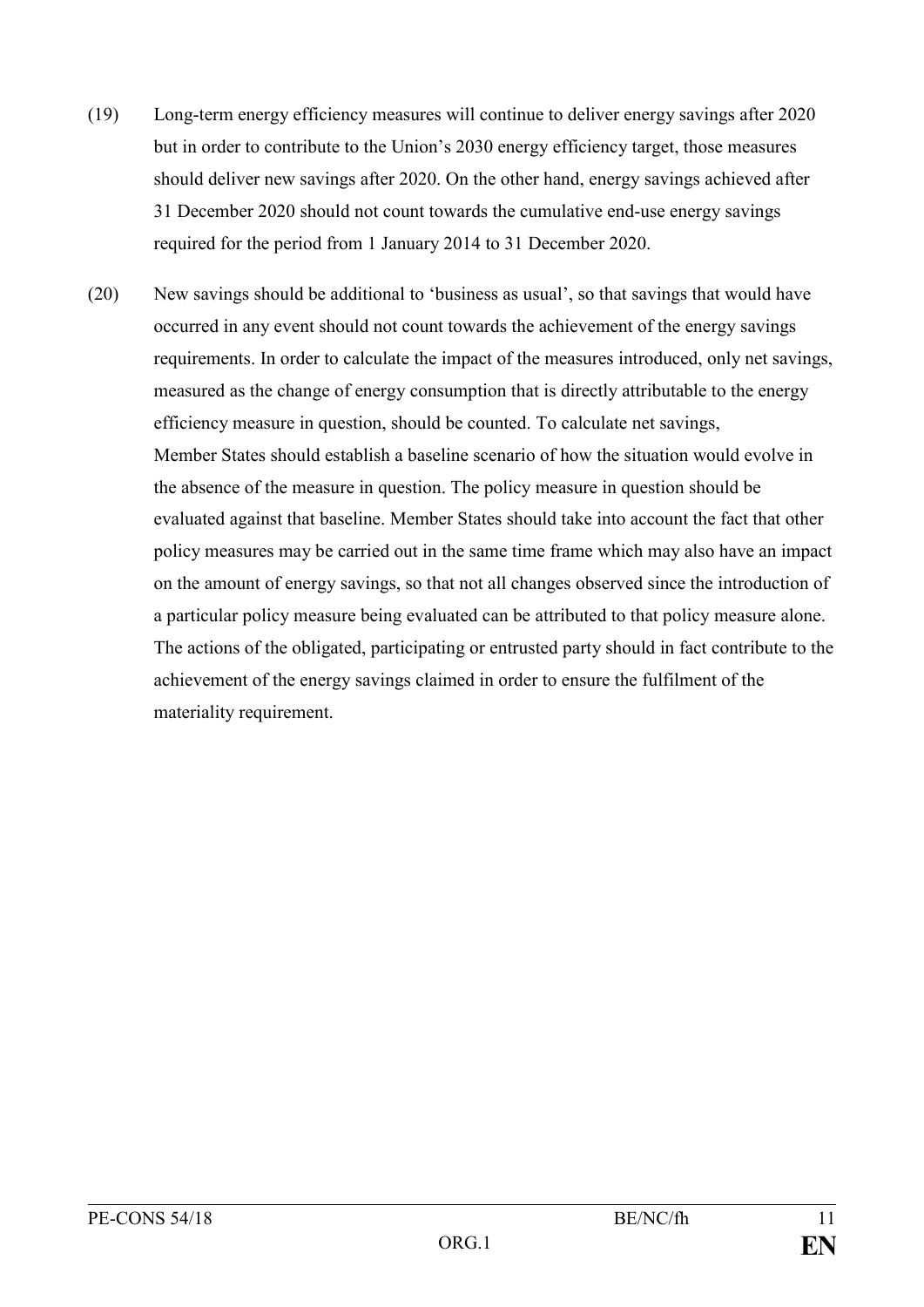- (21) It is important to consider, where relevant, all steps in the energy chain in the calculation of energy savings in order to increase the energy savings potential in the transmission and distribution of electricity.
- (22) The effective management of water can make a significant contribution to energy savings. The water and wastewater sectors account for 3,5 % of electricity use in the Union and that share is expected to rise. At the same time, water leaks account for 24 % of total water consumed in the Union and the energy sector is the largest consumer of water, accounting for 44 % of consumption. The potential for energy savings through the use of smart technologies and processes should be fully explored.
- (23) In accordance with Article 9 of the Treaty on the Functioning of the European Union, the Union's energy efficiency policies should be inclusive and should therefore ensure accessibility to energy efficiency measures for consumers affected by energy poverty. Improvements to the energy efficiency of buildings should, in particular, benefit vulnerable households, including those affected by energy poverty, and, where appropriate, those living in social housing. Member States can already require obligated parties to include social aims in energy-saving measures in relation to energy poverty and this possibility should be extended to alternative policy measures and Energy Efficiency National Funds and should be transformed into an obligation, while allowing Member States to retain full flexibility with regard to their size, scope and content. If an energy efficiency obligation scheme does not permit measures relating to individual energy consumers, the Member State may take measures to alleviate energy poverty by means of alternative policy measures alone.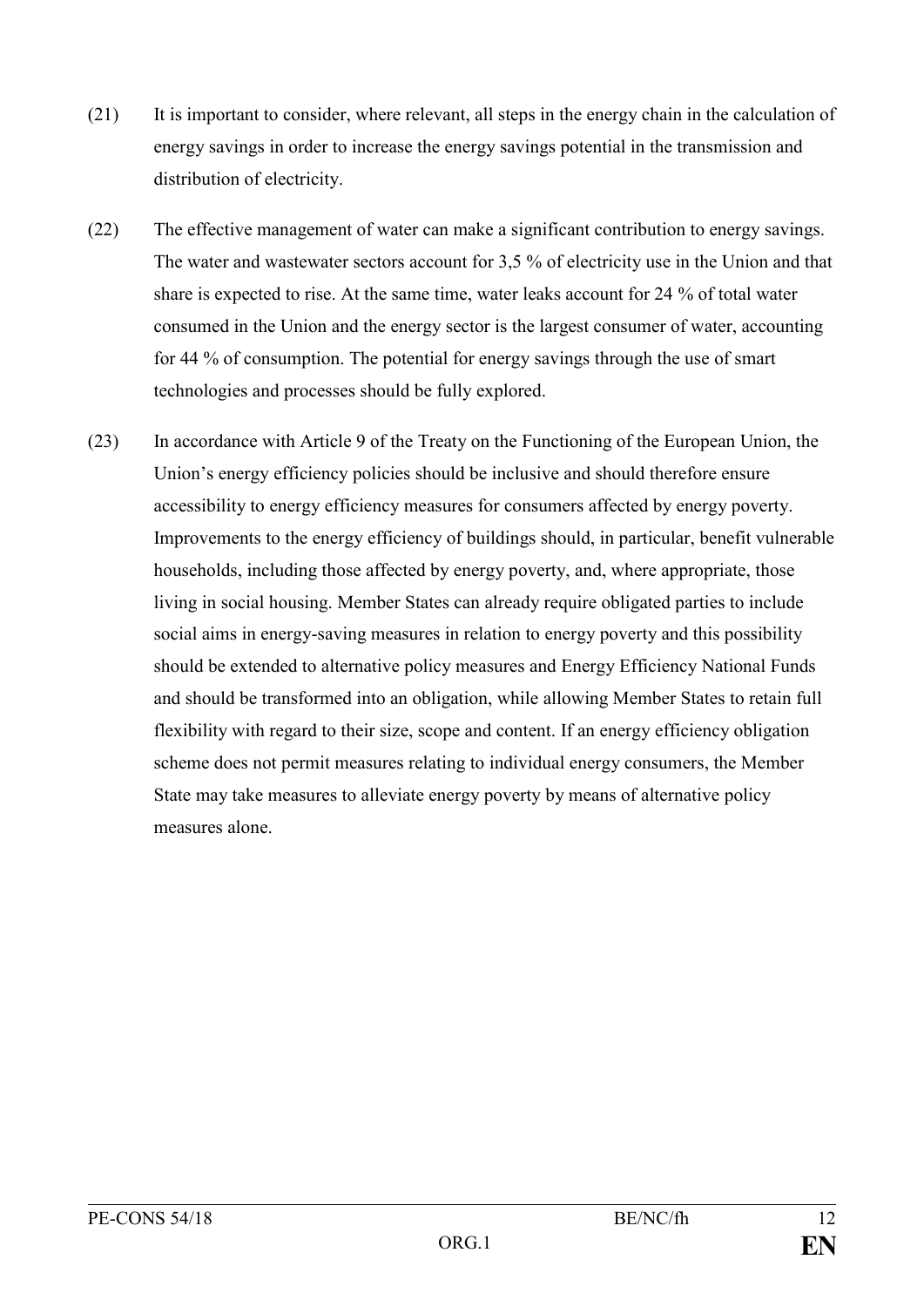- (24) Around 50 million households in the Union are affected by energy poverty. Energy efficiency measures must therefore be central to any cost-effective strategy to address energy poverty and consumer vulnerability and are complementary to social security policies at Member State level. To ensure that energy efficiency measures reduce energy poverty for tenants sustainably, the cost-effectiveness of such measures, as well as their affordability to property owners and tenants, should be taken into account, and adequate financial support for such measures should be guaranteed at Member State level. The Union's building stock needs, in the long term, to be converted to NZEBs in accordance with the objectives of the Paris Agreement. Current building renovation rates are insufficient and buildings occupied by citizens on low incomes who are affected by energy poverty are the hardest to reach. The measures laid down in this Directive with regard to energy savings obligations, energy efficiency obligation schemes and alternative policy measures are therefore of particular importance.
- (25) Lower consumer spending on energy should be achieved by assisting consumers in reducing their energy use by reducing the energy needs of buildings and improvements in the efficiency of appliances, which should be combined with the availability of low-energy transport modes integrated with public transport and cycling.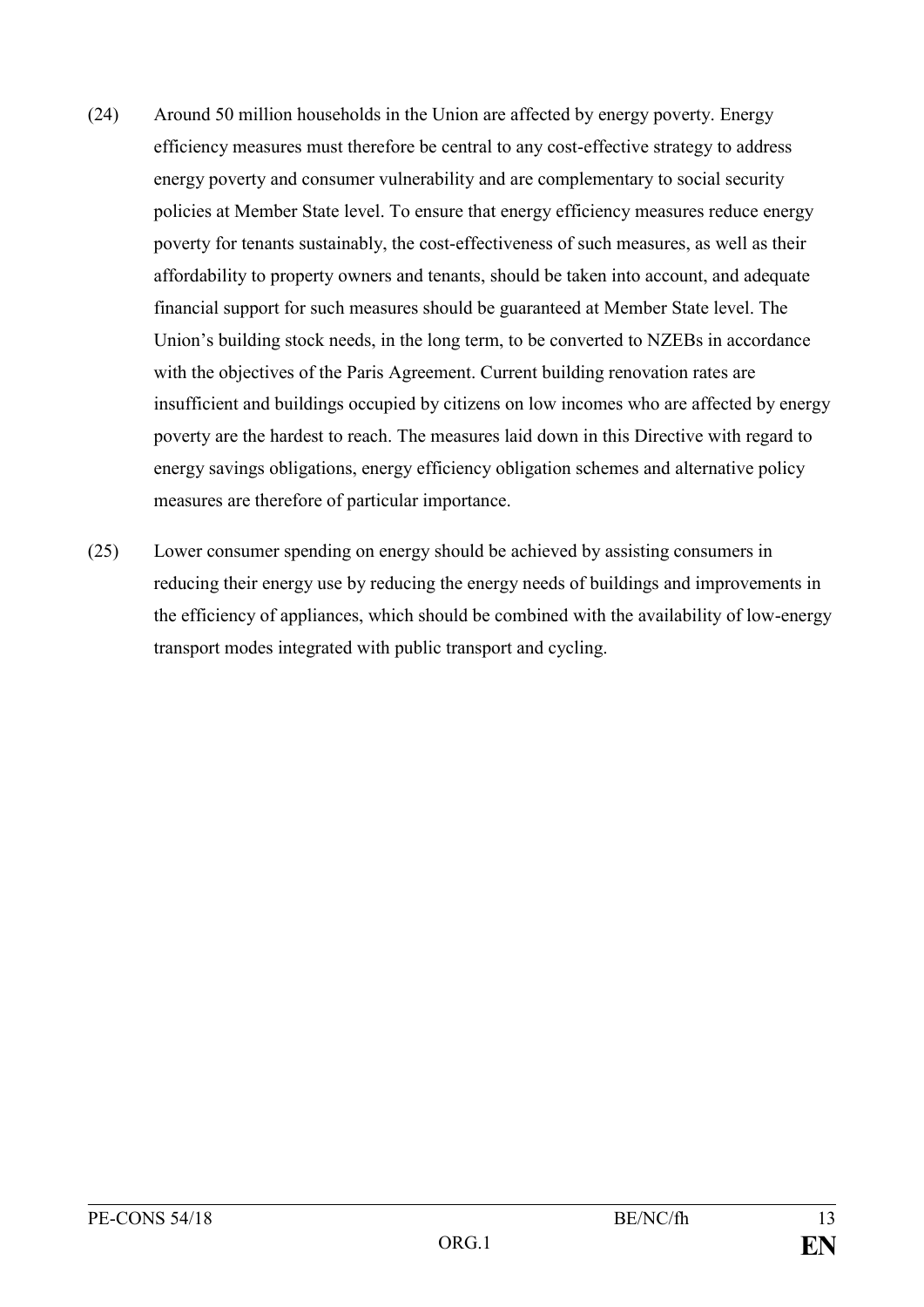- (26) It is crucial to raise the awareness of all Union citizens about the benefits of increased energy efficiency and to provide them with accurate information on the ways in which it can be achieved. Increased energy efficiency is also highly important for the security of energy supply of the Union through lowering its dependence on import of fuels from third countries.
- (27) The costs and benefits of all energy efficiency measures taken, including pay-back periods, should be made fully transparent to consumers.
- (28) When implementing Directive 2012/27/EU as amended by this Directive and taking other measures in the field of energy efficiency, Member States should pay particular attention to synergies between energy efficiency measures and the efficient use of natural resources in line with the principles of the circular economy.
- (29) Taking advantage of new business models and technologies, Member States should endeavour to promote and facilitate the uptake of energy efficiency measures, including through innovative energy services for large and small customers.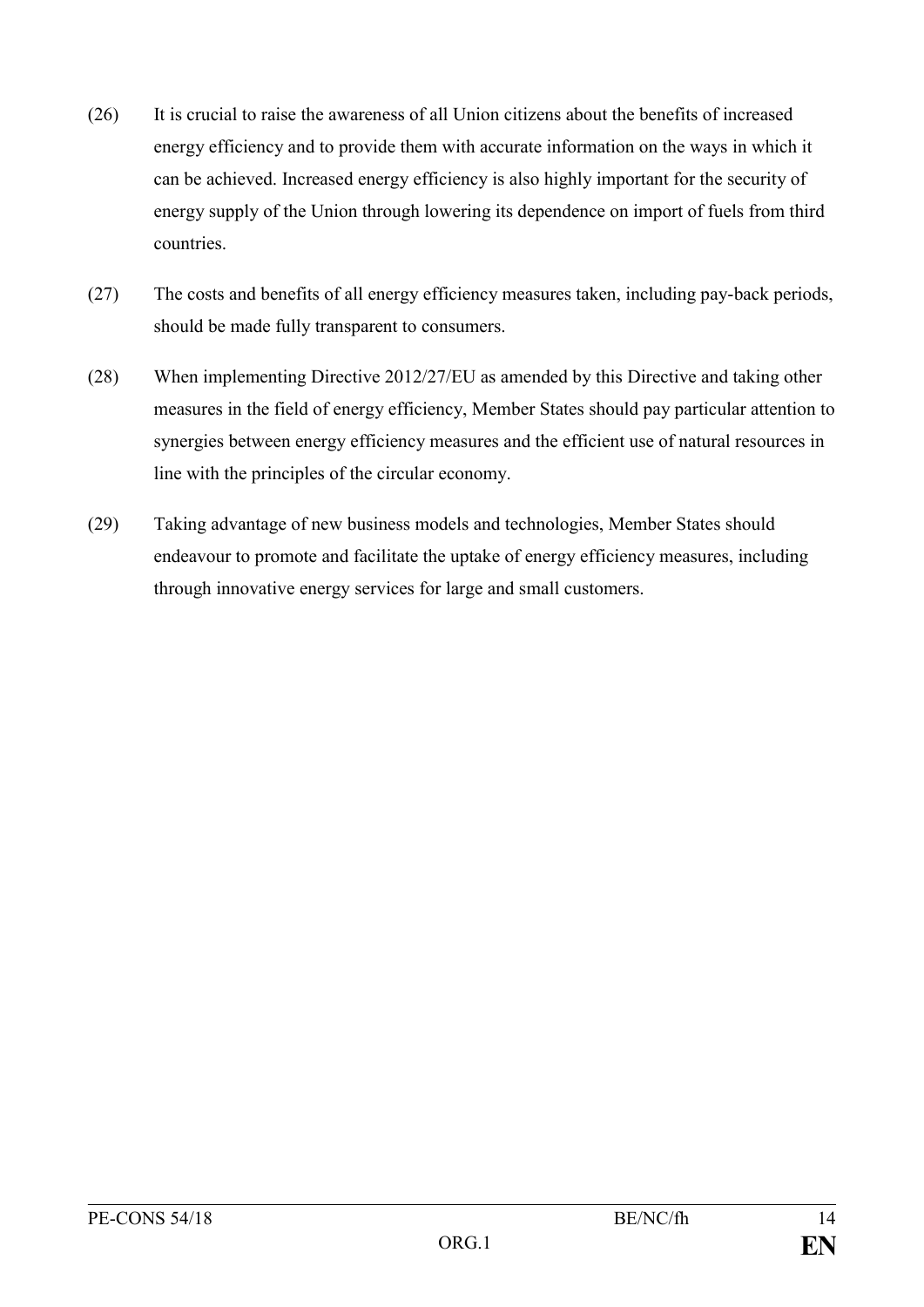(30) As part of the measures set out in the Commission's Communication of 15 July 2015 entitled 'Delivering a New Deal for Energy Consumers', in the context of the Energy Union and the Heating and Cooling strategy, consumers' minimum rights to accurate, reliable, clear and timely information about their energy consumption need to be strengthened. Articles 9 to 11 of, and Annex VII to, Directive 2012/27/EU should be amended to provide for frequent and enhanced feedback on energy consumption where technically feasible and cost-efficient in view of the measurement devices in place. This Directive clarifies that whether sub-metering is cost-efficient or not depends on whether the related costs are proportionate to the potential energy savings. The assessment of whether sub-metering is cost-efficient may take into account the effect of other concrete, planned measures in a given building, such as any forthcoming renovation.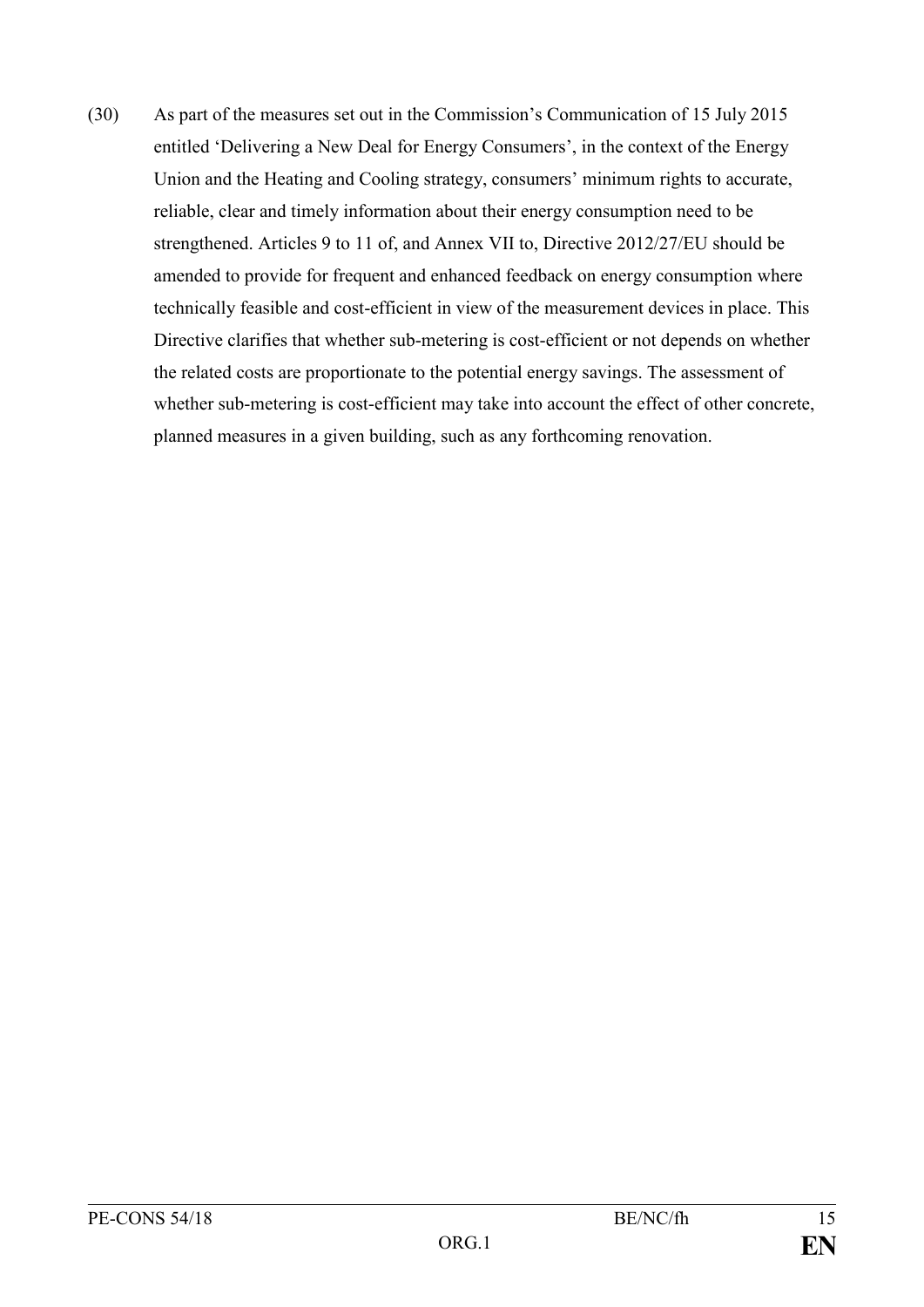- (31) This Directive also clarifies that rights relating to billing, and information about billing or consumption should apply to consumers of heating, cooling or domestic hot water supplied from a central source even where they have no direct, individual contractual relationship with an energy supplier. The definition of the term 'final customer' is capable of being understood as referring only to natural or legal persons purchasing energy based on a direct, individual contract with an energy supplier. For the purposes of the relevant provisions, the term 'final user' should therefore be introduced to refer to a broader group of consumers and should, in addition to final customers purchasing heating, cooling or domestic hot water for their own end-use, also cover occupants of individual buildings or of individual units of multi-apartment or multi-purpose buildings where such units are supplied from a central source and where the occupants have no direct or individual contract with the energy supplier. The term 'sub-metering' should refer to measuring consumption in individual units of such buildings.
- (32) In order to achieve the transparency of accounting for individual consumption of thermal energy and thereby facilitate the implementation of sub-metering, Member States should ensure they have in place transparent, publicly available national rules on the allocation of the cost of heating, cooling and domestic hot water consumption in multi-apartment and multi-purpose buildings. In addition to transparency, Member States could consider taking measures to strengthen competition in the provision of sub-metering services and thereby help ensure that any costs borne by the final users are reasonable.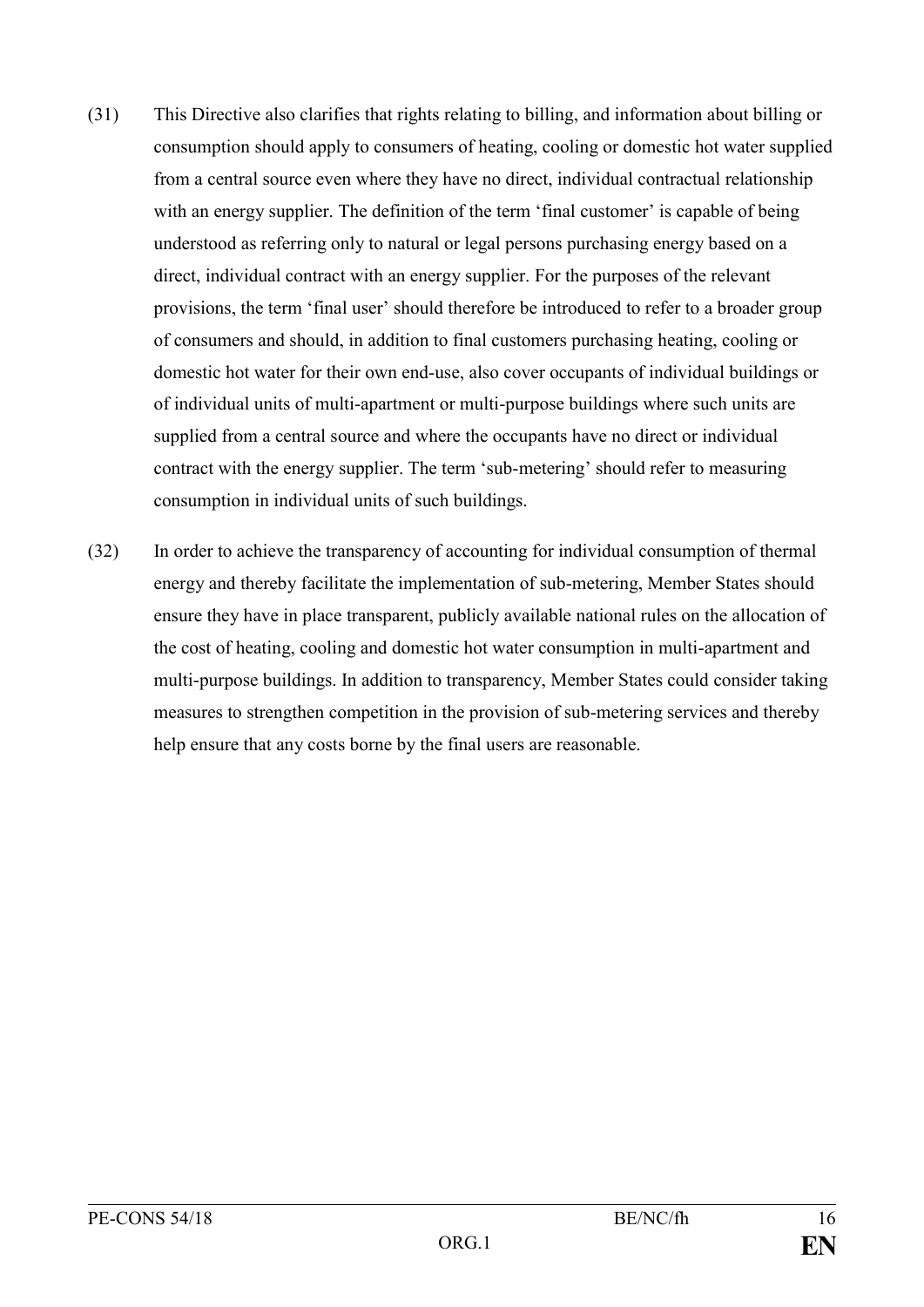(33) By ... [22 months after the date of entry into force of this amending Directive], newly installed heat meters and heat cost allocators should be remotely readable to ensure cost-effective, frequent provision of consumption information. The amendments to Directive 2012/27/EU introduced by this Directive relating to metering for heating, cooling and domestic hot water; sub-metering and cost allocation for heating, cooling and domestic hot water; remote reading requirement; billing and consumption information for heating and cooling and domestic hot water; cost of access to metering and billing and consumption information for heating, cooling and domestic hot water; and the minimum requirements for billing and consumption information for heating, cooling and domestic hot water are intended to apply only to heating, cooling and domestic hot water supplied from a central source. Member States are free to decide whether walk-by or drive-by technologies are to be considered remotely readable or not. Remotely readable devices do not require access to individual apartments or units to be read.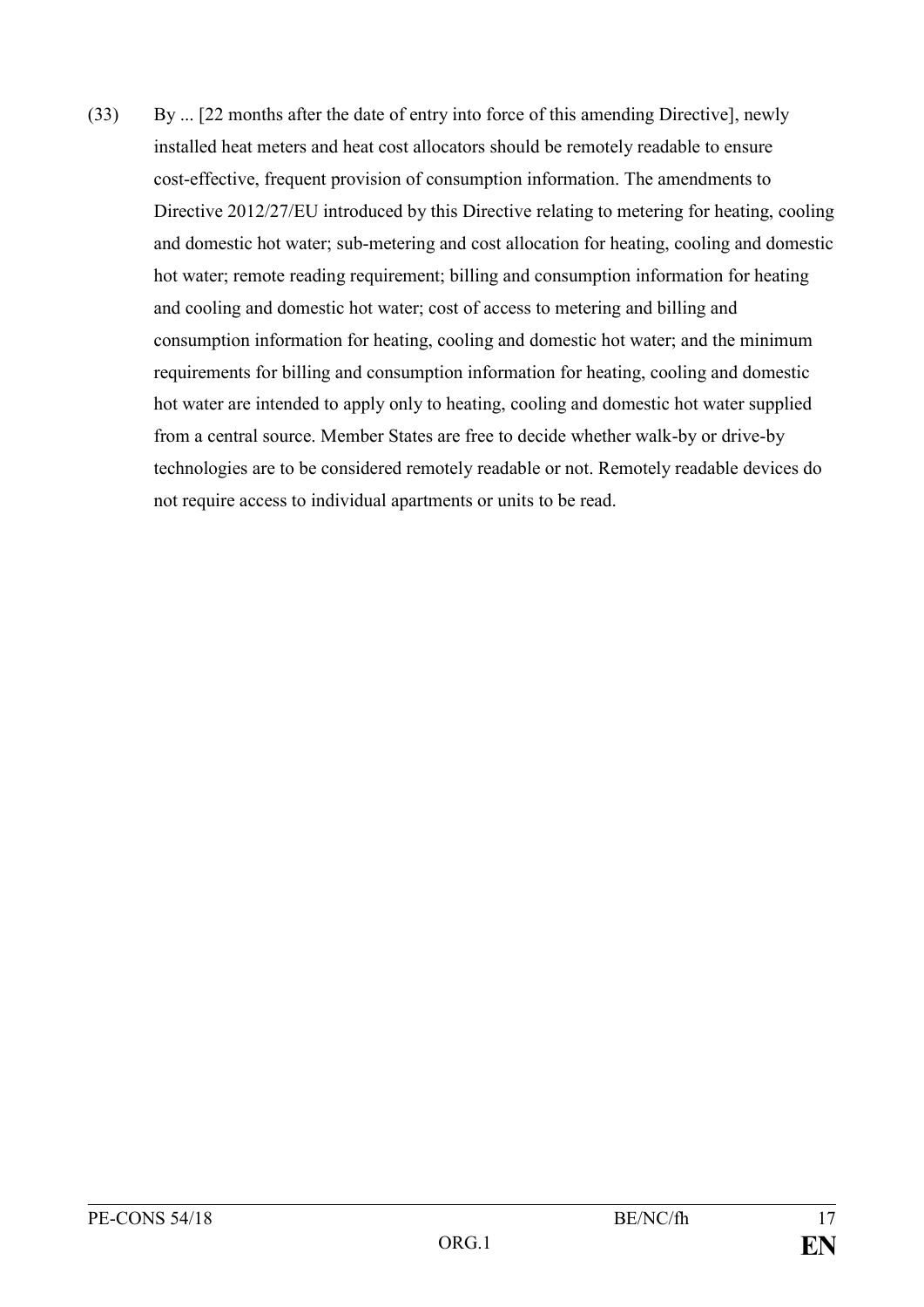- (34) Member States should take into account the fact that the successful implementation of new technologies for measuring energy consumption requires enhanced investment in education and skills for both users and energy suppliers.
- (35) Billing information and annual statements are an important means by which customers are informed of their energy consumption. Data on consumption and costs can also convey other information that helps consumers to compare their current deal with other offers and to make use of complaint management and alternative dispute resolution mechanisms. However, considering that bill-related disputes are a common source of consumer complaints and a factor which contributes to persistently low levels of consumer satisfaction and engagement with their energy providers, it is necessary to make bills simpler, clearer and easier to understand, while ensuring that separate instruments, such as billing information, information tools and annual statements, provide all the necessary information to enable consumers to regulate their energy consumption, compare offers and switch suppliers.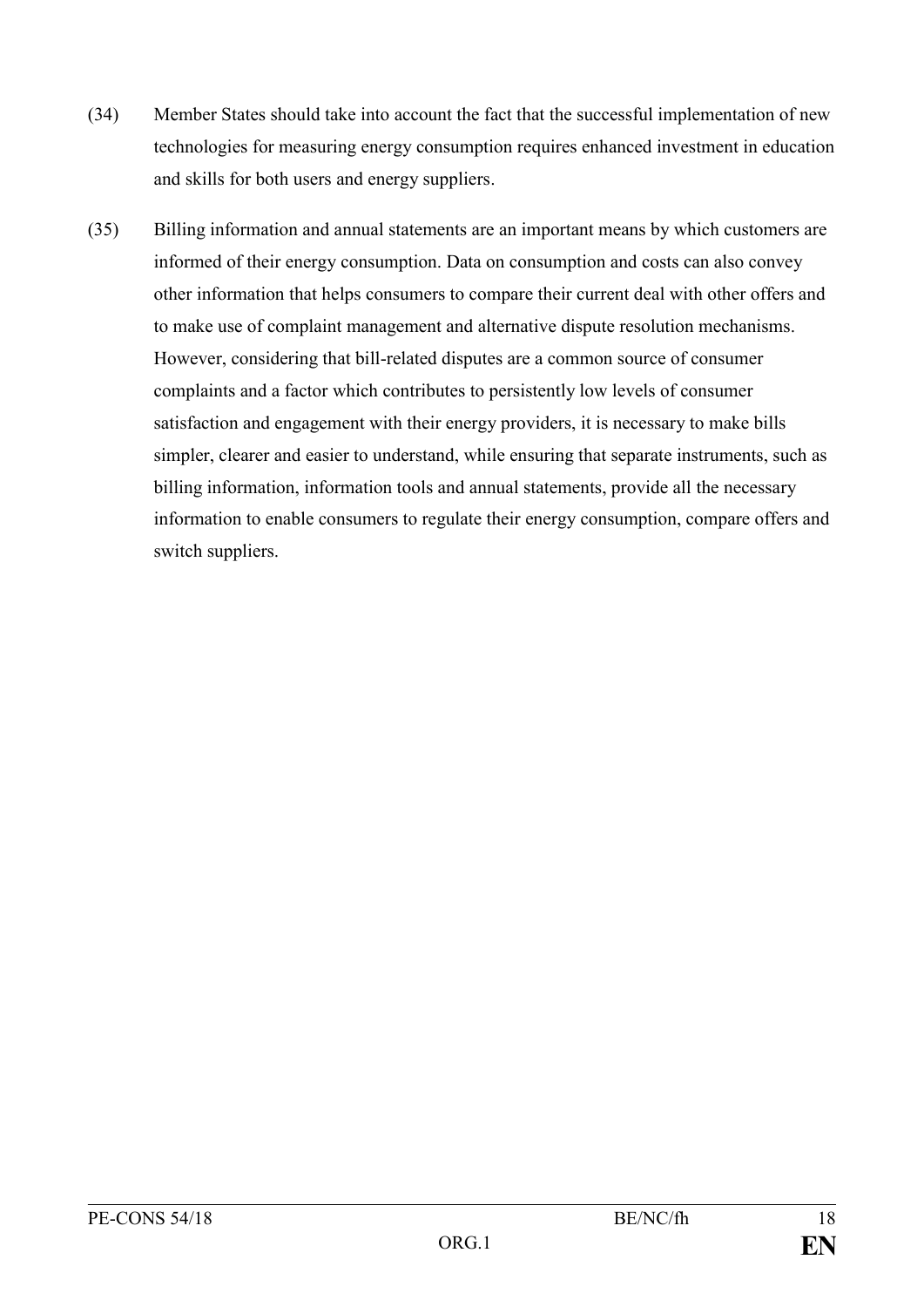- (36) Member State measures should be supported by well-designed and effective Union financial instruments, such as the European Structural and Investment Funds, the European Fund for Strategic Investments, and by financing from the European Investment Bank (EIB) and the European Bank for Reconstruction and Development (EBRD), which should support investments in energy efficiency at all stages of the energy chain and use a comprehensive cost-benefit analysis with a model of differentiated discount rates. Financial support should focus on cost-effective methods for increasing energy efficiency, which would lead to a reduction in energy consumption. The EIB and the EBRD should, together with national promotional banks, design, generate and finance programmes and projects tailored for the efficiency sector, including for energy-poor households.
- (37) In order to make it possible for the Annexes to Directive 2012/27/EU and the harmonised efficiency reference values to be updated, it is necessary to extend the delegation of powers granted to the Commission. It is of particular importance that the Commission carry out appropriate consultations during its preparatory work, including at expert level, and that those consultations be conducted in accordance with the principles laid down in the Interinstitutional Agreement of 13 April 2016 on Better Law-Making**<sup>1</sup>** . In particular, to ensure equal participation in the preparation of delegated acts, the European Parliament and the Council receive all documents at the same time as Member States' experts, and their experts systematically have access to meetings of Commission expert groups dealing with the preparation of delegated acts.

**<sup>1</sup>** OJ L 123, 12.5.2016, p. 1.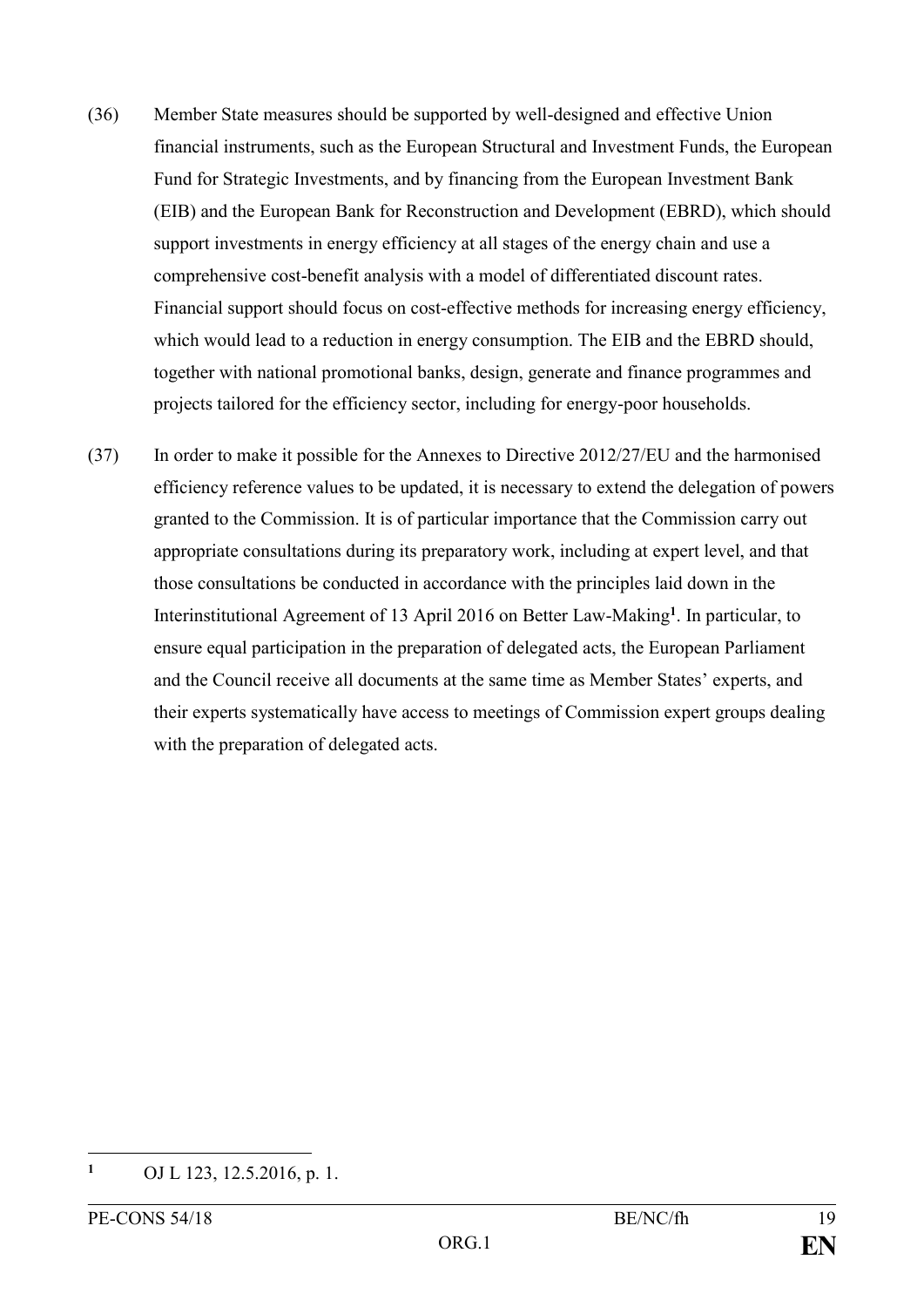- (38) In order to be able to evaluate the effectiveness of Directive 2012/27/EU as amended by this Directive, a requirement to conduct a general review of that Directive and to submit a report to the European Parliament and to the Council by 28 February 2024 should be introduced. That review should take place after the global stocktake by the United Nations Framework Convention on Climate Change in 2023, in order to allow necessary alignments to that process to be introduced, also taking into account economic and innovation developments.
- (39) Local and regional authorities should be given a leading role in the development and design, execution and assessment of the measures laid down in Directive 2012/27/EU, so that they are able properly to address the specific features of their own climate, culture and society.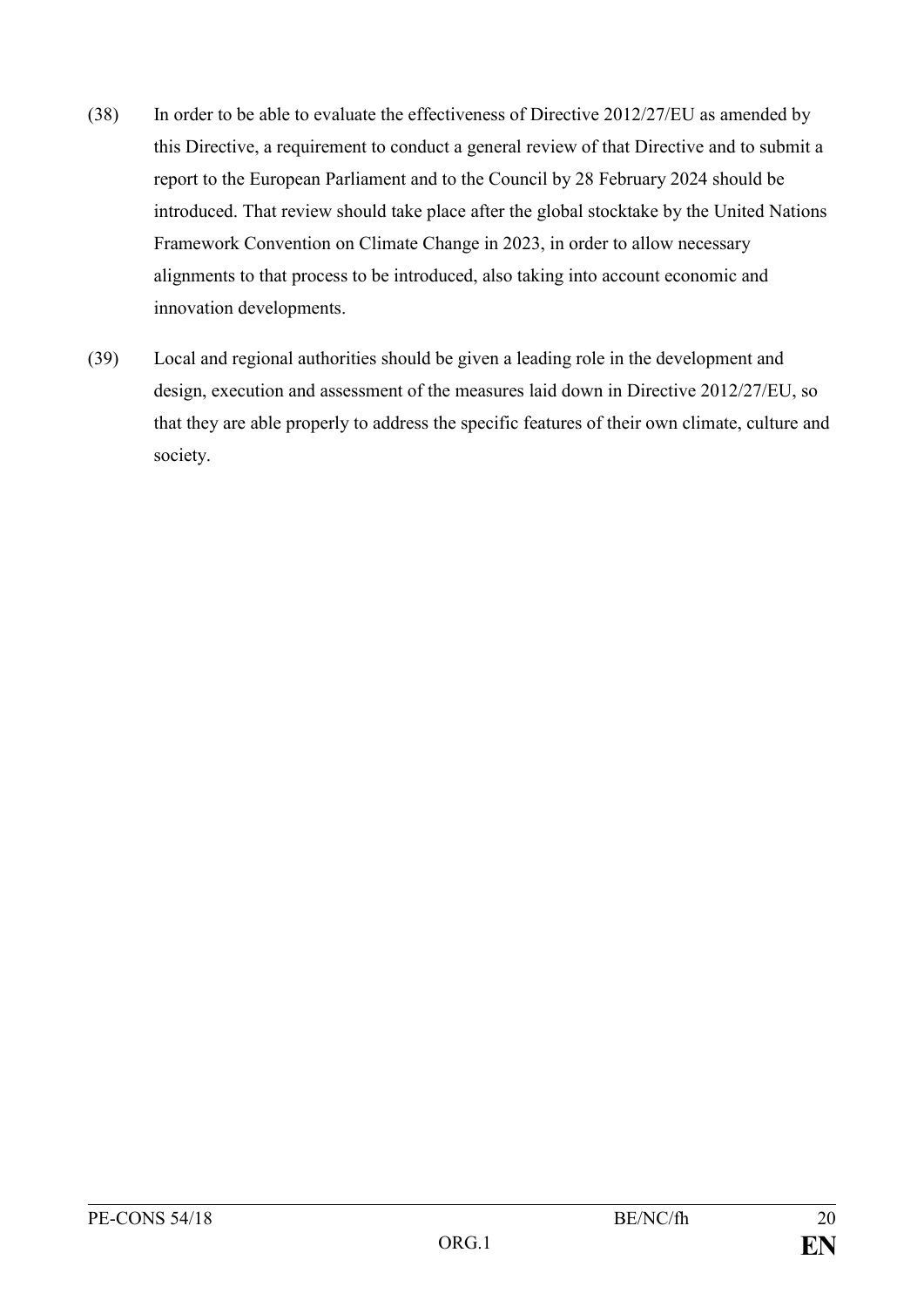(40) Reflecting technological progress and the growing share of renewable energy sources in the electricity generation sector, the default coefficient for savings in kWh electricity should be reviewed in order to reflect changes in the primary energy factor (PEF) for electricity. Calculations reflecting the energy mix of the PEF for electricity are based on annual average values. The 'physical energy content' accounting method is used for nuclear electricity and heat generation and the 'technical conversion efficiency' method is used for electricity and heat generation from fossil fuels and biomass. For non-combustible renewable energy, the method is the direct equivalent based on the 'total primary energy' approach. To calculate the primary energy share for electricity in cogeneration, the method set out in Annex II to Directive 2012/27/EU is applied. An average rather than a marginal market position is used. Conversion efficiencies are assumed to be 100 % for noncombustible renewables, 10 % for geothermal power stations and 33 % for nuclear power stations. The calculation of total efficiency for cogeneration is based on the most recent data from Eurostat. As for system boundaries, the PEF is 1 for all energy sources. The PEF value refers to 2018 and is based on data interpolated from the most recent version of the PRIMES Reference Scenario for 2015 and 2020 and adjusted with Eurostat data until 2016. The analysis covers the Member States and Norway. The dataset for Norway is based on the European Network of Transmission System Operators for Electricity data.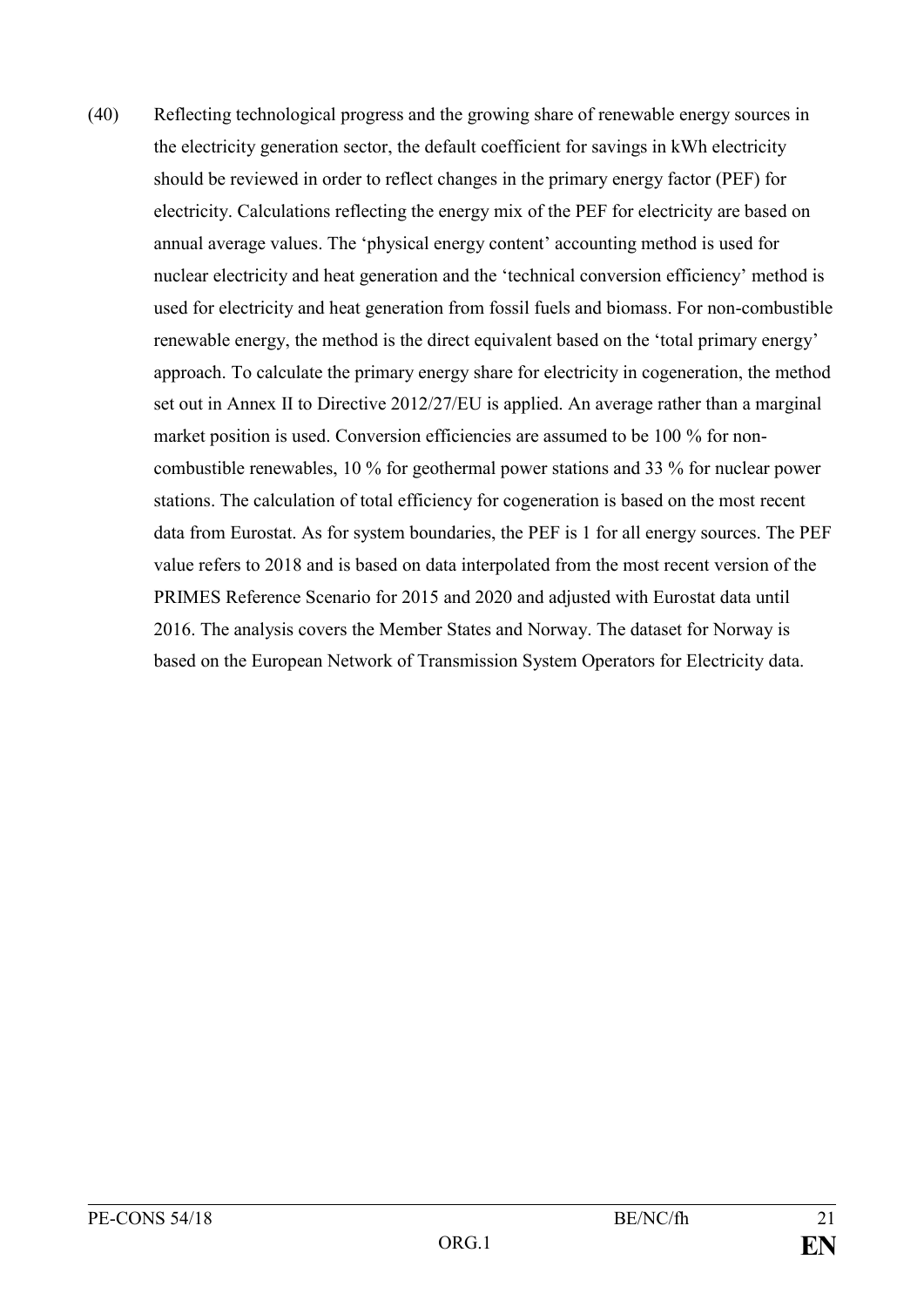(41) Energy savings which result from the implementation of Union law should not be claimed unless they result from a measure that goes beyond the minimum required by the Union legal act in question, whether by setting more ambitious energy efficiency requirements at Member State level or by increasing the take-up of the measure. Buildings present a substantial potential for further increasing energy efficiency, and the renovation of buildings is an essential and long-term element with economies of scale in increasing energy savings. It is therefore necessary to clarify that it is possible to claim all energy savings stemming from measures promoting the renovation of existing buildings provided that they exceed the savings that would have occurred in the absence of the policy measure and provided that the Member State demonstrates that the obligated, participating or entrusted party has in fact contributed to the achievement of the energy savings claimed.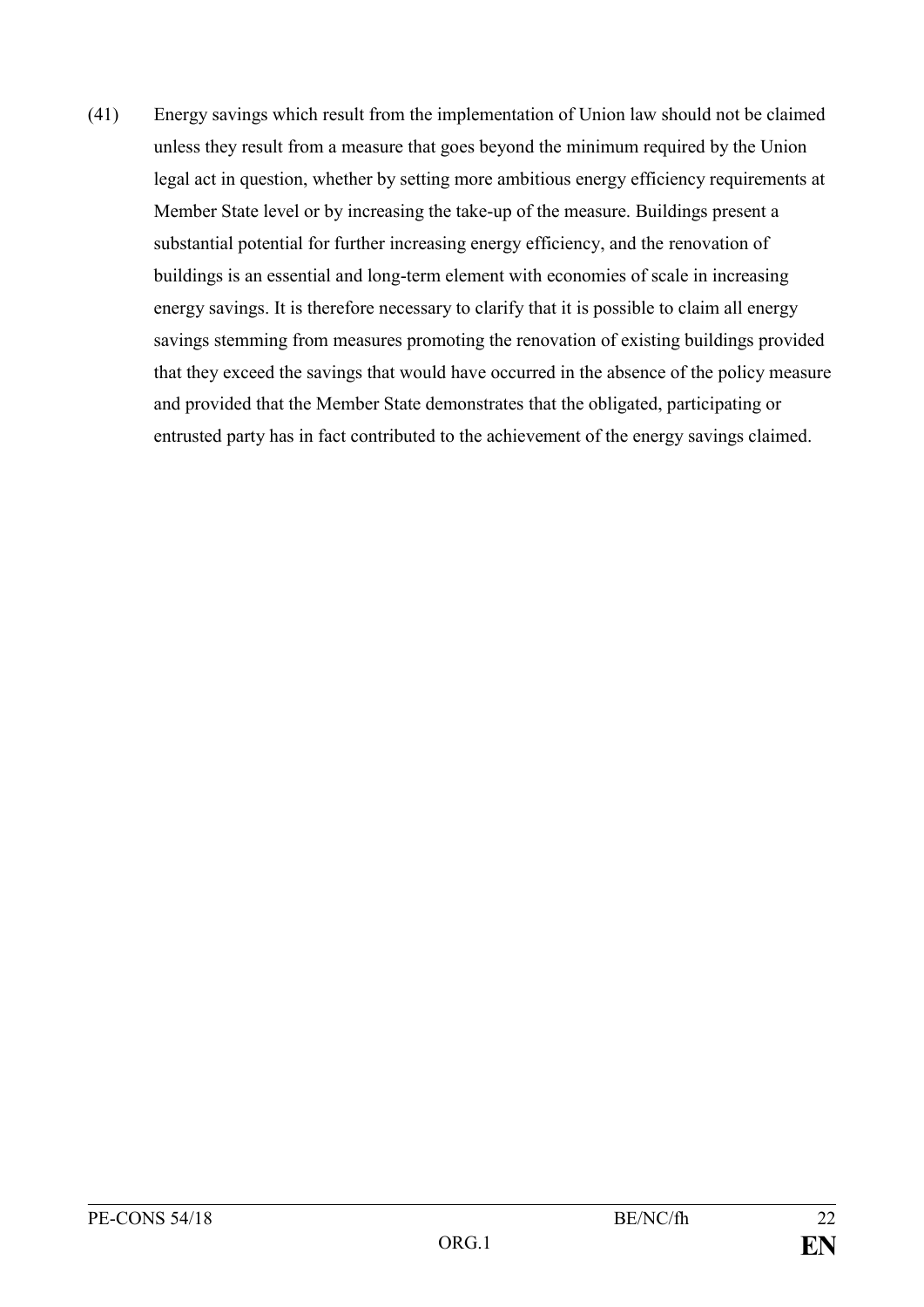- (42) In accordance with the Energy Union Strategy and the principles of better regulation, monitoring and verification rules for the implementation of energy efficiency obligation schemes and alternative policy measures, including the requirement to check a statistically representative sample of measures, should be given greater prominence. In Directive 2012/27/EU, as amended by this Directive, a statistically significant proportion and representative sample of the energy efficiency improvement measures should be understood to require the establishment of a subset of a statistical population of the energy-saving measures in question in such a way that it accurately reflects the entire population of all energy-saving measures, and thus allows for reasonably reliable conclusions regarding confidence in the totality of the measures.
- (43) Energy generated on or in buildings from renewable energy technologies reduces the amount of energy supplied from fossil fuels. The reduction of energy consumption and the use of energy from renewable sources in the buildings sector are important measures to reduce the Union's energy dependence and greenhouse gas emissions, especially in view of ambitious climate and energy objectives set for 2030 as well as the global commitment made in the context of the Paris Agreement. For the purposes of their cumulative energy savings obligation Member States may take into account, where applicable, energy savings from renewable energy generated on or in buildings for own use to meet their energy savings requirements.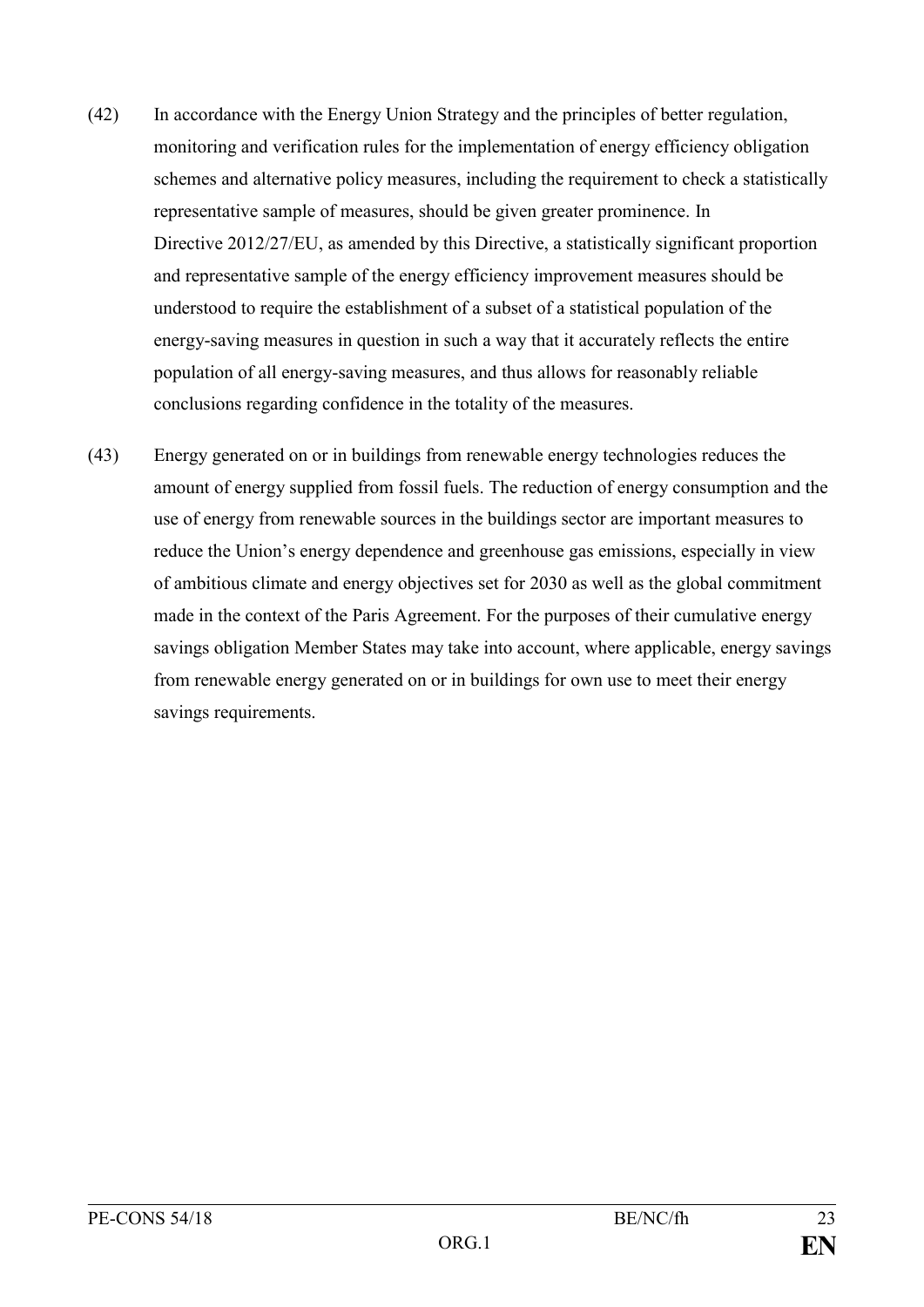- (44) In accordance with the Joint Political Declaration of 28 September 2011 of Member States and the Commission on explanatory documents**<sup>1</sup>** , Member States have undertaken to accompany, in justified cases, the notification of their transposition measures with one or more documents explaining the relationship between the components of a directive and the corresponding parts of national transposition instruments. With regard to this Directive, the legislator considers the transmission of such documents to be justified.
- (45) Since the objectives of this Directive, namely to achieve the Union's energy efficiency targets of 20 % by 2020 and of at least 32,5 % by 2030 and to pave the way towards further energy efficiency improvements beyond those dates, cannot be sufficiently achieved by the Member States but can rather, by reason of the scale and effects of the action, be better achieved at Union level, the Union may adopt measures, in accordance with the principle of subsidiarity as set out in Article 5 of the Treaty on European Union. In accordance with the principle of proportionality as set out in that Article, this Directive does not go beyond what is necessary in order to achieve those objectives.
- (46) Directive 2012/27/EU should therefore be amended accordingly,

HAVE ADOPTED THIS DIRECTIVE:

**<sup>1</sup>** OJ C 369, 17.12.2011, p. 14.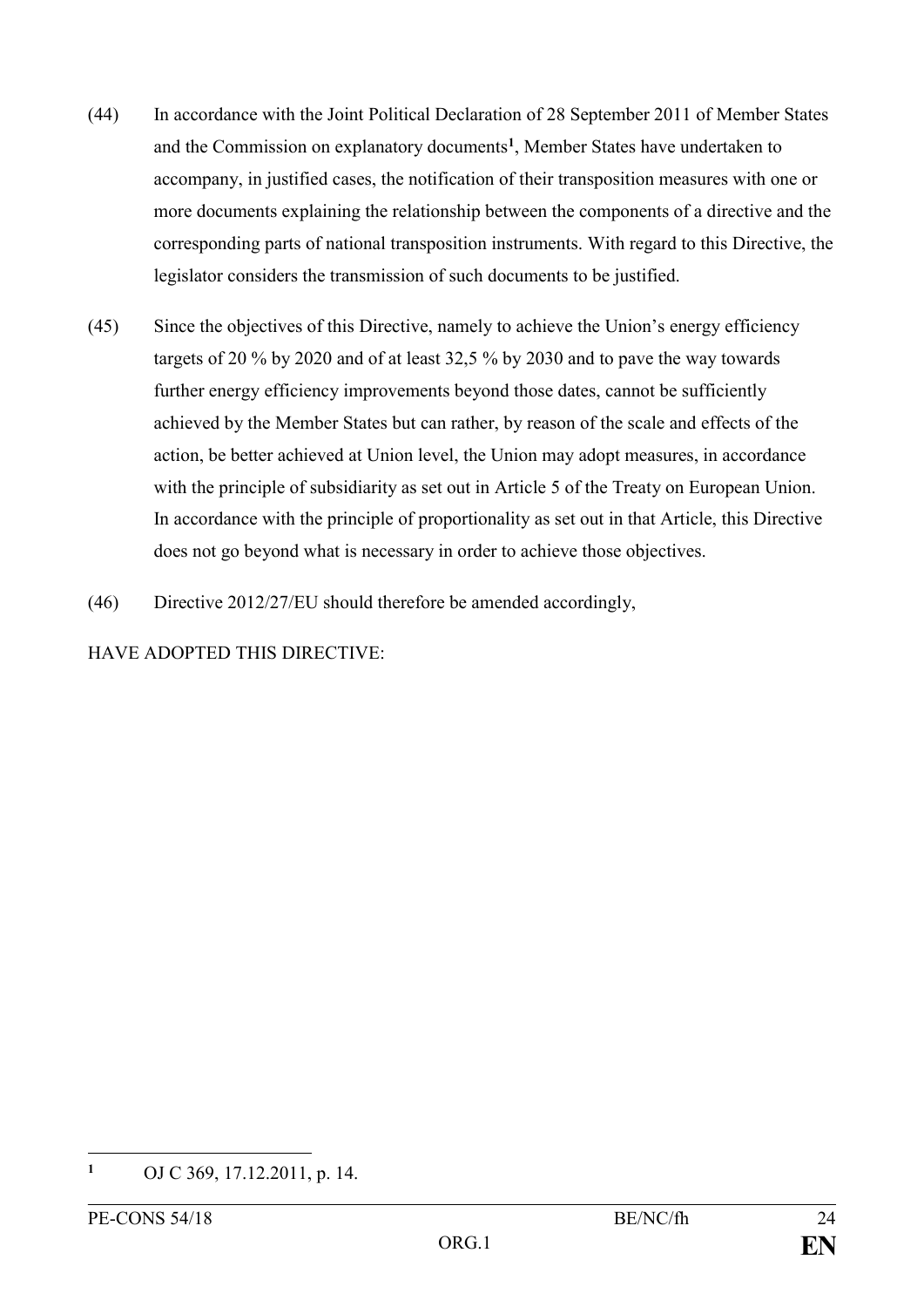#### *Article 1*

Directive 2012/27/EU is amended as follows:

- (1) in Article 1, paragraph 1 is replaced by the following:
	- '1. This Directive establishes a common framework of measures to promote energy efficiency within the Union in order to ensure that the Union's 2020 headline targets on energy efficiency of 20 % and its 2030 headline targets on energy efficiency of at least 32,5 % are met and paves the way for further energy efficiency improvements beyond those dates.

This Directive lays down rules designed to remove barriers in the energy market and overcome market failures that impede efficiency in the supply and use of energy, and provides for the establishment of indicative national energy efficiency targets and contributions for 2020 and 2030.

This Directive contributes to the implementation of the "energy efficiency first" principle.';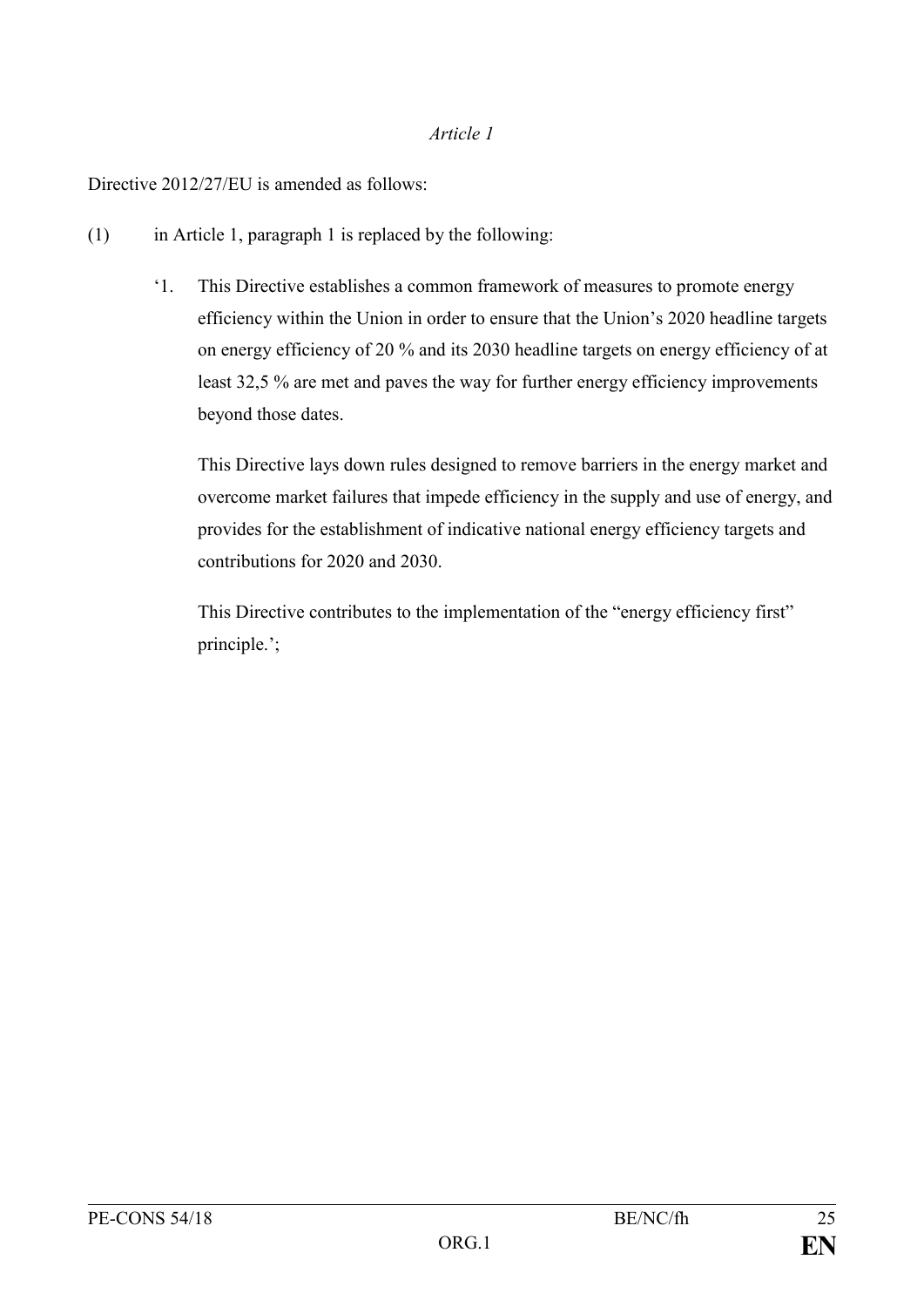- (2) in Article 3, the following paragraphs are added:
	- '4. By 31 October 2022, the Commission shall assess whether the Union has achieved its 2020 headline targets on energy efficiency.
	- 5. Each Member State shall set indicative national energy efficiency contributions towards the Union's 2030 targets set in Article 1(1) of this Directive in accordance with Articles 4 and 6 of Regulation (EU) 2018/XX<sup>\*+</sup>. When setting those contributions, Member States shall take into account that the Union's 2030 energy consumption has to be no more than 1 273 Mtoe of primary energy and/or no more than 956 Mtoe of final energy. Member States shall notify those contributions to the Commission as part of their integrated national energy and climate plans as referred to in, and in accordance with, Articles 3 and 7 to 12 of Regulation (EU) 2018/XX<sup>++</sup>.
	- 6. The Commission shall assess the Union's 2030 headline targets on energy efficiency set in Article  $1(1)$  with a view to submitting a legislative proposal by 2023 to revise those targets upwards in the event of substantial cost reductions resulting from economic or technological developments, or where needed to meet the Union's international commitments for decarbonisation.

 $\frac{1}{2}$ 

**Regulation (EU) 2018/XX of the European Parliament and of the Council of ....**  $(OJ \dots)$ ;

<sup>1</sup> **<sup>+</sup>** OJ: please insert the number of the Regulation in the text and the full title with the OJ publication details in footnote for document 2016/0375 (COD) - PE-CONS 55/18.

**<sup>++</sup>** OJ: please insert the number of the Regulation from the document 2016/0375 (COD) - PE-CONS 55/18.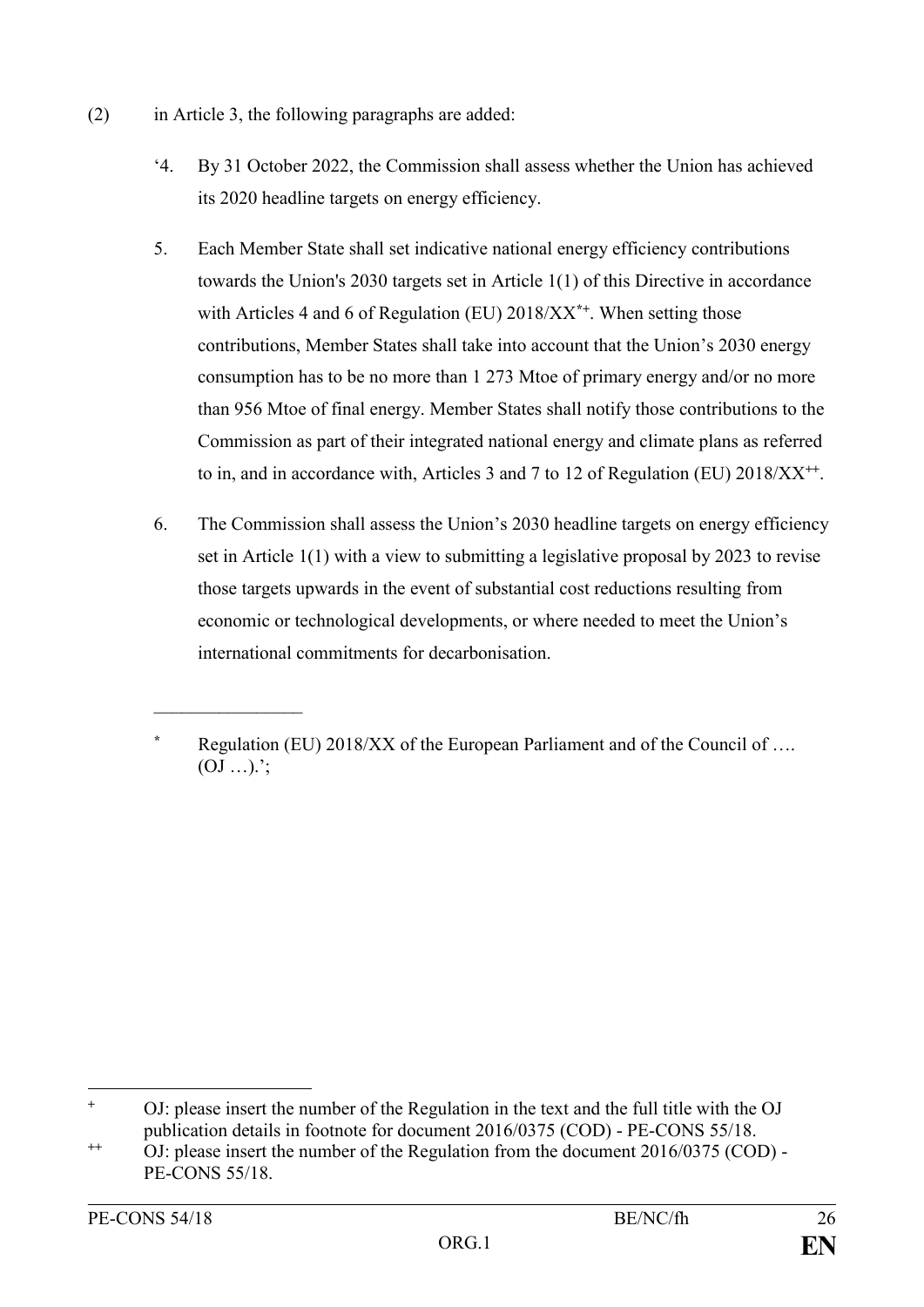(3) Article 7 is replaced by the following:

## *'Article 7*

# *Energy savings obligation*

- 1. Member States shall achieve cumulative end-use energy savings at least equivalent to:
	- (a) new savings each year from 1 January 2014 to 31 December 2020 of 1,5 % of annual energy sales to final customers by volume, averaged over the most recent three-year period prior to 1 January 2013. Sales of energy, by volume, used in transport may be excluded, in whole or in part, from that calculation;
	- (b) new savings each year from 1 January 2021 to 31 December 2030 of 0,8 % of annual final energy consumption, averaged over the most recent three-year period prior to 1 January 2019. By way of derogation from that requirement, Cyprus and Malta shall achieve new savings each year from 1 January 2021 to 31 December 2030 equivalent to 0,24% of annual final energy consumption, averaged over the most recent three-year period prior to 1 January 2019.

Member States may count energy savings that stem from policy measures, whether introduced by 31 December 2020 or after that date, provided that those measures result in new individual actions that are carried out after 31 December 2020.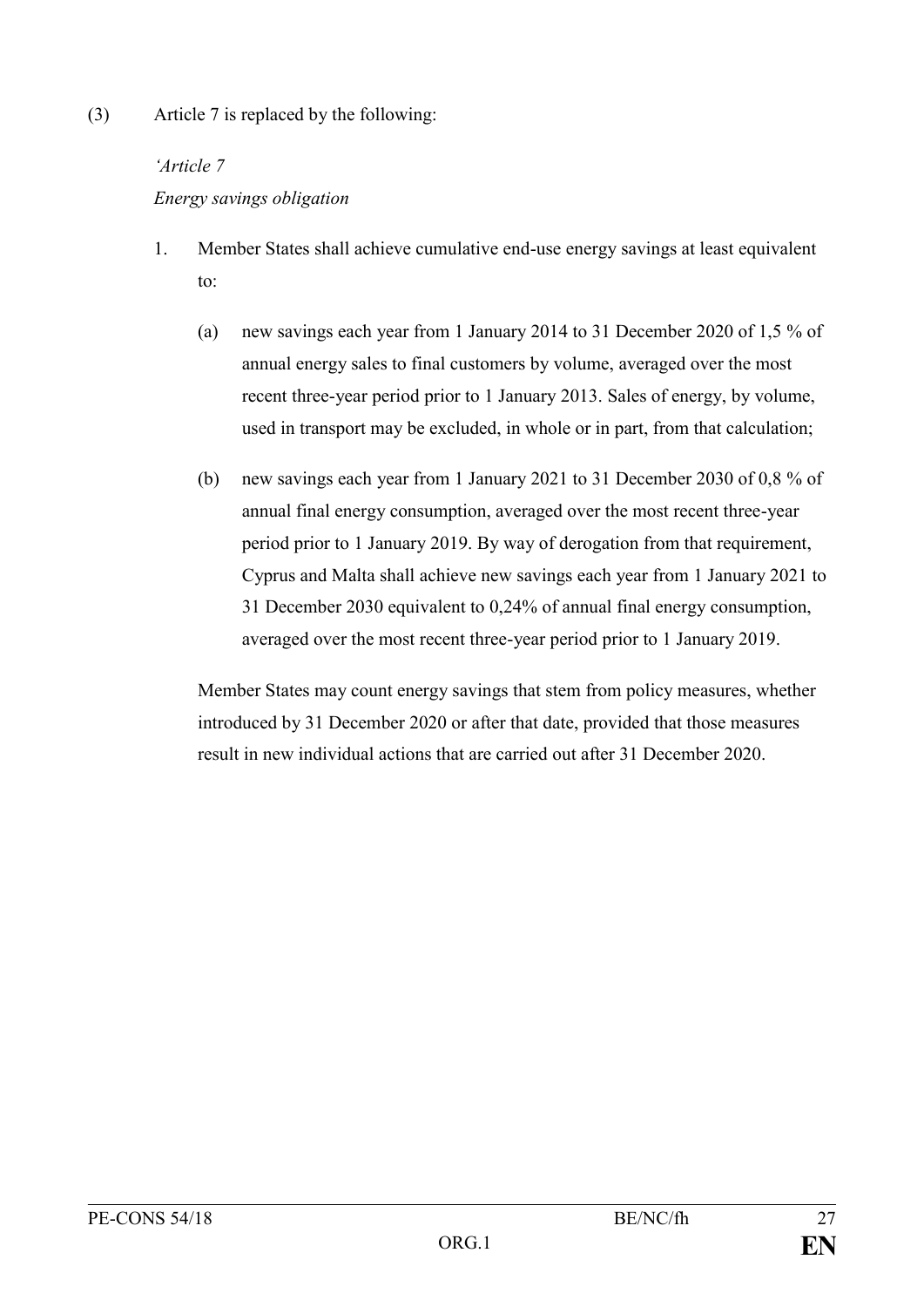Member States shall continue to achieve new annual savings in accordance with point (b) of the first subparagraph for ten-year periods after 2030, unless reviews by the Commission by 2027 and every 10 years thereafter conclude that this is not necessary to achieve the Union's long-term energy and climate targets for 2050.

Member States shall decide how to phase the calculated quantity of new savings over each period referred to in points (a) and (b) of the first subparagraph provided that the required total cumulative end-use energy savings have been achieved by the end of each obligation period.

- 2. Provided that Member States achieve at least their cumulative end-use energy savings obligation referred to in point (b) of the first subparagraph of paragraph 1, they may calculate the required amount of energy savings by one or more of the following means:
	- (a) applying an annual savings rate on energy sales to final customers or on final energy consumption, averaged over the most recent three-year period prior to 1 January 2019;
	- (b) excluding, in whole or in part, energy used in transport from the calculation baseline;
	- (c) making use of any of the options set out in paragraph 4.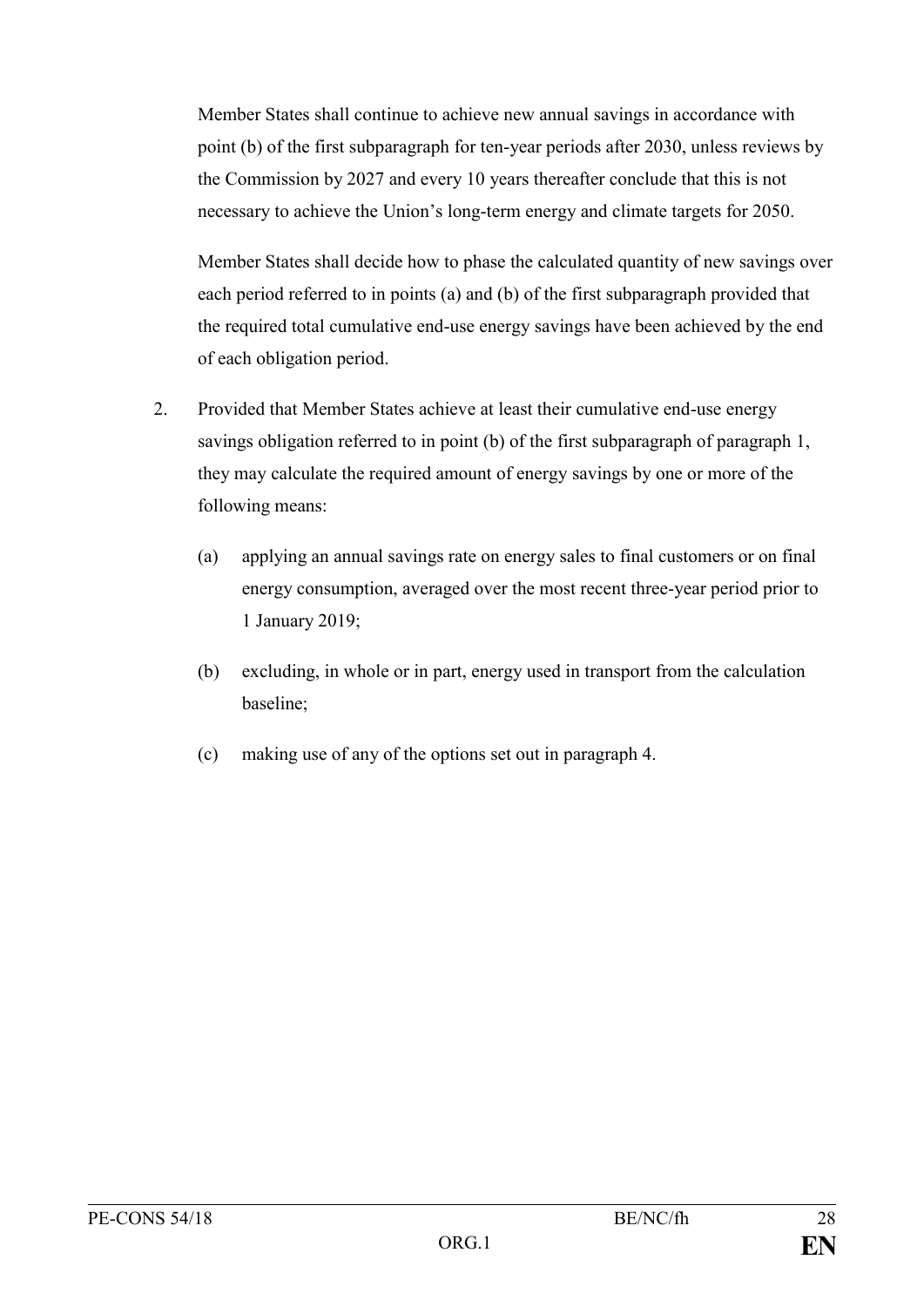- 3. Where Member States make use of the possibilities provided for in point (a), (b) or (c) of paragraph 2, they shall establish:
	- (a) their own annual savings rate that will be applied in the calculation of their cumulative end-use energy savings, which shall ensure that the final amount of their net energy savings is no lower than those required under point (b) of the first subparagraph of paragraph 1; and
	- (b) their own calculation baseline, which may exclude, in whole or in part, energy used in transport.
- 4. Subject to paragraph 5, each Member State may:
	- (a) carry out the calculation required by point (a) of the first subparagraph of paragraph 1 using values of 1 % in 2014 and 2015; 1,25 % in 2016 and 2017; and 1,5 % in 2018, 2019 and 2020;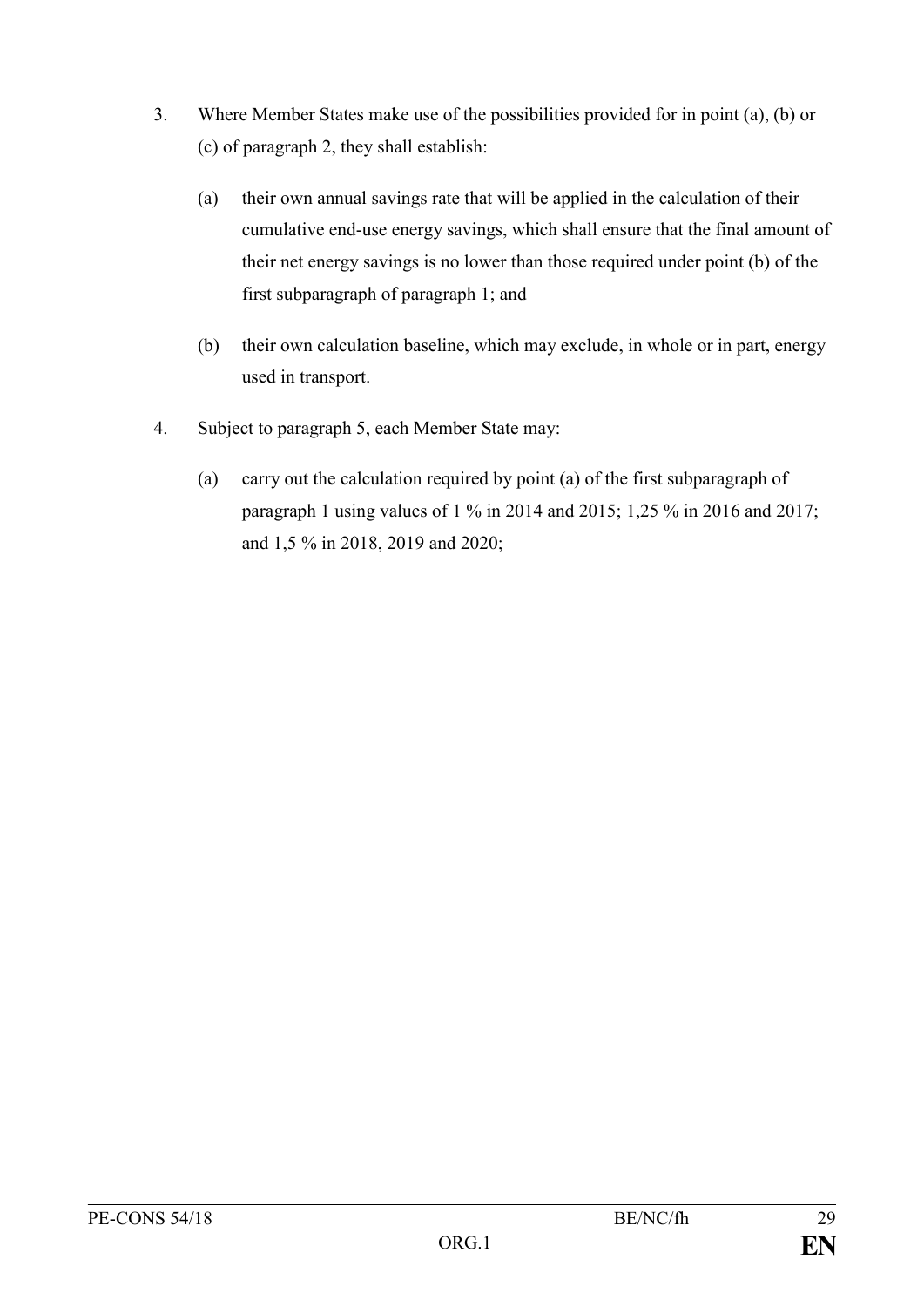- (b) exclude from the calculation all or part of the sales of energy used, by volume, with respect to the obligation period referred to in point (a) of the first subparagraph of paragraph 1, or final energy consumed, with respect to the obligation period referred to in point (b) of that subparagraph, by industrial activities listed in Annex I to Directive 2003/87/EC;
- (c) count towards the amount of required energy savings, energy savings achieved in the energy transformation, distribution and transmission sectors, including efficient district heating and cooling infrastructure, as a result of implementing the requirements set out in Article 14(4), point (b) of Article 14(5), and Article 15(1) to (6) and (9). Member States shall inform the Commission about their intended policy measures under this point for the period from 1 January 2021 to 31 December 2030 as part of their integrated national energy and climate plans. The impact of those measures shall be calculated in accordance with Annex V and included in those plans;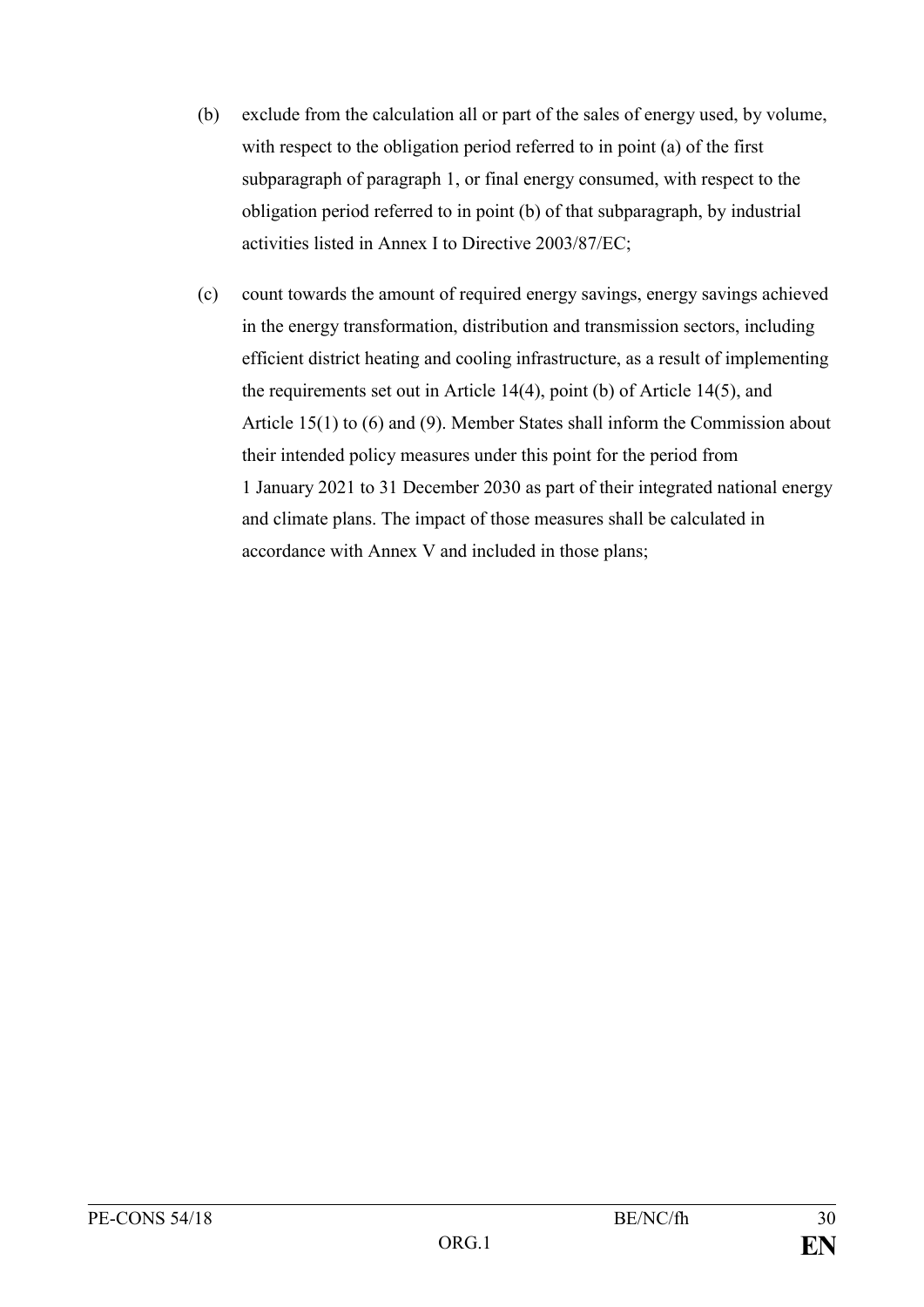- (d) count towards the amount of required energy savings, energy savings resulting from individual actions newly implemented since 31 December 2008 that continue to have an impact in 2020 with respect to the obligation period referred to in point (a) of the first subparagraph of paragraph 1 and beyond 2020 with respect to the period referred to in point (b) of the first subparagraph of paragraph 1, and which can be measured and verified;
- (e) count towards the amount of required energy savings, energy savings that stem from policy measures provided that it can be demonstrated that those measures result in individual actions carried out from 1 January 2018 to 31 December 2020 which deliver savings after 31 December 2020;
- (f) exclude from the calculation of the amount of required energy savings, 30 % of the verifiable amount of energy generated on or in buildings for own use as a result of policy measures promoting new installation of renewable energy technologies;
- (g) count towards the amount of required energy savings, energy savings that exceed the energy savings required for the obligation period from 1 January 2014 to 31 December 2020, provided that those savings result from individual actions carried out under policy measures referred to in Articles 7a and 7b, notified by Member States in their National Energy Efficiency Action Plans and reported in their progress reports in accordance with Article 24.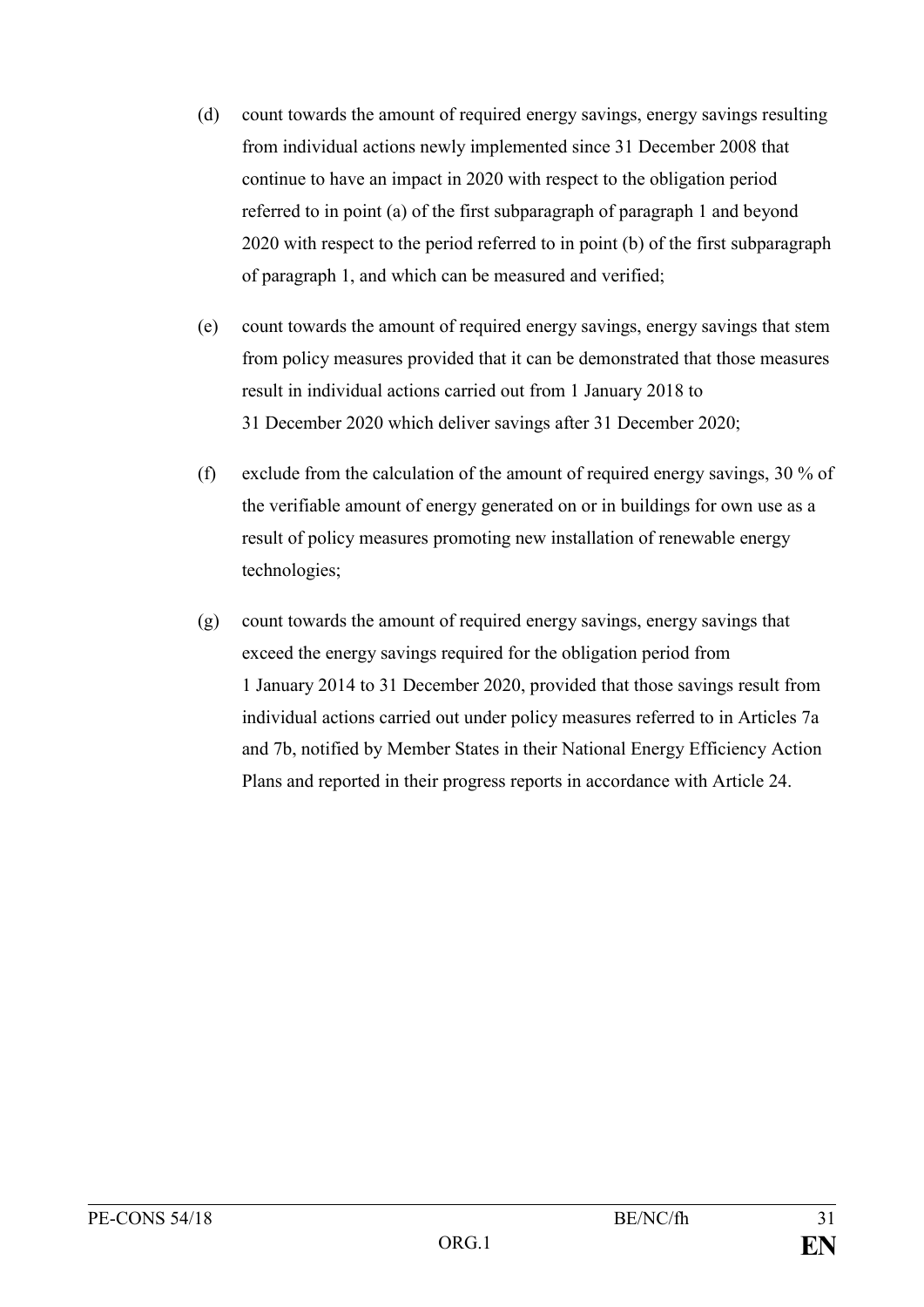- 5. Member States shall apply and calculate the effect of the options chosen under paragraph 4 for the periods referred to in points (a) and (b) of the first subparagraph of paragraph 1 separately
	- (a) for the calculation of the amount of energy savings required for the obligation period referred to in point (a) of the first subparagraph of paragraph 1, Member States may make use of points (a) to (d) of paragraph 4. All the options chosen under paragraph 4 taken together shall amount to no more than 25 % of the amount of energy savings referred to in point (a) of the first subparagraph of paragraph 1;
	- (b) for the calculation of the amount of energy savings required for the obligation period referred to in point (b) of the first subparagraph of paragraph 1, Member States may make use of points (b) to (g) of paragraph 4, provided individual actions referred to in point (d) of paragraph 4 continue to have a verifiable and measurable impact after 31 December 2020. All the options chosen under paragraph 4 taken together shall not lead to a reduction of more than 35 % of the amount of energy savings calculated in accordance with paragraphs 2 and 3.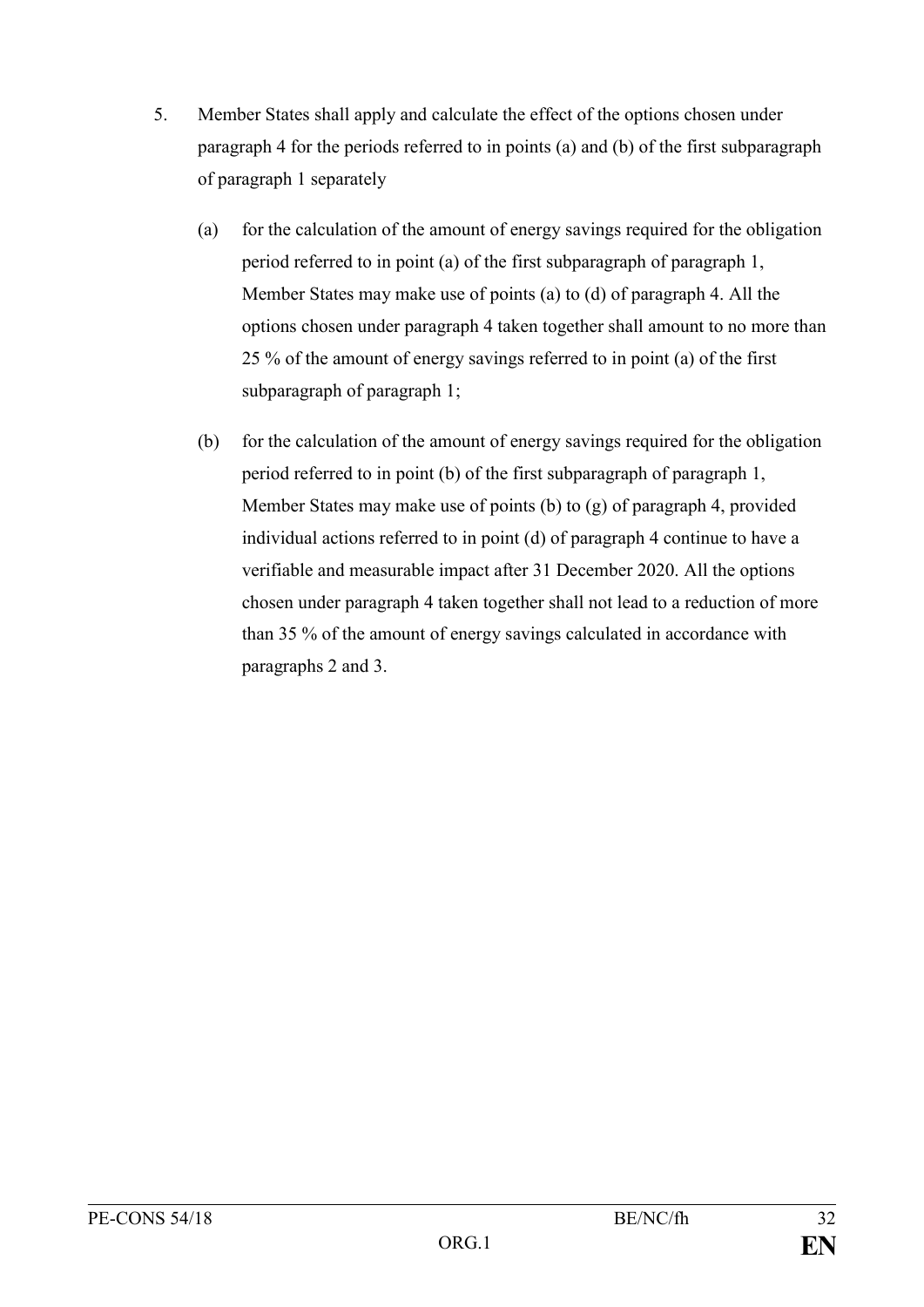Regardless of whether Member States exclude, in whole or in part, energy used in transport from their calculation baseline or make use of any of the options listed in paragraph 4, they shall ensure that the calculated net amount of new savings to be achieved in final energy consumption during the obligation period from 1 January 2021 to 31 December 2030 is not lower than the amount resulting from applying the annual savings rate referred to in point (b) of the first subparagraph of paragraph 1.

- 6. Member States shall describe in their integrated national energy and climate plans in accordance with Annex III to Regulation (EU) 2018/XX**<sup>+</sup>** , the calculation of the amount of energy savings to be achieved over the period from 1 January 2021 to 31 December 2030 referred to in point (b) of the first subparagraph of paragraph 1 of this Article and shall, if relevant, explain how the annual savings rate and the calculation baseline were established, and how and to what extent the options referred to in paragraph 4 of this Article were applied.
- 7. Energy savings achieved after 31 December 2020 shall not count towards the amount of required energy savings for the period from 1 January 2014 to 31 December 2020.

**<sup>+</sup>** OJ: please insert the number of the Regulation from the document 2016/0375 (COD) - PE-CONS 55/18.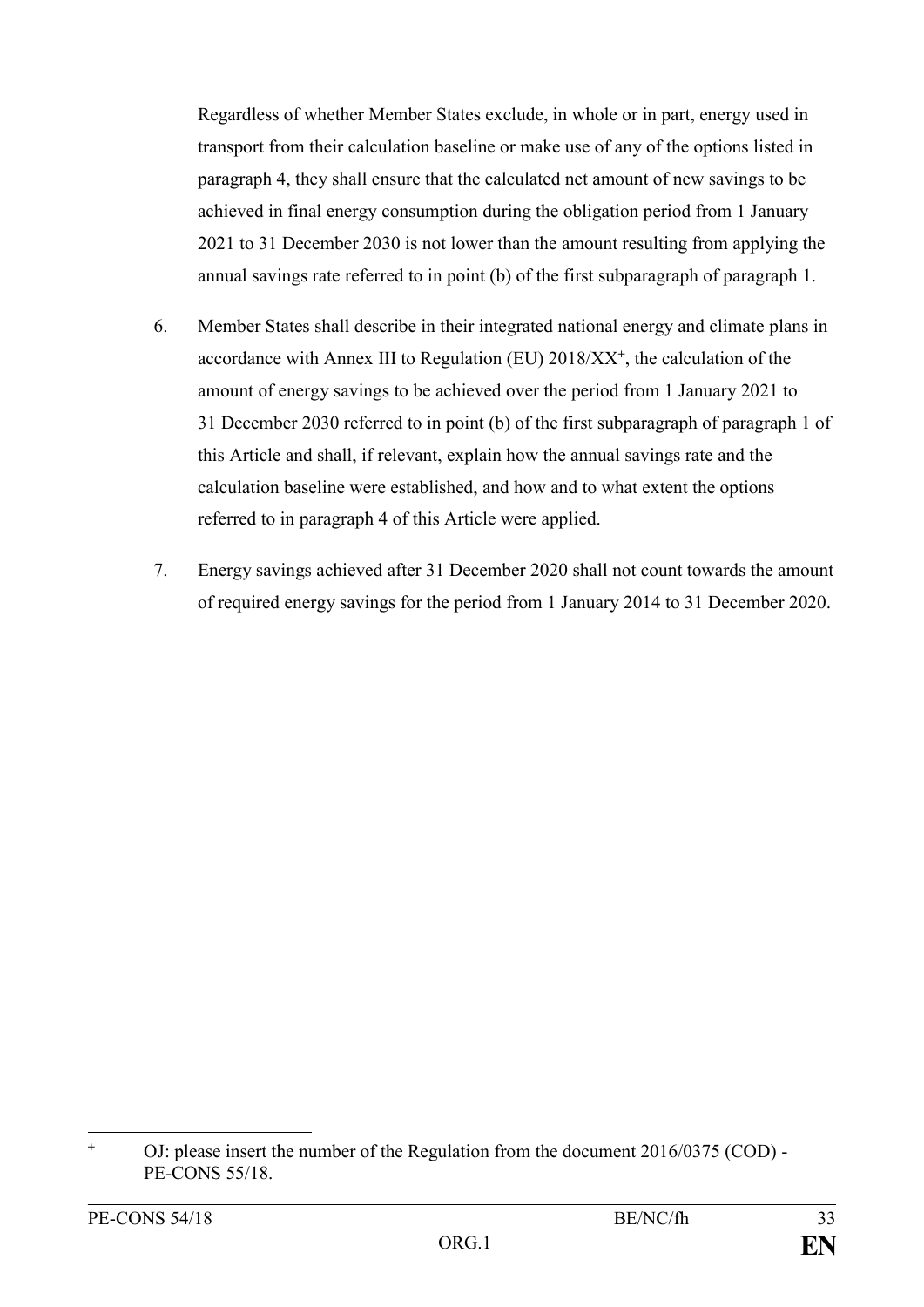- 8. By way of derogation from paragraph 1 of this Article, Member States that allow obligated parties to use the option referred to in point (b) of Article 7a(6) may, for the purpose of point (a) of the first subparagraph of paragraph 1 of this Article, count energy savings obtained in any given year after 2010 and before the obligation period referred to in point (a) of the first subparagraph of paragraph 1 of this Article as if those energy savings had instead been obtained after 31 December 2013 and before 1 January 2021, provided that all of the following circumstances apply:
	- (a) the energy efficiency obligation scheme was in force at any point between 31 December 2009 and 31 December 2014 and was included in the Member State's first National Energy Efficiency Action Plan submitted under Article  $24(2)$ ;
	- (b) the savings were generated under the obligation scheme;
	- (c) the savings are calculated in accordance with Annex V;
	- (d) the years for which the savings are counted as having been obtained have been reported in the National Energy Efficiency Action Plans in accordance with Article 24(2).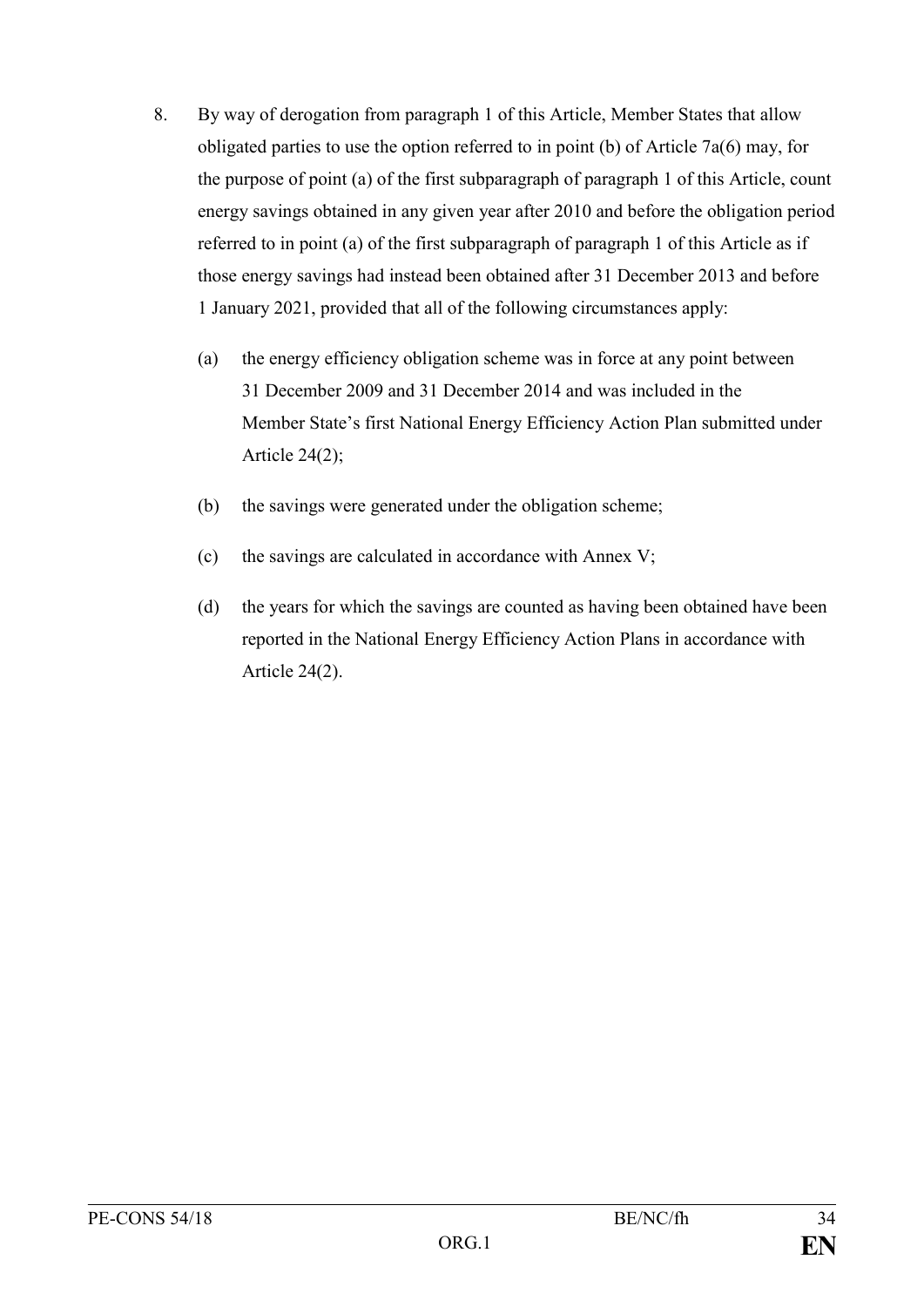- 9. Member States shall ensure that savings resulting from policy measures referred to in Articles 7a and 7b and Article 20(6) are calculated in accordance with Annex V.
- 10. Member States shall achieve the amount of energy savings required under paragraph 1 of this Article either by establishing an energy efficiency obligation scheme referred to in Article 7a or by adopting alternative policy measures referred to in Article 7b. Member States may combine an energy efficiency obligation scheme with alternative policy measures.
- 11. In designing policy measures to fulfil their obligations to achieve energy savings, Member States shall take into account the need to alleviate energy poverty in accordance with criteria established by them, taking into consideration their available practices in the field, by requiring, to the extent appropriate, a share of energy efficiency measures under their national energy efficiency obligation schemes, alternative policy measures, or programmes or measures financed under an Energy Efficiency National Fund, to be implemented as a priority among vulnerable households, including those affected by energy poverty and, where appropriate, in social housing.

Member States shall include information about the outcome of measures to alleviate energy poverty in the context of this Directive in the integrated national energy and climate progress reports in accordance with Regulation (EU) 2018/XX**<sup>+</sup>** .

**<sup>+</sup>** OJ: please insert the number of the Regulation from the document 2016/0375 (COD) - PE-CONS 55/18.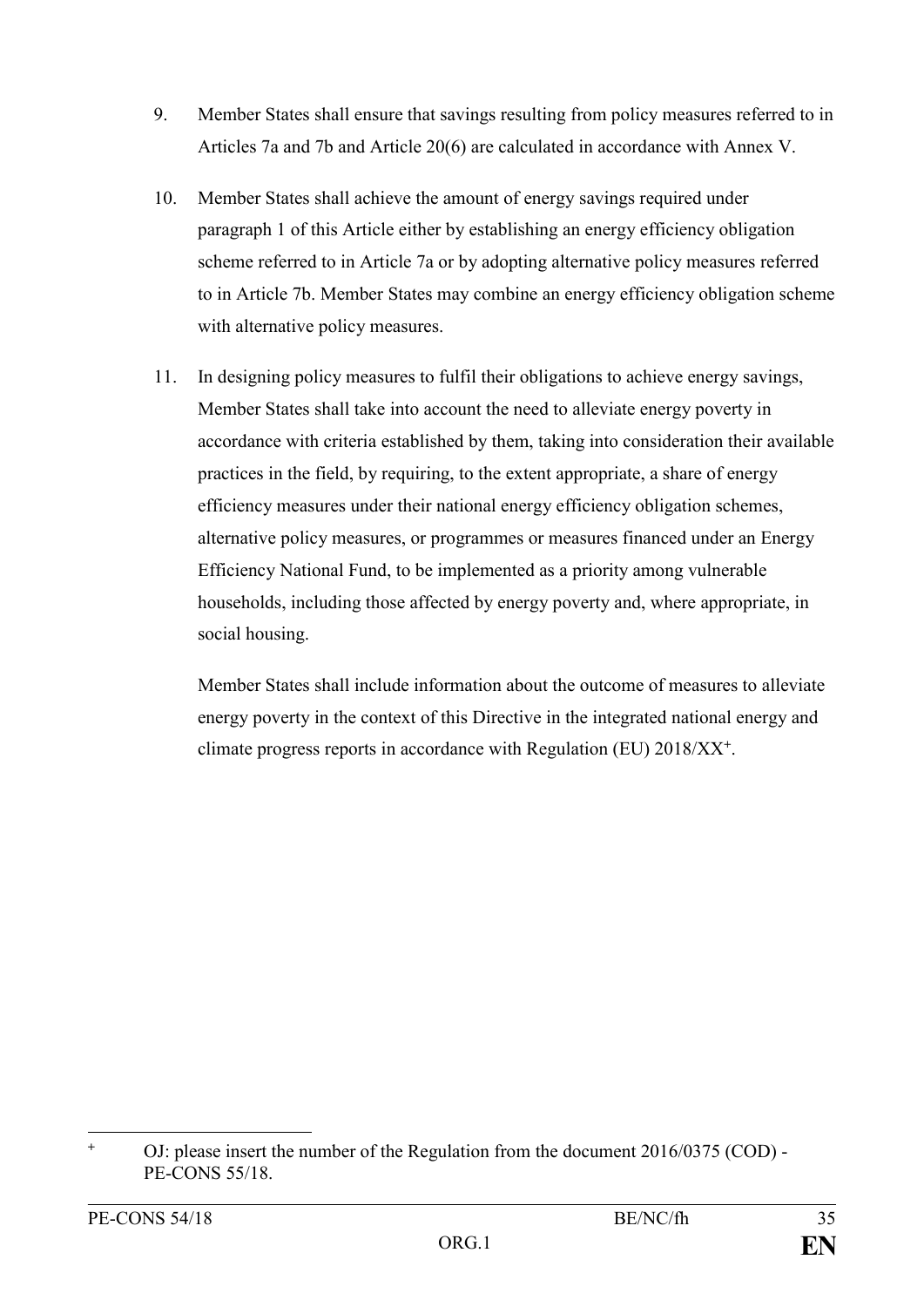- 12. Member States shall demonstrate that where there is an overlap in the impact of policy measures or individual actions, there is no double counting of energy savings.';
- (4) the following Articles are inserted:

## *'Article 7a*

## *Energy efficiency obligation schemes*

1. Where Member States decide to fulfil their obligations to achieve the amount of savings required under Article 7(1) by way of an energy efficiency obligation scheme, they shall ensure that obligated parties as referred to in paragraph 2 of this Article operating in each Member State's territory achieve, without prejudice to Article 7(4) and (5), their cumulative end-use energy savings requirement as set out in Article 7(1).

Where applicable, Member States may decide that obligated parties fulfil those savings, in whole or in part, as a contribution to the Energy Efficiency National Fund in accordance with Article 20(6).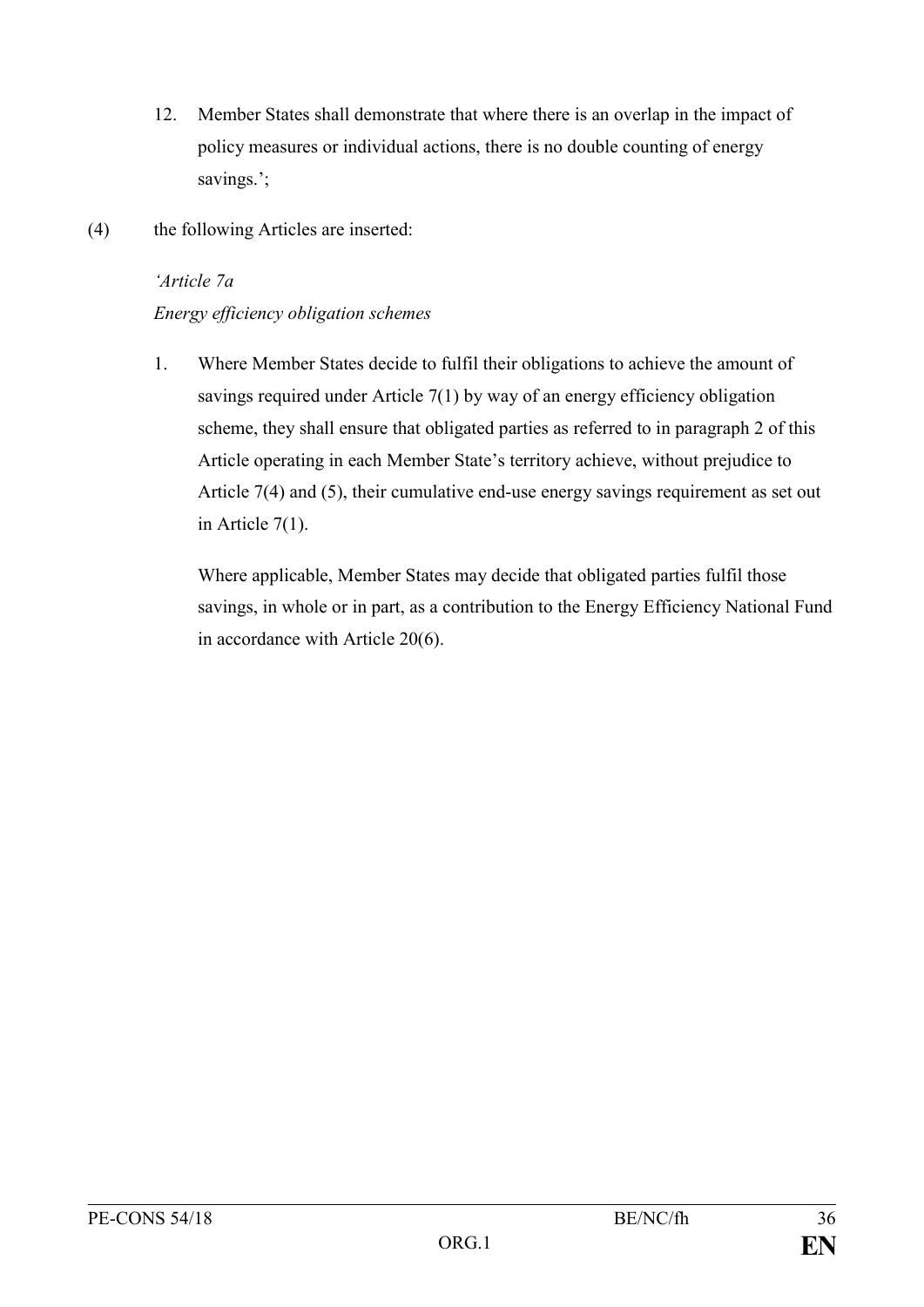- 2. Member States shall designate, on the basis of objective and non-discriminatory criteria, obligated parties among energy distributors, retail energy sales companies and transport fuel distributors or transport fuel retailers operating in their territory. The amount of energy savings needed to fulfil the obligation shall be achieved by the obligated parties among final customers, designated by the Member State, independently of the calculation made pursuant to Article 7(1) or, if Member States so decide, through certified savings stemming from other parties as described in point (a) of paragraph 6 of this Article.
- 3. Where retail energy sales companies are designated as obligated parties under paragraph 2, Member States shall ensure that in fulfilling their obligation retail energy sales companies do not create any barriers that impede consumers from switching from one supplier to another.
- 4. Member States shall express the amount of energy savings required of each obligated party in terms of either final or primary energy consumption. The method chosen to express the amount of energy savings required shall also be used to calculate the savings claimed by obligated parties. The conversion factors set out in Annex IV shall apply.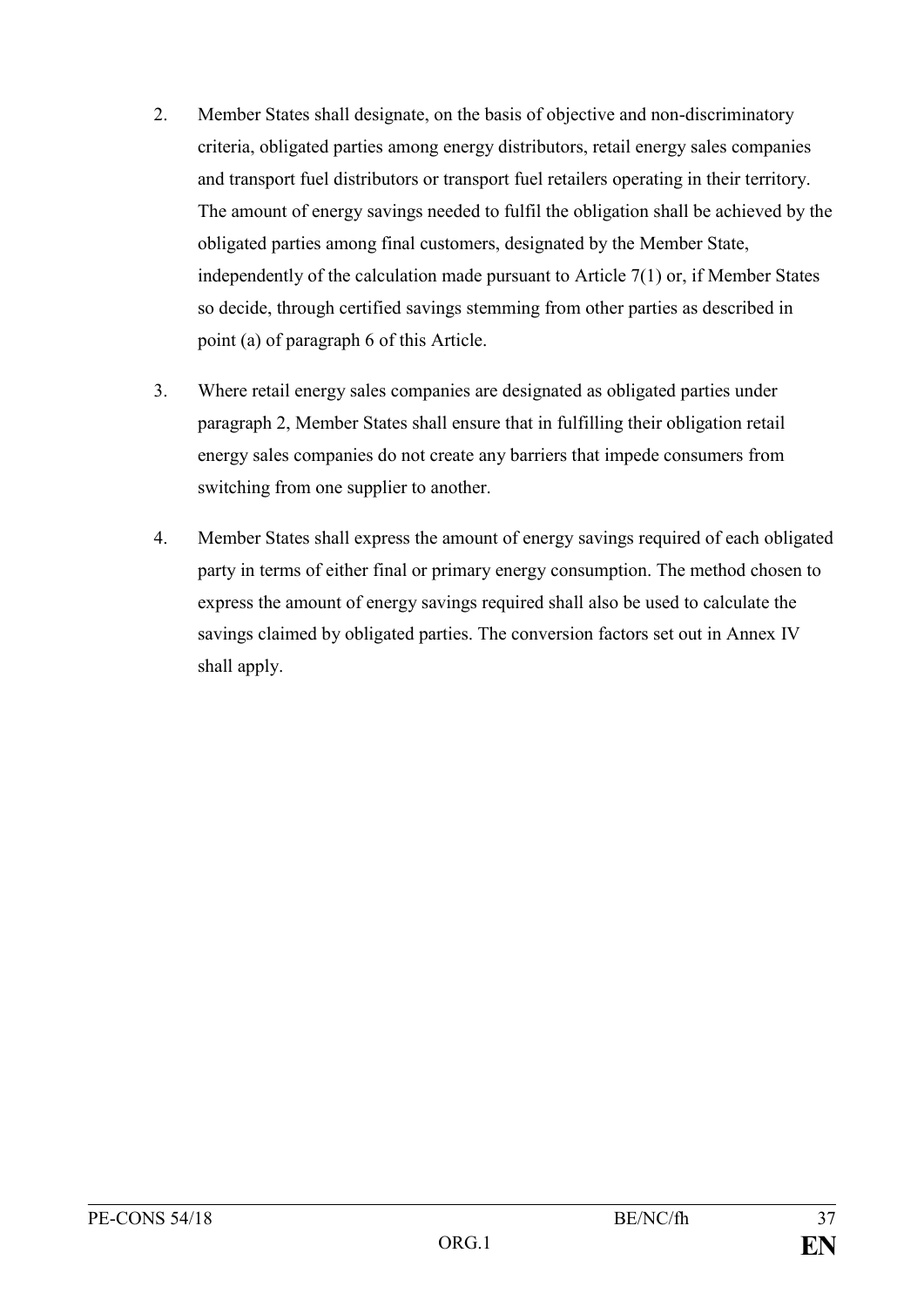- 5. Member States shall put in place measurement, control and verification systems under which documented verification is carried out on at least a statistically significant proportion and representative sample of the energy efficiency improvement measures put in place by the obligated parties. The measurement, control and verification shall be carried out independently of the obligated parties.
- 6. Within the energy efficiency obligation scheme, Member States may do one or both of the following:
	- (a) permit obligated parties to count towards their obligation certified energy savings achieved by energy service providers or other third parties including when obligated parties promote measures through other State-approved bodies or through public authorities that may involve formal partnerships and may be in combination with other sources of finance. Where Member States so permit, they shall ensure that the certification of energy savings follows an approval process that is put in place in the Member States, that is clear, transparent, and open to all market participants, and that aims to minimise the costs of certification;
	- (b) allow obligated parties to count savings obtained in a given year as if they had instead been obtained in any of the four previous or three following years as long as this is not beyond the end of the obligation periods set out in Article 7(1).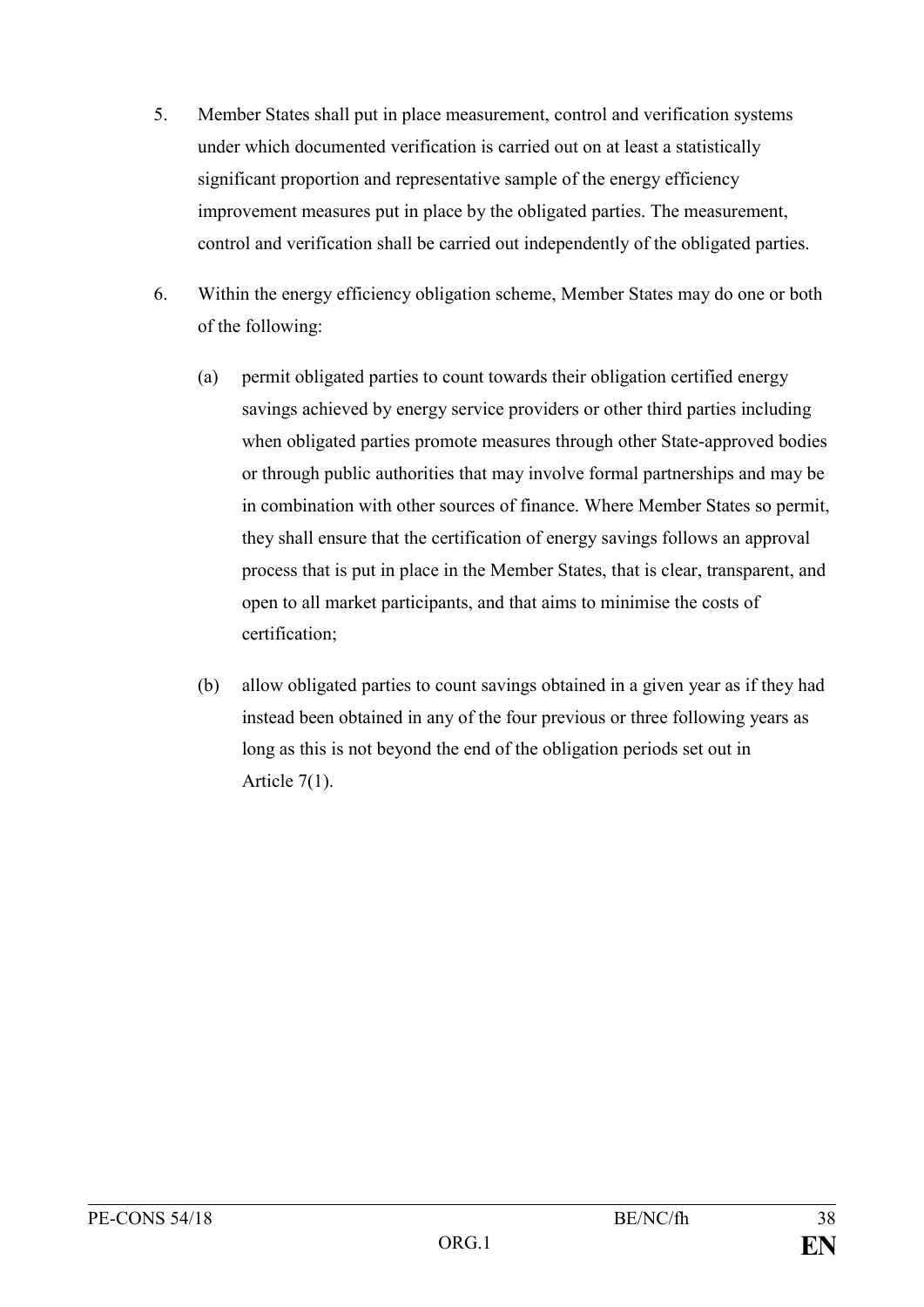Member States shall assess and, if appropriate, take measures to minimise the impact of the direct and indirect costs of energy efficiency obligation schemes on the competitiveness of energy-intensive industries exposed to international competition.

7. Member States shall, on an annual basis, publish the energy savings achieved by each obligated party, or each sub-category of obligated party, and in total under the scheme.

# *Article 7b Alternative policy measures*

- 1. Where Member States decide to fulfil their obligations to achieve the savings required under Article 7(1) by way of alternative policy measures, they shall ensure, without prejudice to Article 7(4) and (5), that the energy savings required under Article 7(1) are achieved among final customers.
- 2. For all measures other than those relating to taxation, Member States shall put in place measurement, control and verification systems under which documented verification is carried out on at least a statistically significant proportion and representative sample of the energy efficiency improvement measures put in place by the participating or entrusted parties. The measurement, control and verification shall be carried out independently of the participating or entrusted parties.';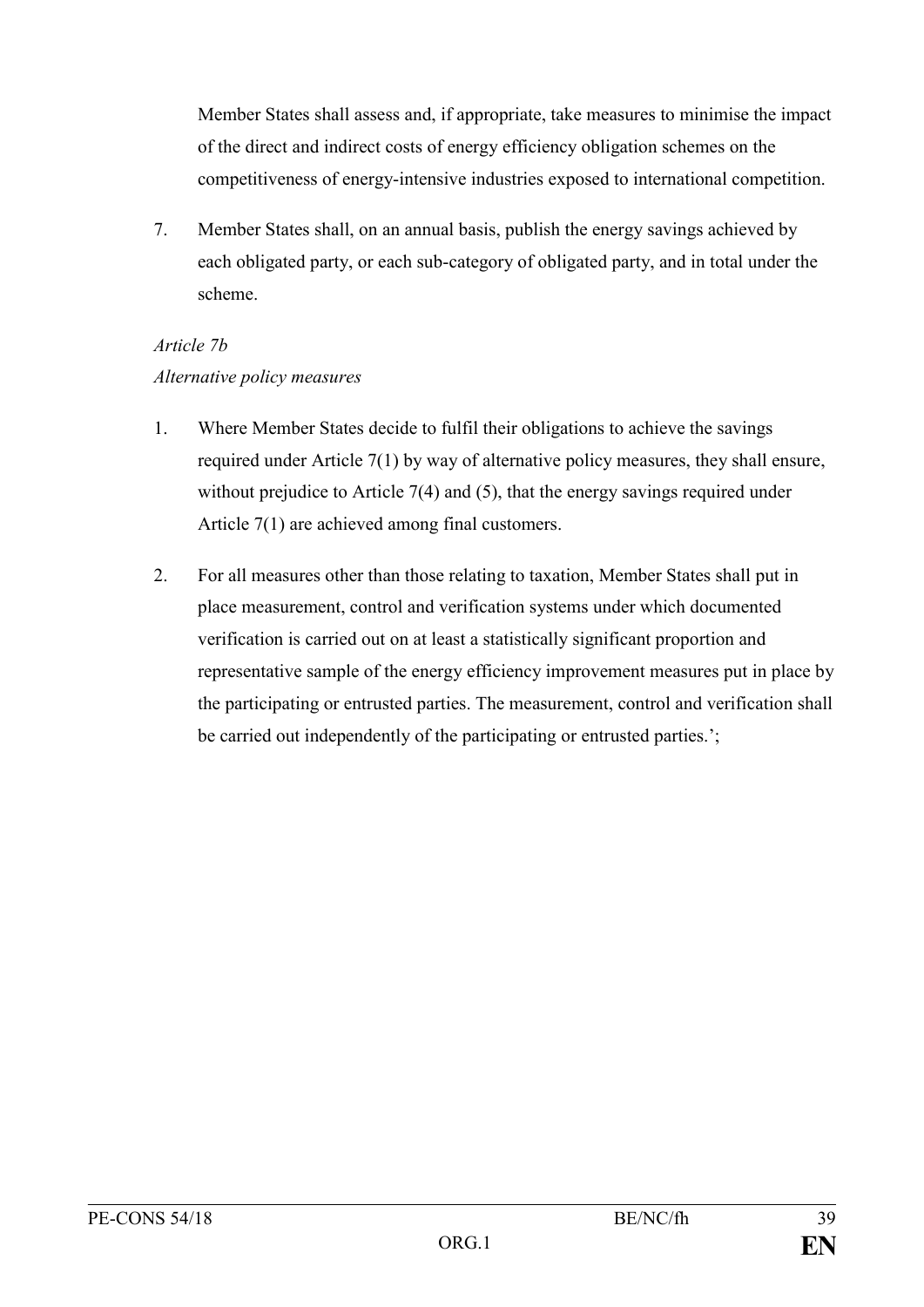- (5) Article 9 is amended as follows:
	- (a) the title is replaced by the following:

'Metering for gas and electricity';

- (b) in paragraph 1, the first subparagraph is replaced by the following;
	- '1. Member States shall ensure that, in so far as it is technically possible, financially reasonable and proportionate in relation to the potential energy savings, for electricity and natural gas final customers are provided with competitively priced individual meters that accurately reflect their actual energy consumption and that provide information on the actual time of use.';
- (c) paragraph 3 is deleted;
- (6) the following Articles are inserted:

#### '*Article 9a*

## *Metering for heating, cooling and domestic hot water*

1. Member States shall ensure that, for district heating, district cooling and domestic hot water, final customers are provided with competitively priced meters that accurately reflect their actual energy consumption.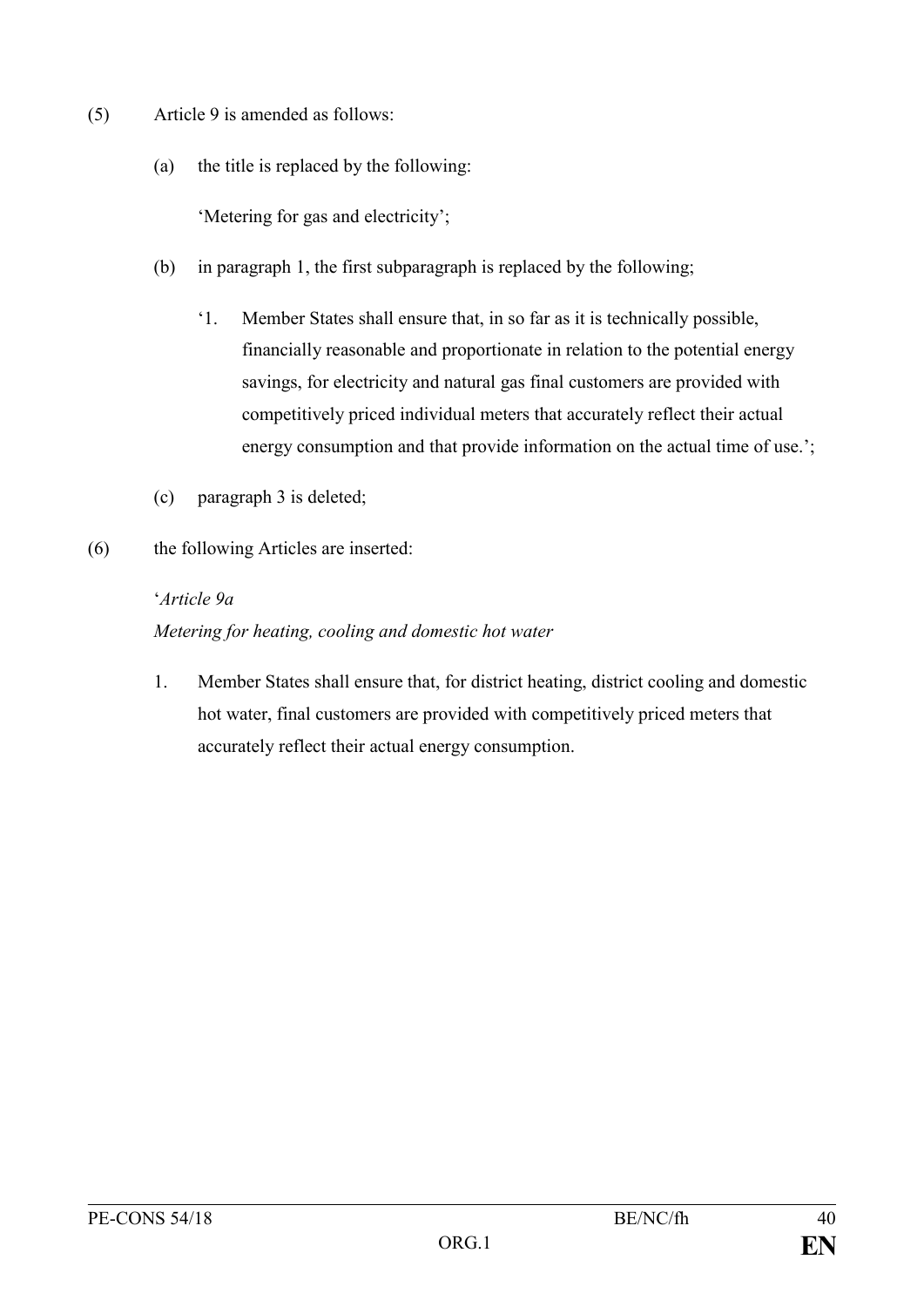2. Where heating, cooling or domestic hot water is supplied to a building from a central source that services multiple buildings or from a district heating or district cooling system, a meter shall be installed at the heat exchanger or point of delivery.

#### *Article 9b*

#### *Sub-metering and cost allocation for heating, cooling and domestic hot water*

1. In multi-apartment and multi-purpose buildings with a central heating or central cooling source or supplied from a district heating or district cooling system, individual meters shall be installed to measure the consumption of heating, cooling or domestic hot water for each building unit, where technically feasible and cost effective in terms of being proportionate in relation to the potential energy savings.

Where the use of individual meters is not technically feasible or where it is not cost-efficient to measure heat consumption in each building unit, individual heat cost allocators shall be used to measure heat consumption at each radiator unless it is shown by the Member State in question that the installation of such heat cost allocators would not be cost-efficient. In those cases, alternative cost-efficient methods of heat consumption measurement may be considered. The general criteria, methodologies and/or procedures to determine technical non-feasibility and non-cost effectiveness shall be clearly set out and published by each Member State.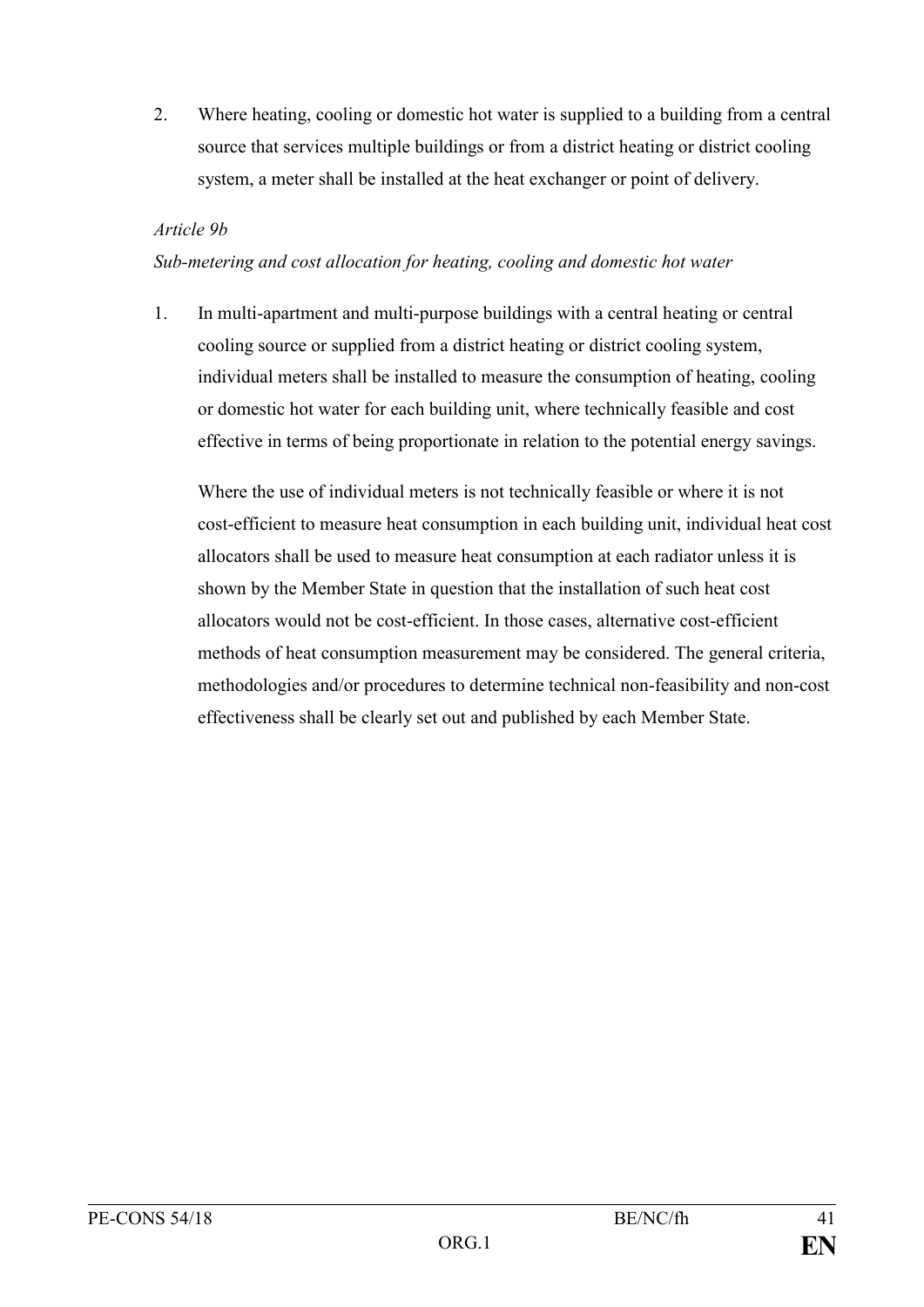- 2. In new multi-apartment buildings and in residential parts of new multi-purpose buildings that are equipped with a central heating source for domestic hot water or are supplied from district heating systems, individual meters shall, notwithstanding the first subparagraph of paragraph 1, be provided for domestic hot water.
- 3. Where multi-apartment or multi-purpose buildings are supplied from district heating or district cooling, or where own common heating or cooling systems for such buildings are prevalent, Member States shall ensure they have in place transparent, publicly available national rules on the allocation of the cost of heating, cooling and domestic hot water consumption in such buildings to ensure transparency and accuracy of accounting for individual consumption. Where appropriate, such rules shall include guidelines on the manner in which to allocate cost for energy that is used as follows:
	- (a) domestic hot water;
	- (b) heat radiated from the building installation and for the purpose of heating the common areas, where staircases and corridors are equipped with radiators;
	- (c) for the purpose of heating or cooling apartments.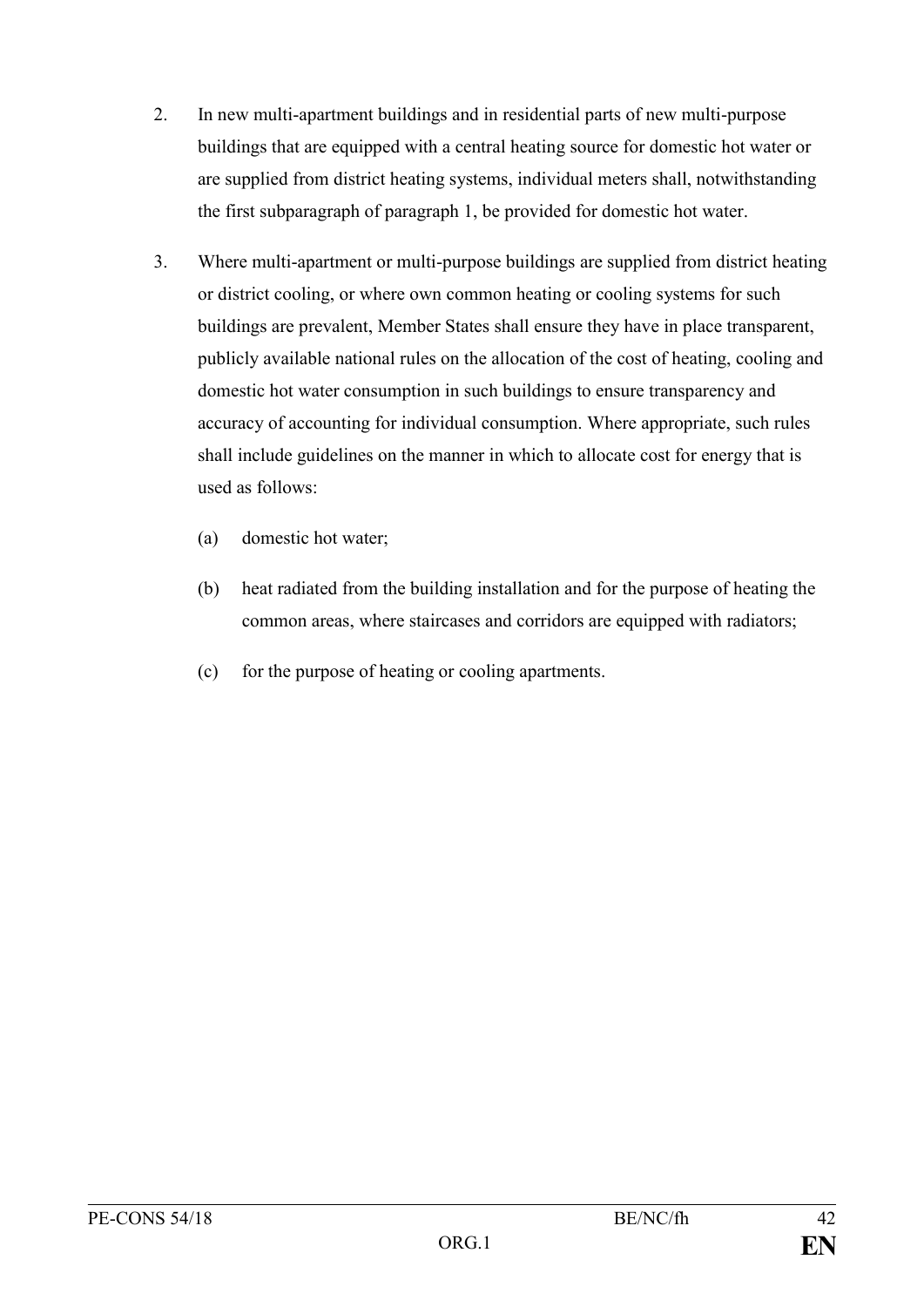#### *Article 9c*

#### *Remote reading requirement*

- 1. For the purposes of Articles 9a and 9b, meters and heat cost allocators installed after ... [22 months after the date of entry into force of this amending Directive] shall be remotely readable devices. The conditions of technical feasibility and cost effectiveness set out in Article 9b(1) shall continue to apply.
- 2. Meters and heat cost allocators which are not remotely readable but which have already been installed shall be rendered remotely readable or replaced with remotely readable devices by 1 January 2027, save where the Member State in question shows that this is not cost-efficient.';
- (7) Article 10 is amended as follows:
	- (a) the title is replaced by the following:

'Billing information for gas and electricity';

- (b) in paragraph 1, the first subparagraph is replaced by the following:
	- '1. Where final customers do not have smart meters as referred to in Directives 2009/72/EC and 2009/73/EC, Member States shall ensure, by 31 December 2014, that billing information is reliable, accurate and based on actual consumption, in accordance with point 1.1 of Annex VII, for electricity and gas, where that is technically possible and economically justified.';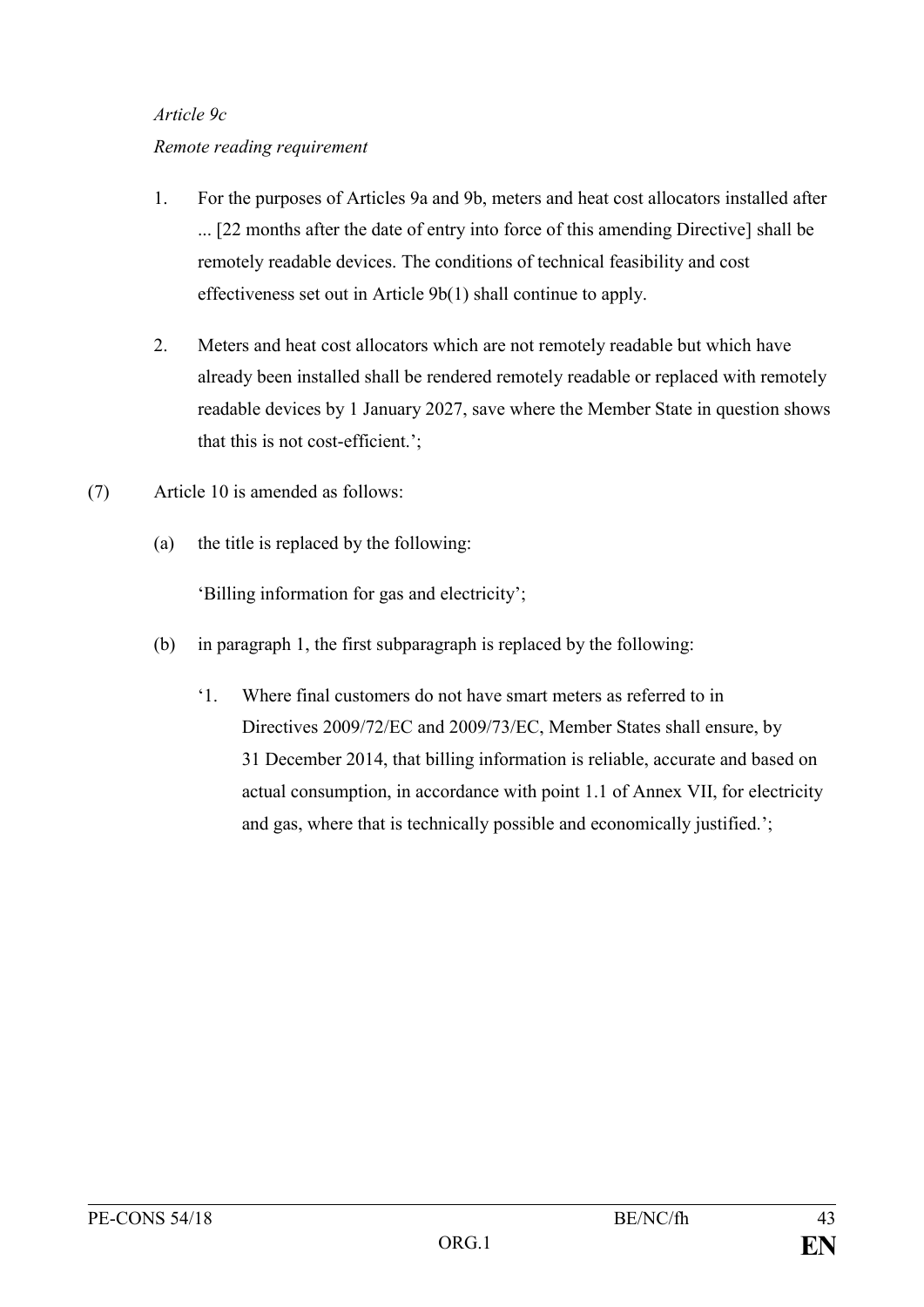#### (8) the following Article is inserted:

#### '*Article 10a*

*Billing and consumption information for heating, cooling and domestic hot water*

1. Where meters or heat cost allocators are installed, Member States shall ensure that billing and consumption information is reliable, accurate and based on actual consumption or heat cost allocator readings, in accordance with points 1 and 2 of Annex VIIa for all final users, namely for natural or legal persons purchasing heating, cooling or domestic hot water for their own end use, or natural or legal persons occupying an individual building or a unit in a multi-apartment or multi-purpose building supplied with heating, cooling or domestic hot water from a central source who has no direct or individual contract with the energy supplier.

This obligation may, where a Member State so provides, save in the case of sub-metered consumption based on heat cost allocators under Article 9b, be fulfilled by a system of regular self-reading by the final customer or final user whereby they communicate readings from their meter. Only in cases where the final customer or final user has not provided a meter reading for a given billing interval shall billing be based on estimated consumption or a flat rate.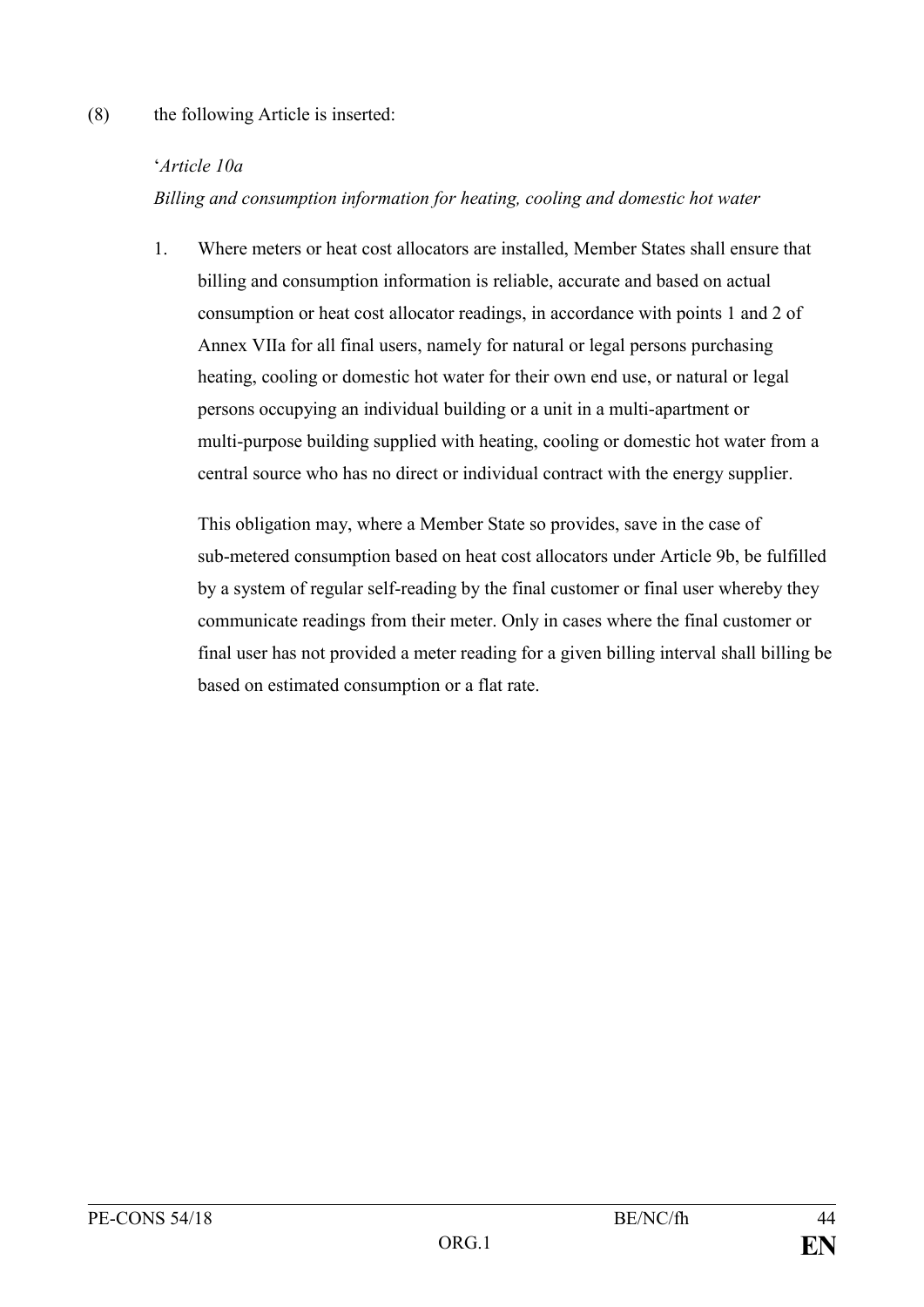- 2. Member States shall:
	- (a) require that, if information on the energy billing and historical consumption or heat cost allocator readings of final users is available, it be made available upon request by the final user, to an energy service provider designated by the final user;
	- (b) ensure that final customers are offered the option of electronic billing information and bills;
	- (c) ensure that clear and comprehensible information is provided with the bill to all final users in accordance with point 3 of Annex VIIa; and
	- (d) promote cybersecurity and ensure the privacy and data protection of final users in accordance with applicable Union law.

Member States may provide that, at the request of the final customer, the provision of billing information shall not be considered to constitute a request for payment. In such cases, Member States shall ensure that flexible arrangements for actual payment are offered.

3. Member States shall decide who is to be responsible for providing the information referred to in paragraphs 1 and 2 to final users without a direct or individual contract with an energy supplier.';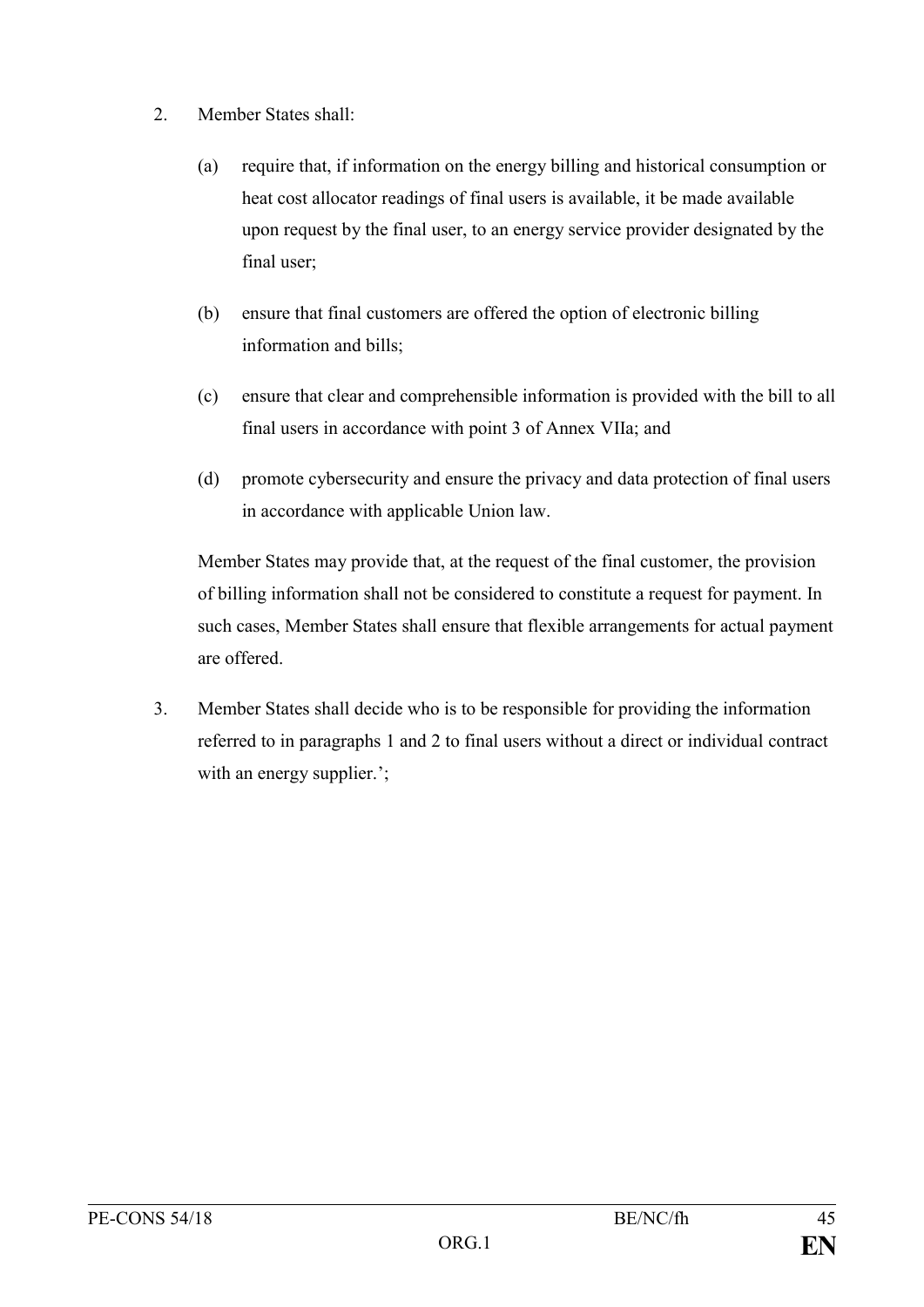(9) Article 11 is replaced by the following:

#### '*Article 11*

*Cost of access to metering and billing information for electricity and gas*

Member States shall ensure that final customers receive all their bills and billing information for energy consumption free of charge and that final customers have access to their consumption data in an appropriate way and free of charge.';

(10) the following Article is inserted:

## '*Article 11a*

*Cost of access to metering and billing and consumption information for heating, cooling and domestic hot water*

1. Member States shall ensure that final users receive all their bills and billing information for energy consumption free of charge and that final users have access to their consumption data in an appropriate way and free of charge.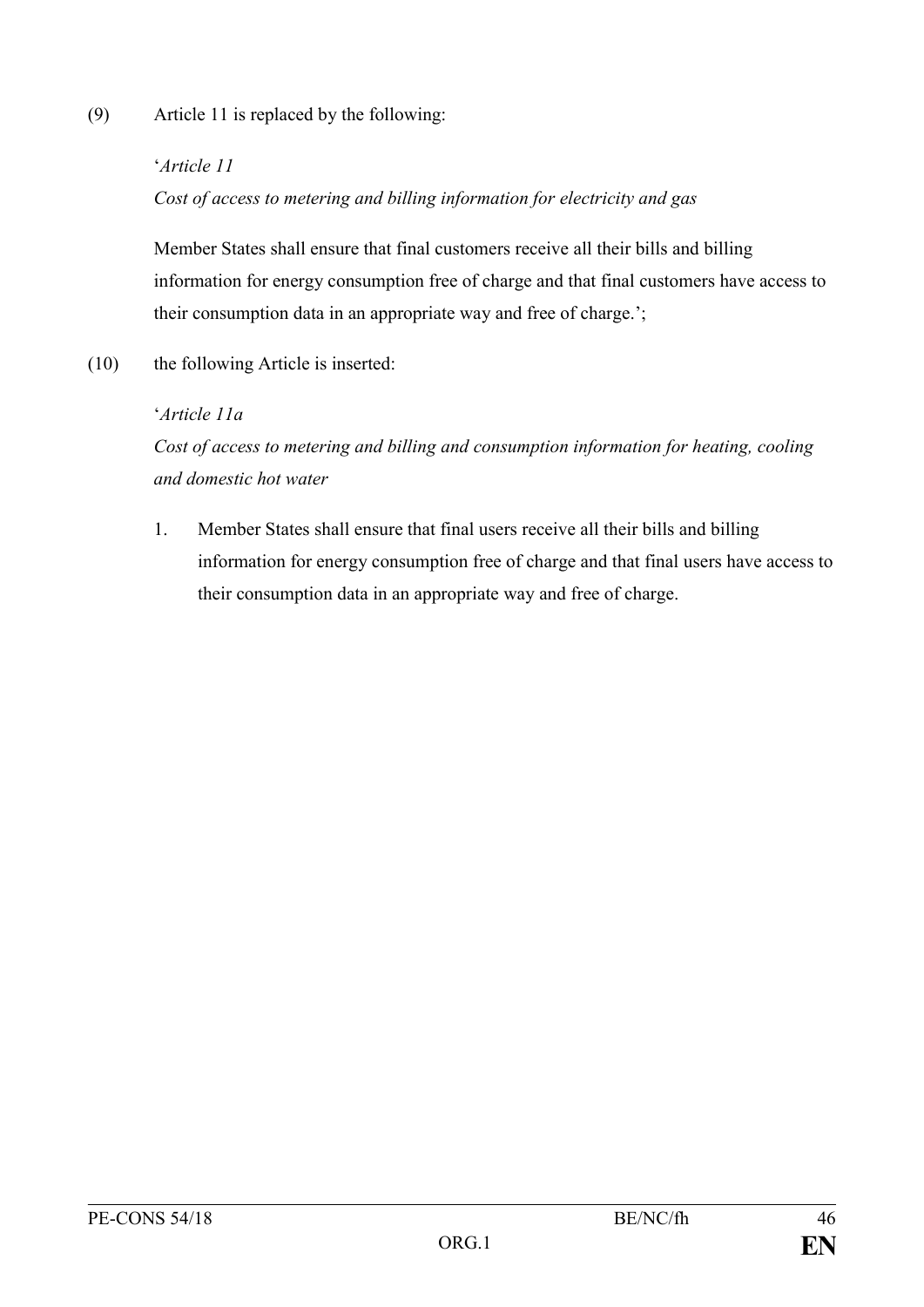- 2. Notwithstanding paragraph 1 of this Article, the distribution of costs of billing information for the individual consumption of heating, cooling and domestic hot water in multi-apartment and multi-purpose buildings pursuant to Article 9b shall be carried out on a non-profit basis. Costs resulting from the assignment of that task to a third party, such as a service provider or the local energy supplier, covering the measuring, allocation and accounting for actual individual consumption in such buildings, may be passed onto the final users to the extent that such costs are reasonable.
- 3. In order to ensure reasonable costs for sub-metering services as referred to in paragraph 2, Member States may stimulate competition in that service sector by taking appropriate measures, such as recommending or otherwise promoting the use of tendering and/or the use of interoperable devices and systems facilitating switching between service providers.';
- $(11)$  in Article 15, the following paragraph is inserted:
	- '2a. By 31 December 2020, the Commission shall, after consulting relevant stakeholders, prepare a common methodology in order to encourage network operators to reduce losses, implement a cost-efficient and energy-efficient infrastructure investment programme and properly account for the energy efficiency and flexibility of the grid.';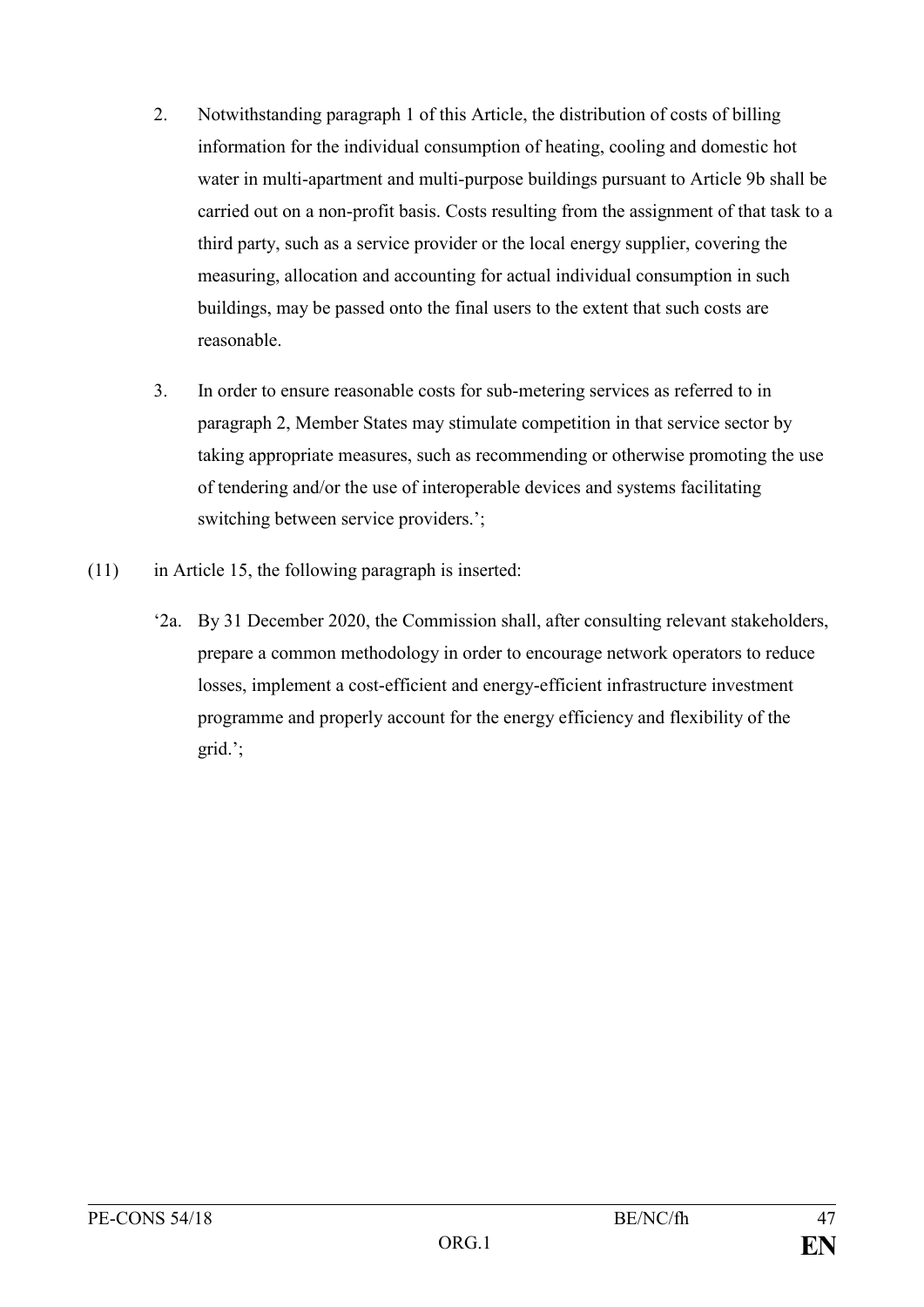- (12) in Article 20, the following paragraphs are inserted:
	- '3a. In order to mobilise private financing for energy efficiency measures and energy renovation, in accordance with Directive 2010/31/EU, the Commission shall conduct a dialogue with both public and private financial institutions in order to map out possible actions it can take.
	- 3b. The actions referred to in paragraph 3a shall include the following:
		- (a) mobilising capital investment into energy efficiency by considering the wider impacts of energy savings for financial risk management;
		- (b) ensuring better energy and finance performance data by:
			- (i) examining further how energy efficiency investments improve underlying asset values;
			- (ii) supporting studies to assess the monetisation of the non-energy benefits of energy efficiency investments.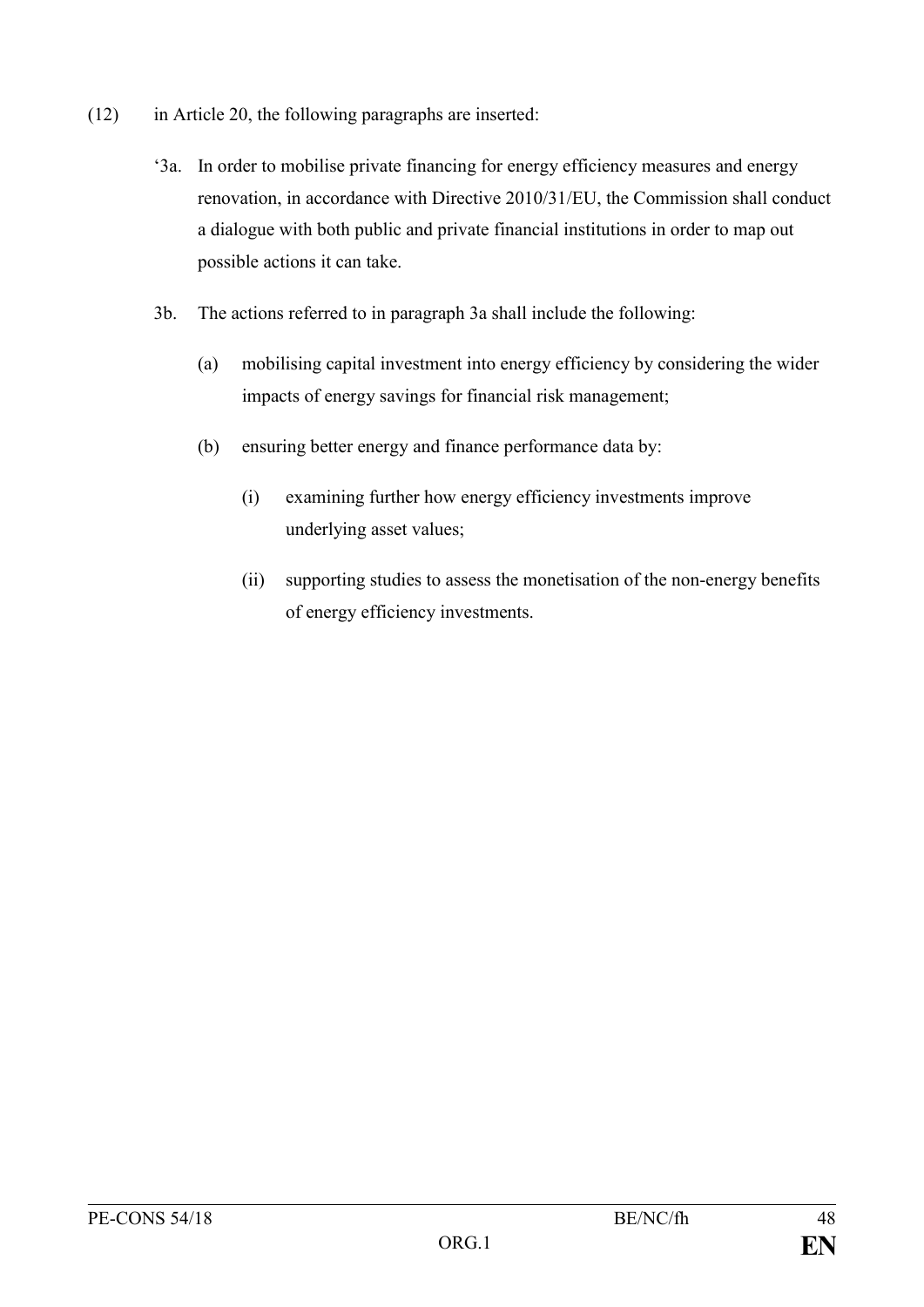- 3c. For the purpose of mobilising private financing of energy efficiency measures and energy renovation, Member States shall, when implementing this Directive:
	- (a) consider ways to make better use of energy audits under Article 8 to influence decision-making;
	- (b) make optimal use of the possibilities and tools proposed in the smart finance for smart buildings initiative.
- 3d. By 1 January 2020, the Commission shall provide guidance for Member States on how to unlock private investment.';
- (13) in Article 22, paragraph 2 is replaced by the following:
	- '2. The Commission is empowered to adopt delegated acts in accordance with Article 23 to amend this Directive by adapting to technical progress the values, calculation methods, default primary energy coefficient and requirements in Annexes I to V, VII to X and XII.';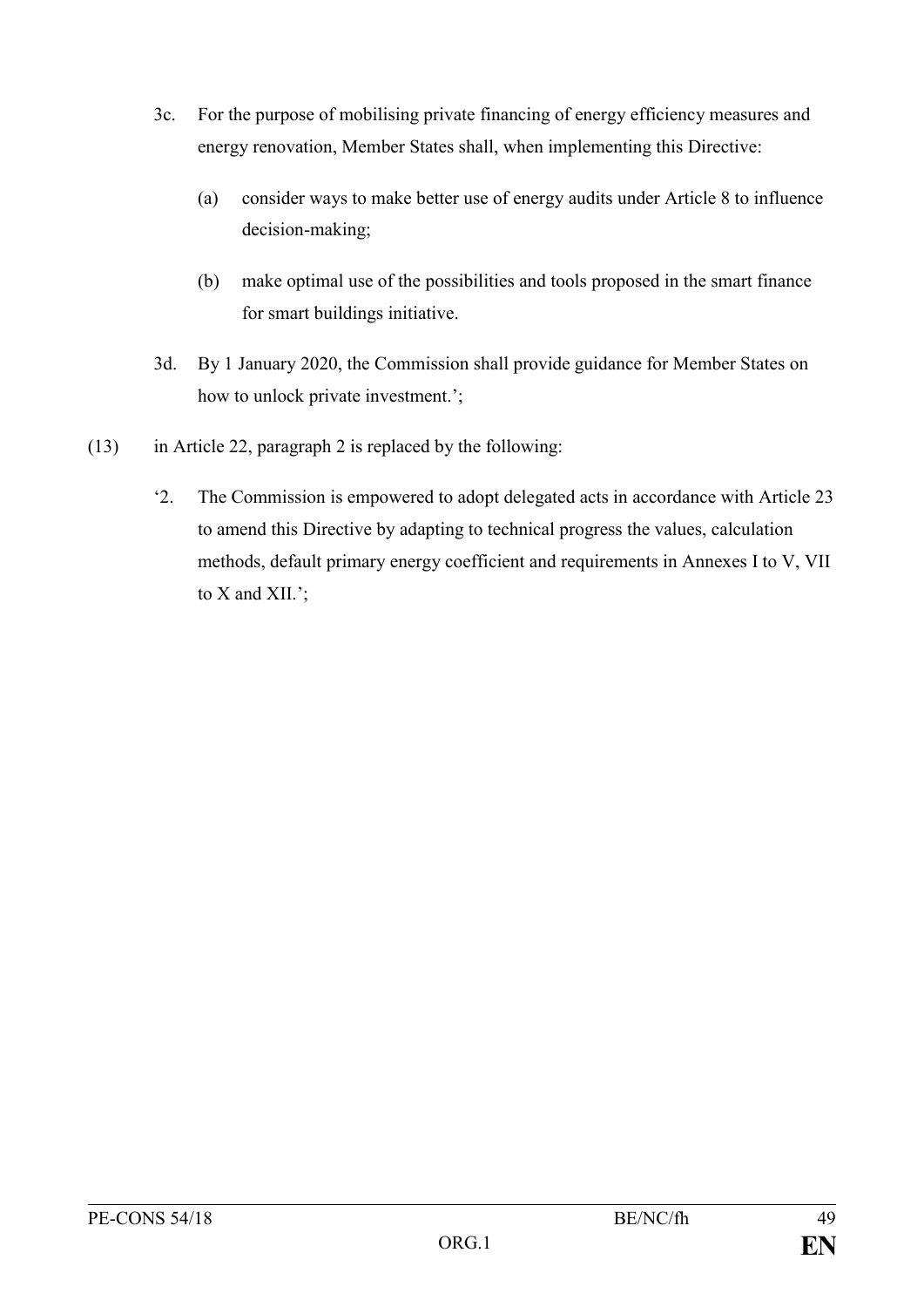- (14) Article 23 is amended as follows:
	- (a) paragraph 2 is replaced by the following:
		- '2. The power to adopt delegated acts referred to in Article 22 shall be conferred on the Commission for a period of five years from… [date of entry into force of this amending Directive]. The Commission shall draw up a report in respect of the delegation of power not later than nine months before the end of the five-year period. The delegation of power shall be tacitly extended for periods of an identical duration, unless the European Parliament or the Council opposes such extension not later than three months before the end of each period.';
	- (b) the following paragraph is inserted:
		- '3a. Before adopting a delegated act, the Commission shall consult experts designated by each Member State in accordance with the principles laid down in the Interinstitutional Agreement of 13 April 2016 on Better Law-Making**\*** .

**\*** OJ L 123, 12.5.2016, p. 1.';

 $\frac{1}{2}$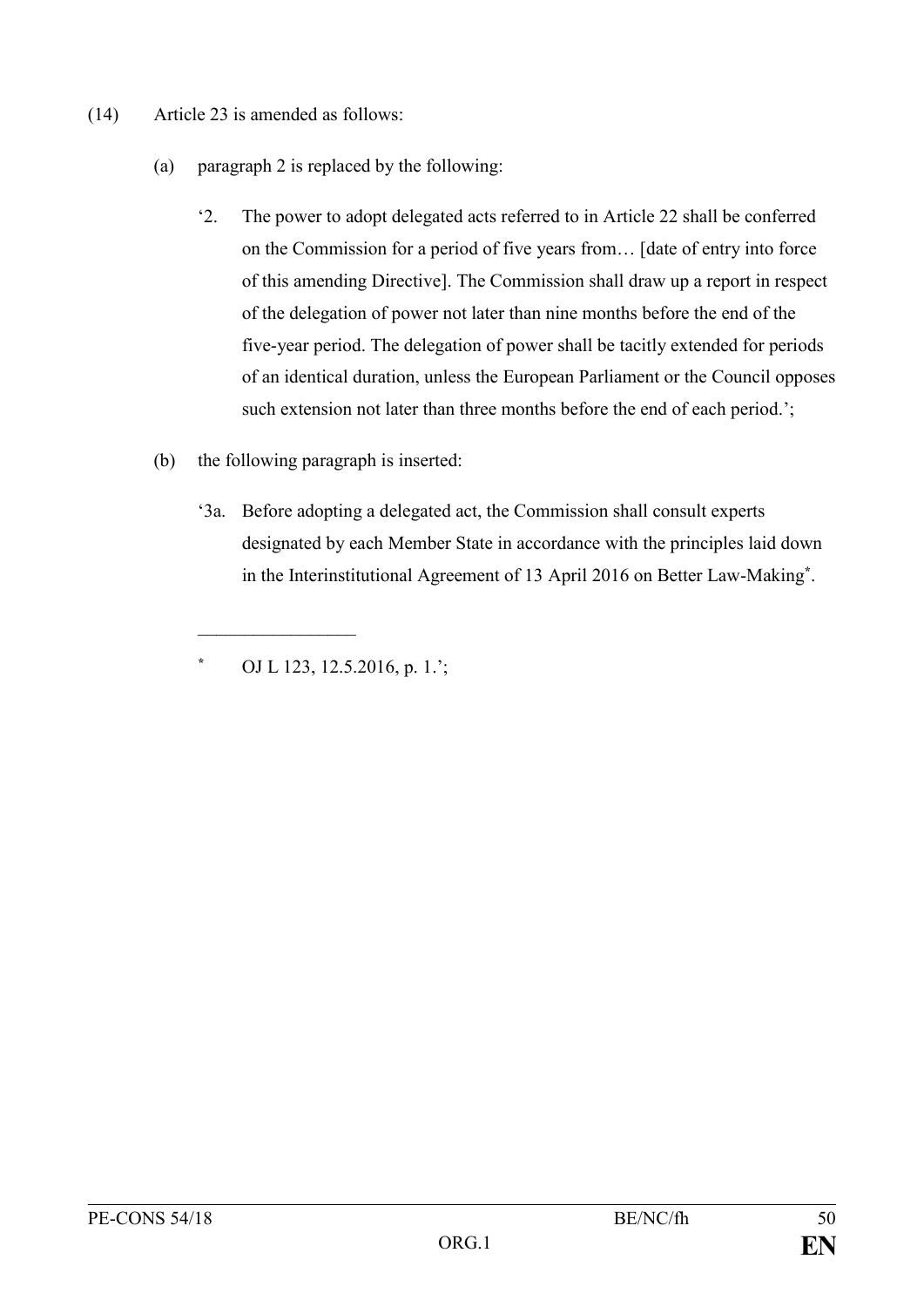- (15) Article 24 is amended as follows:
	- (a) the following paragraph is inserted:
		- '4a. In the context of the State of the Energy Union report, the Commission shall report on the functioning of the carbon market in accordance with Article 35(1) and point (c) of Article 35(2) of Regulation (EU) 2018/XX**<sup>+</sup>** , taking into consideration the effects of the implementation of this Directive.';
	- (b) the following paragraphs are added:
		- '12. By 31 December 2019, the Commission shall assess the effectiveness of the implementation of the definition of small and medium-sized enterprises for the purposes of Article 8(4), and shall submit a report to the European Parliament and to the Council. As soon as possible after submission of that report, the Commission shall, if appropriate, adopt legislative proposals.
		- 13. By 1 January 2021, the Commission shall carry out an assessment of the potential for energy efficiency in conversion, transformation, transmission, transportation and storage of energy, and shall submit a report to the European Parliament and to the Council. That report shall, if appropriate, be accompanied by legislative proposals.

1

**<sup>+</sup>** OJ: please insert the number of the Regulation from the document 2016/0375 (COD) - PE-CONS 55/18.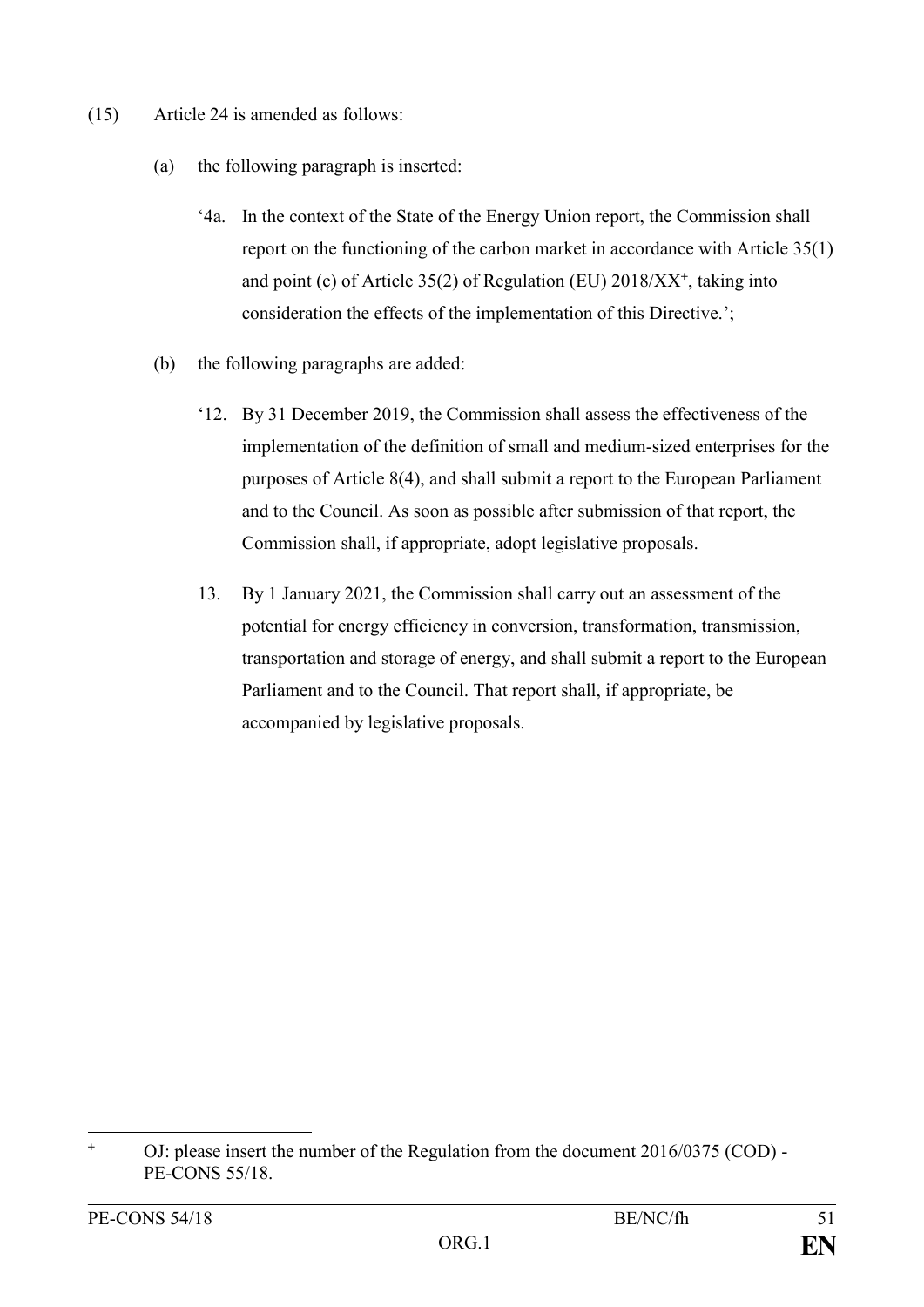- 14. By 31 December 2021, the Commission, shall, unless changes to the retail market provisions of Directive 2009/73/EC on common rules for the internal market in gas have meanwhile been proposed, carry out an assessment, and submit a report to the European Parliament and to the Council, on the provisions related to metering, billing and consumer information for natural gas, with the aim of aligning them, where appropriate, with the relevant provisions for electricity in Directive 2009/72/EC, in order to strengthen consumer protection and enable final customers to receive more frequent, clear and up-to-date information about their natural gas consumption and to regulate their energy use. As soon as possible after submission of that report, the Commission shall, if appropriate, adopt legislative proposals.
- 15. By 28 February 2024, and every five years thereafter, the Commission shall evaluate this Directive and submit a report to the European Parliament and to the Council.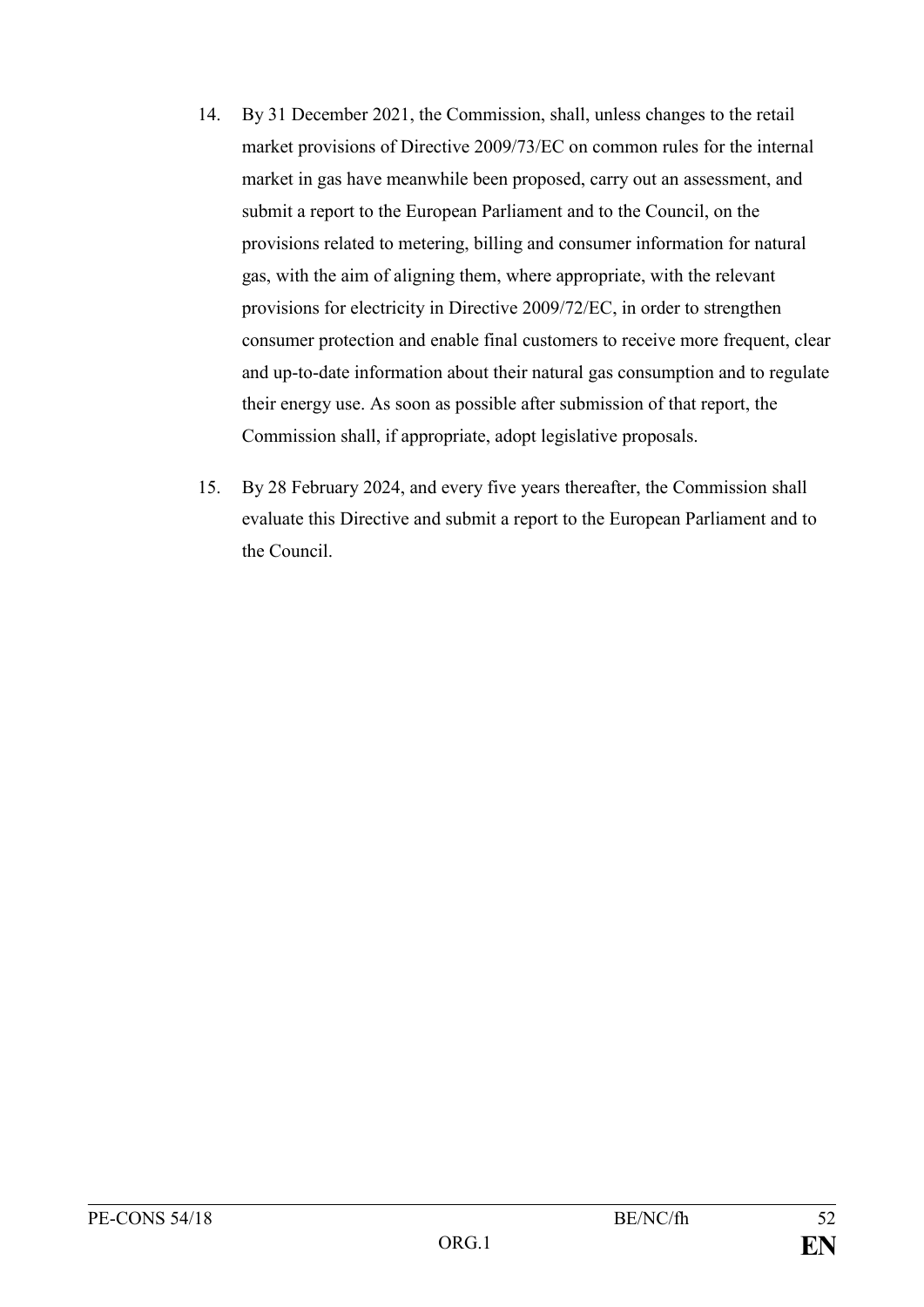That evaluation shall include:

- (a) an examination of whether to adapt, after 2030, the requirements and the alternative approach laid down in Article 5;
- (b) an assessment of the general effectiveness of this Directive and the need to adjust further the Union's energy efficiency policy in accordance with the objectives of the 2015 Paris Agreement on climate change following the 21st Conference of the Parties to the United Nations Framework Convention on Climate Change**\*** and in the light of economic and innovation developments.

That report shall be accompanied, if appropriate, by proposals for further measures.

 $\mathcal{L}_\text{max}$ 

(16) the Annexes are amended in accordance with the Annex to this Directive.

**<sup>\*</sup>** OJ L 282, 19.10.2016, p. 4.';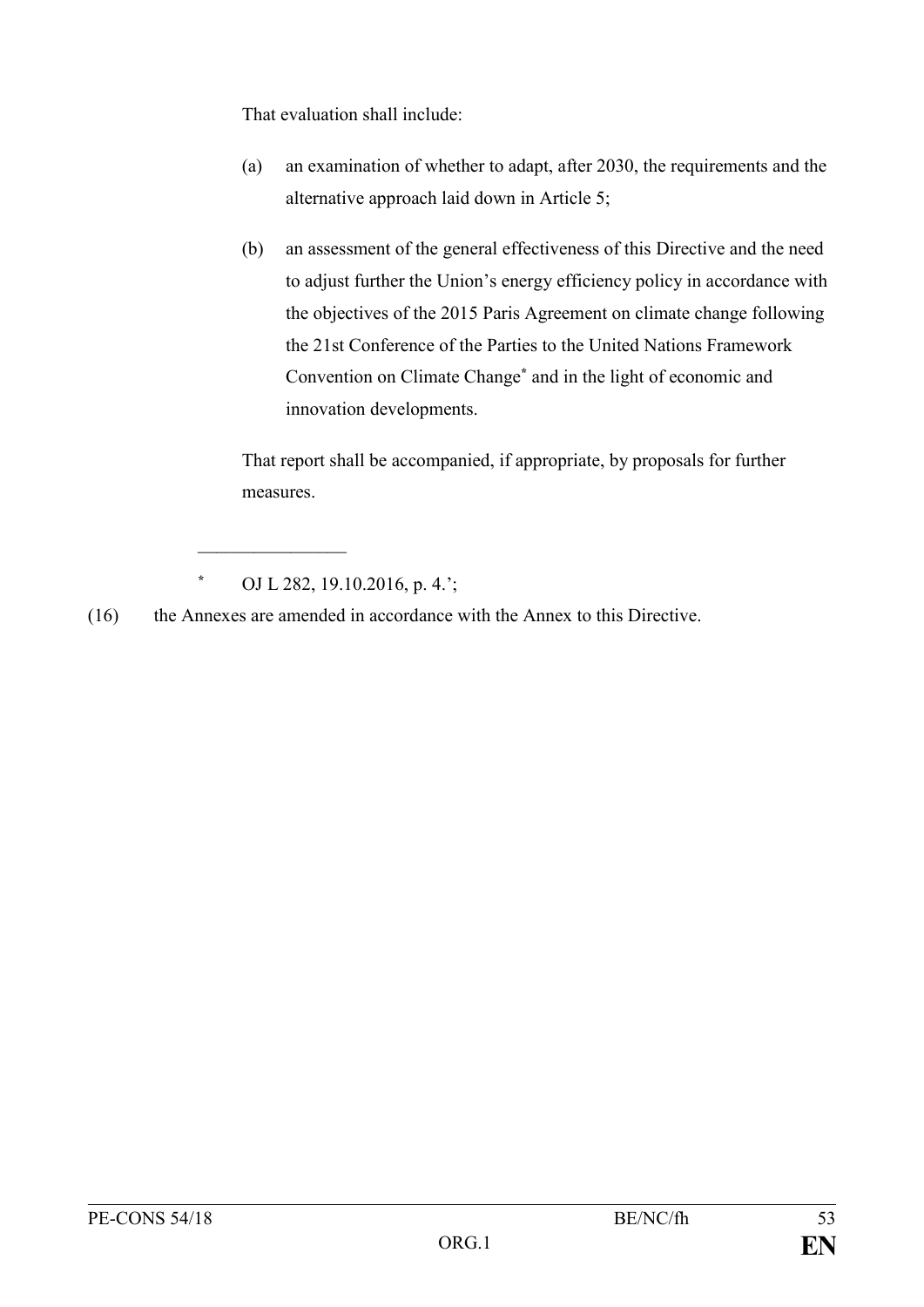#### *Article 2*

1. Member States shall bring into force the laws, regulations and administrative provisions necessary to comply with this Directive by … [18 months after the date of entry into force of this amending Directive].

However, Member States shall bring into force the laws, regulations and administrative provisions necessary to comply with points 5 to 10 of Article 1 and points 3 and 4 of the Annex by … [22 months after the date of entry into force of this amending Directive].

They shall immediately communicate the text of those measures to the Commission.

When Member States adopt those measures, they shall contain a reference to this Directive or be accompanied by such a reference on the occasion of their official publication. Member States shall determine how such reference is to be made.

2. Member States shall communicate to the Commission the text of the main provisions of national law which they adopt in the field covered by this Directive.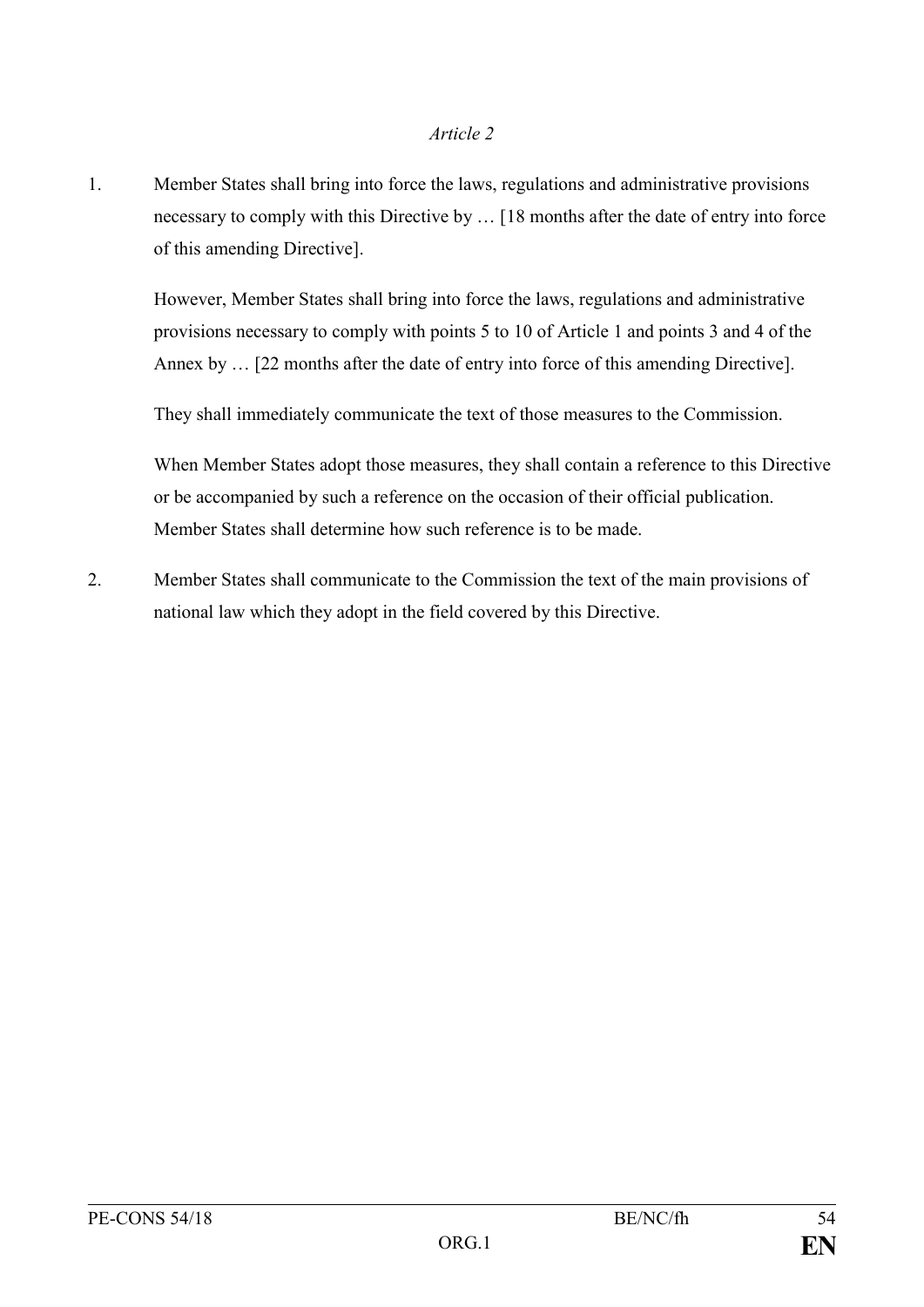#### *Article 3*

This Directive shall enter into force on the third day following that of its publication in the *Official Journal of the European Union*.

#### *Article 4*

This Directive is addressed to the Member States.

Done at …,

*For the European Parliament For the Council The President The President*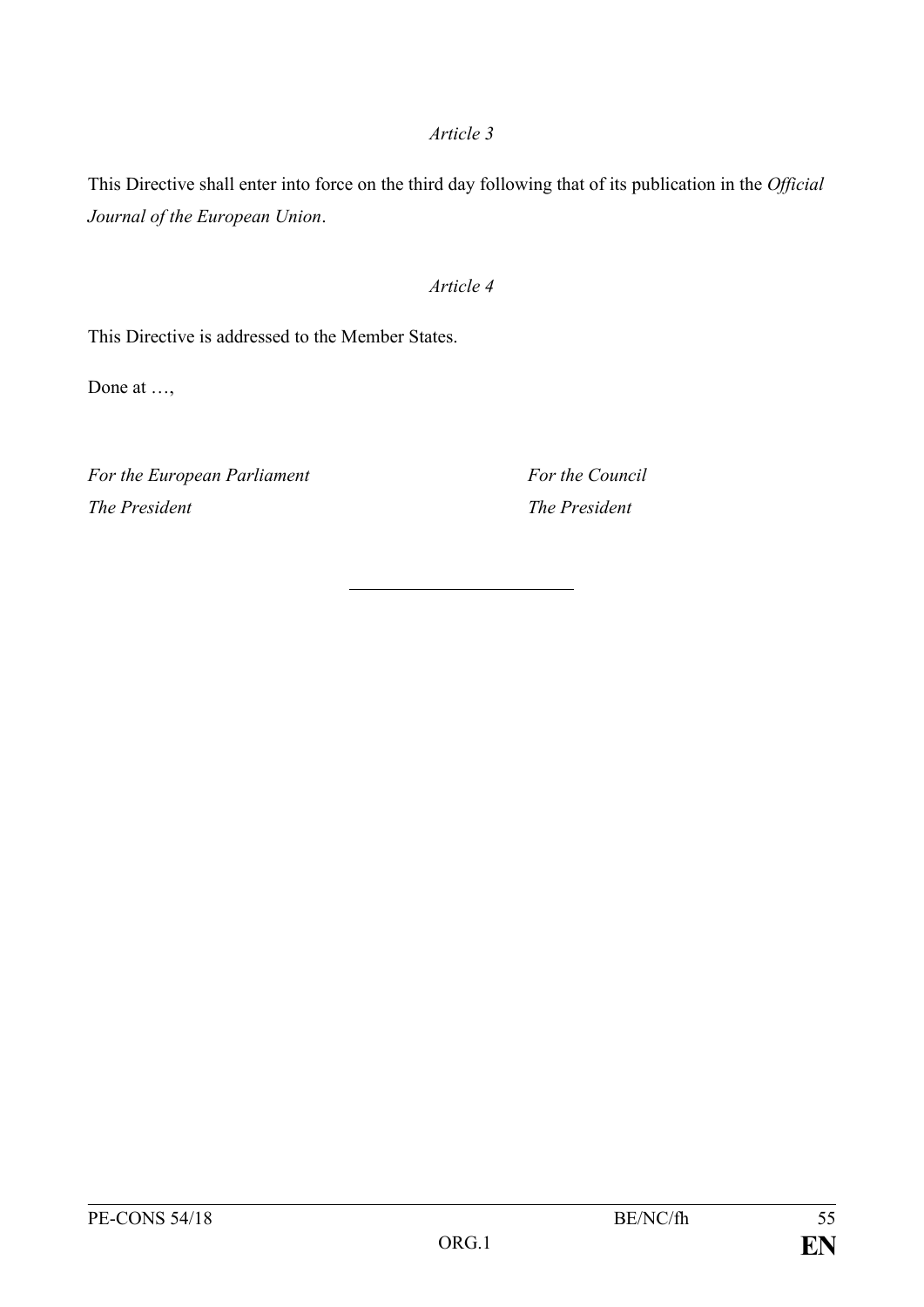## **ANNEX**

The Annexes to Directive 2012/27/EU are amended as follows:

- (1) in Annex IV footnote 3 is replaced by the following:
	- '(3) Applicable when energy savings are calculated in primary energy terms using a bottom-up approach based on final energy consumption. For savings in kWh electricity, Member States shall apply a coefficient established through a transparent methodology on the basis of national circumstances affecting primary energy consumption, in order to ensure a precise calculation of real savings. Those circumstances shall be substantiated, verifiable and based on objective and non-discriminatory criteria. For savings in kWh electricity, Member States may apply a default coefficient of 2,1 or use the discretion to define a different coefficient provided that they can justify it. When doing so, Member States shall take into account the energy mix included in their integrated national energy and climate plans to be notified to the Commission in accordance with Regulation (EU) 2018/XX**<sup>+</sup>** . By

... [4 years after the date of entry into force of this amending Directive] and every four years thereafter, the Commission shall revise the default coefficient on the basis of observed data. That revision shall be carried out taking into account its effects on other Union law such as Directive 2009/125/EC and Regulation (EU) 2017/1369 of the European Parliament and of the Council**\*** .

 $\frac{1}{2}$ 

Regulation (EU) 2017/1369 of the European Parliament and of the Council of 4 July 2017 setting a framework for energy labelling and repealing Directive 2010/30/EU (OJ L 198, 28.7.2017, p. 1).';

<sup>1</sup> **<sup>+</sup>** OJ: please insert the number of the Regulation from the document 2016/0375 (COD) - PE-CONS 55/18.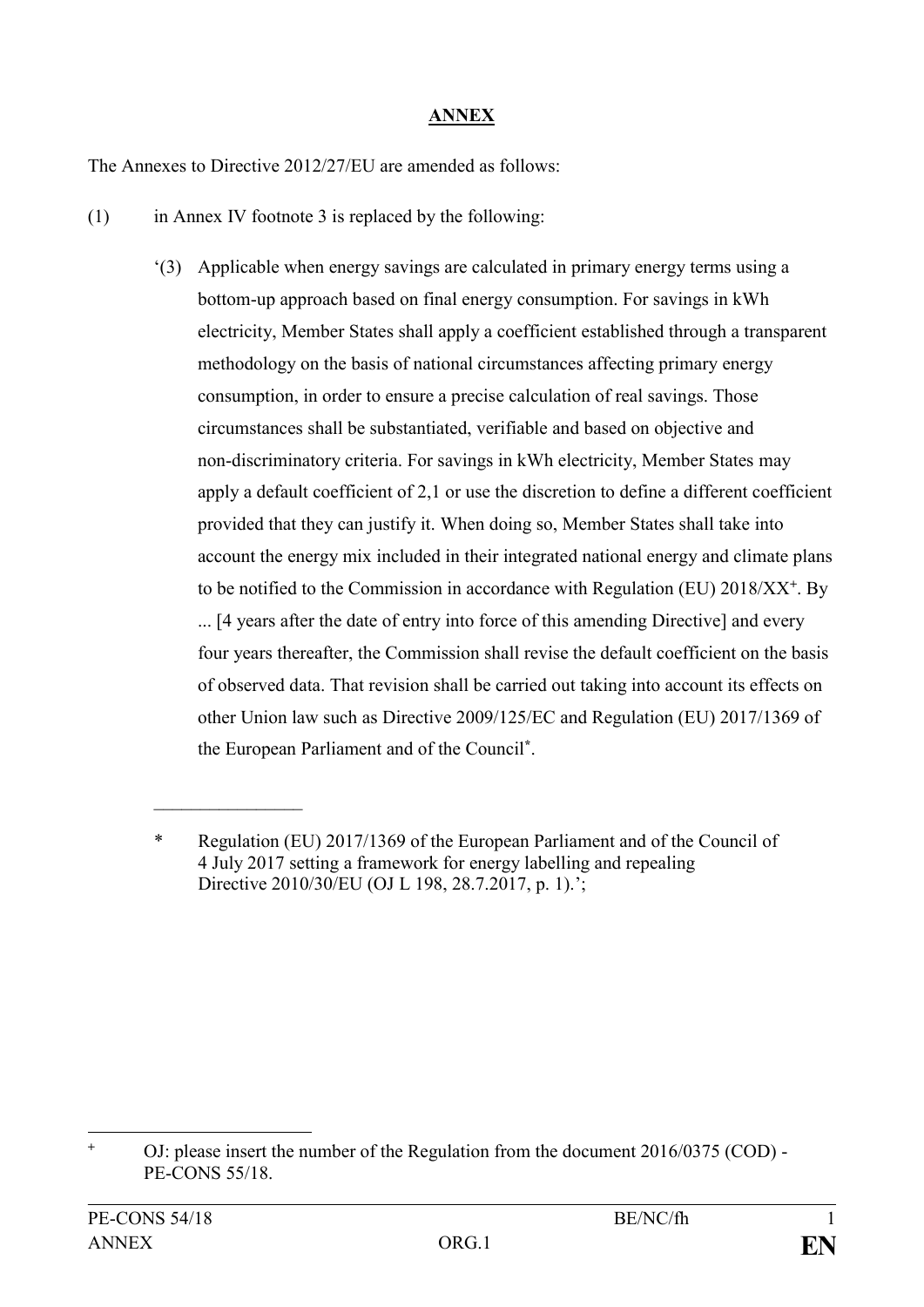(2) Annex V is replaced by the following:

# 'ANNEX V

Common methods and principles for calculating the impact of energy efficiency obligation schemes or other policy measures under Articles 7, 7a and 7b and Article 20(6)

1. Methods for calculating energy savings other than those arising from taxation measures for the purposes of Articles 7, 7a and 7b and Article 20(6).

Obligated, participating or entrusted parties, or implementing public authorities, may use the following methods for calculating energy savings:

- (a) deemed savings, by reference to the results of previous independently monitored energy improvements in similar installations. The generic approach is termed '*ex ante*';
- (b) metered savings, whereby the savings from the installation of a measure, or package of measures, are determined by recording the actual reduction in energy use, taking due account of factors such as additionality, occupancy, production levels and the weather which may affect consumption. The generic approach is termed '*ex post*';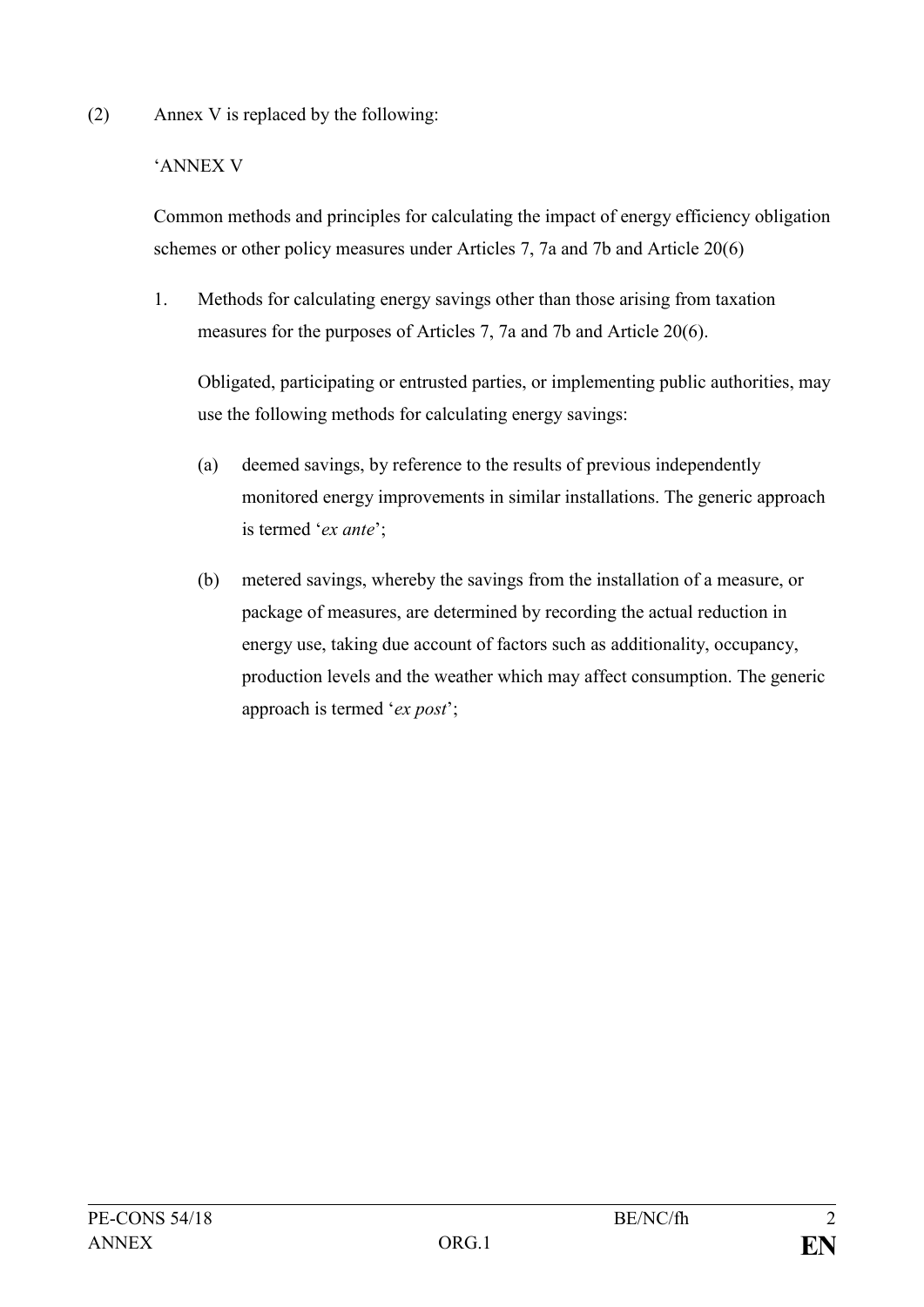- (c) scaled savings, whereby engineering estimates of savings are used. This approach may be used only where establishing robust measured data for a specific installation is difficult or disproportionately expensive, e.g. replacing a compressor or electric motor with a different kWh rating than that for which independent information about savings has been measured, or where those estimates are carried out on the basis of nationally established methodologies and benchmarks by qualified or accredited experts that are independent of the obligated, participating or entrusted parties involved;
- (d) surveyed savings, where consumers' response to advice, information campaigns, labelling or certification schemes or smart metering is determined. This approach may be used only for savings resulting from changes in consumer behaviour. It shall not be used for savings resulting from the installation of physical measures.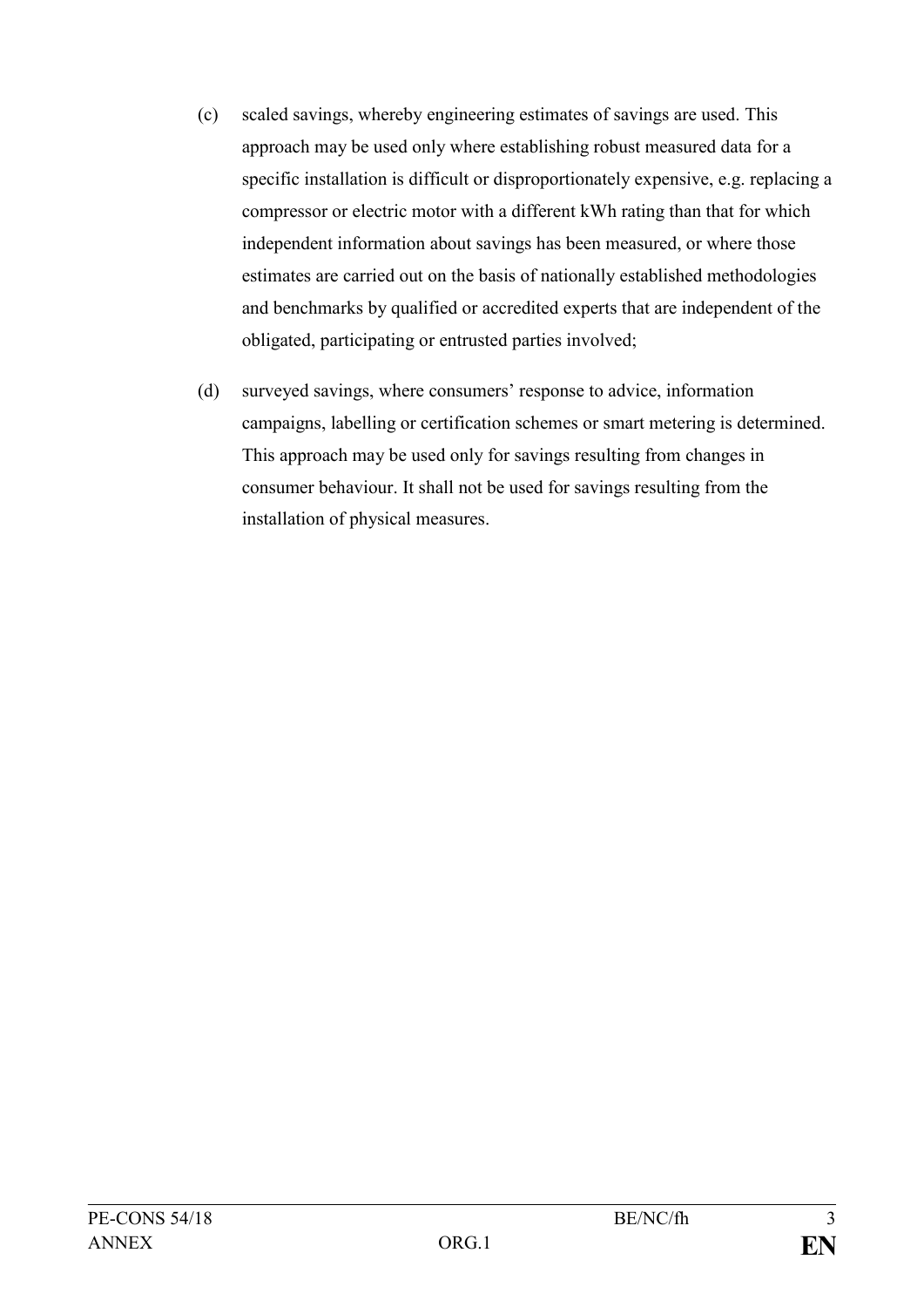- 2. In determining the energy savings for an energy efficiency measure for the purposes of Articles 7, 7a and 7b and Article 20(6) the following principles apply:
	- (a) The savings shall be shown to be additional to those that would have occurred in any event without the activity of the obligated, participating or entrusted parties, or implementing public authorities. To determine the savings that can be claimed as additional Member States shall have regard to how energy use and demand would evolve in the absence of the policy measure in question by taking into account at least the following factors: energy consumption trends, changes in consumer behaviour, technological progress and changes caused by other measures implemented at Union and national level.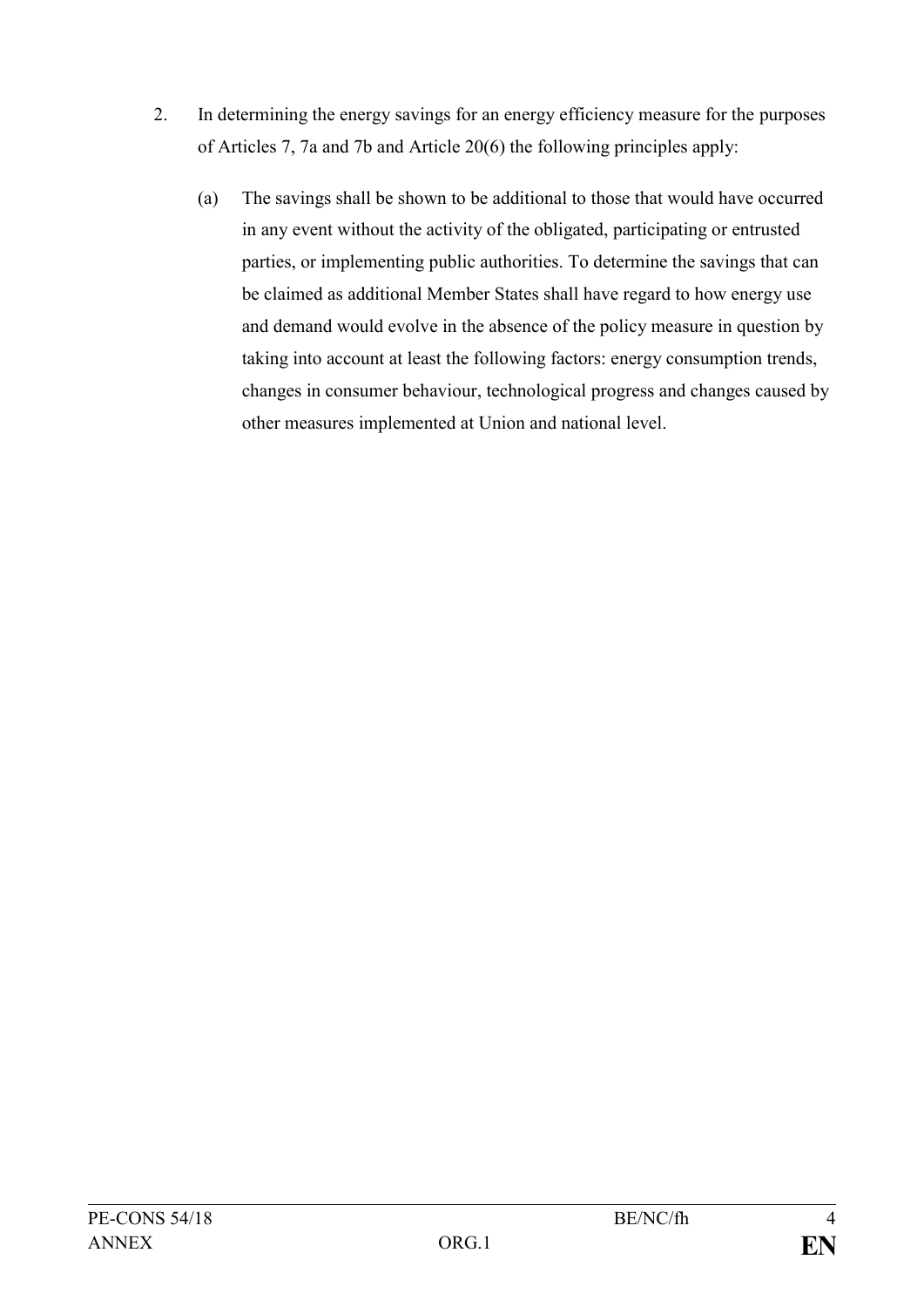- (b) Savings resulting from the implementation of mandatory Union law shall be considered to be savings that would have occurred in any event, and thus shall not be claimed as energy savings for the purpose of Article 7(1). By way of derogation from that requirement, savings related to the renovation of existing buildings may be claimed as energy savings for the purpose of Article 7(1) provided that the materiality criterion referred to in point 3(h) of this Annex is ensured. Savings resulting from the implementation of national minimum requirements established for new buildings prior to the transposition of Directive 2010/31/EU can be claimed as energy savings for the purpose of point (a) of Article 7(1) provided that the materiality criterion referred to in point 3(h) of this Annex is ensured and those savings have been notified by Member States in their National Energy Efficiency Action Plans in accordance with Article 24(2).
- (c) Credit may be given only for savings exceeding the following levels:
	- (i) Union emission performance standards for new passenger cars and new light commercial vehicles following the implementation of Regulations (EC) No 443/2009**\*** and (EU) No 510/2011 of the European Parliament and of the Council**\*\***;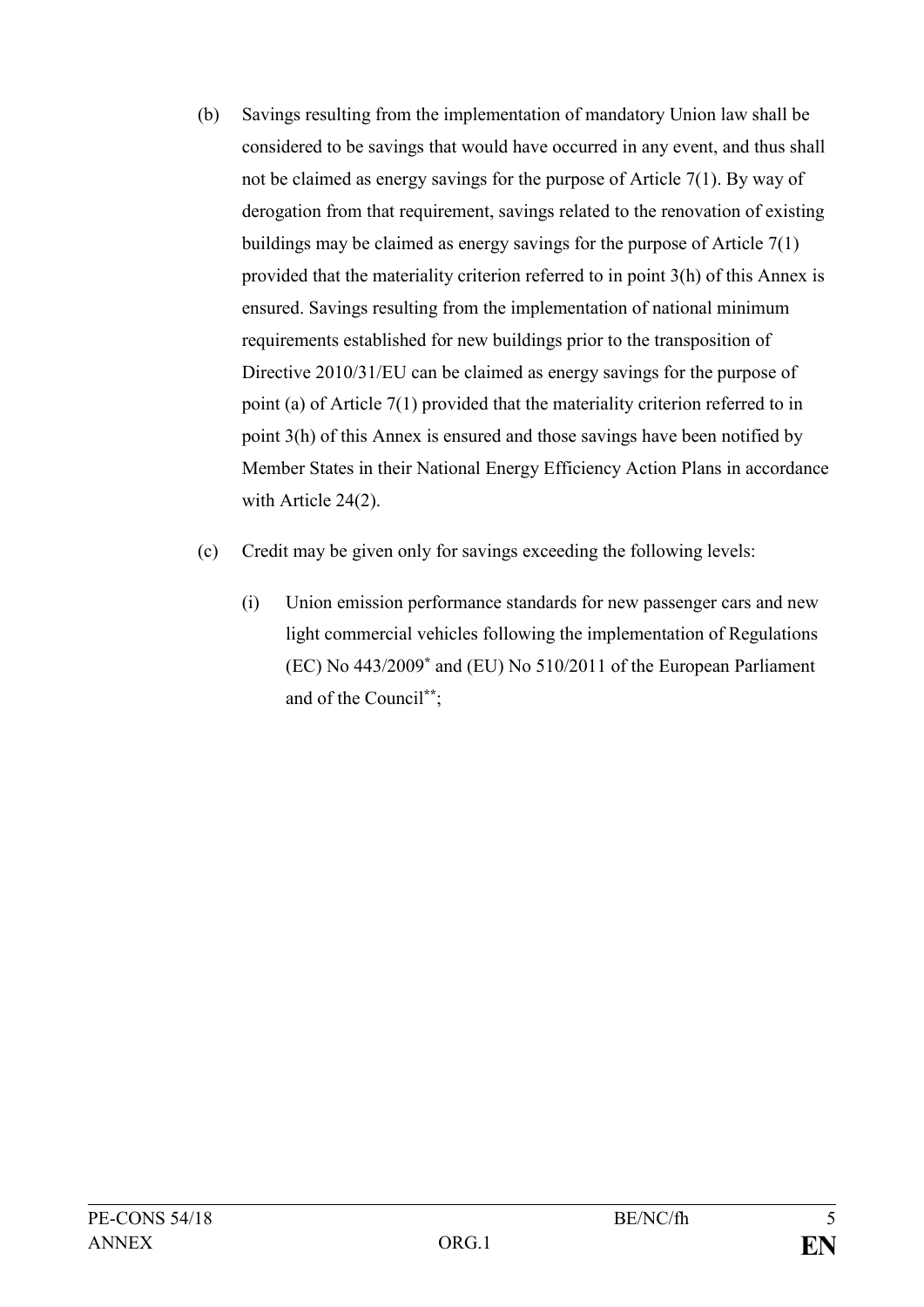- (ii) Union requirements relating to the removal from the market of certain energy related products following the implementation of implementing measures under Directive 2009/125/EC.
- (d) Policies with the purpose of encouraging higher levels of energy efficiency of products, equipment, transport systems, vehicles and fuels, buildings and building elements, processes or markets shall be permitted.
- (e) Measures promoting the installation of small-scale renewable energy technologies on or in buildings may be eligible to be taken into account for the fulfilment of energy savings required under Article 7(1), provided that they result in verifiable, and measurable or estimable, energy savings. The calculation of energy savings shall comply with the requirements of this Annex.
- (f) For policies that accelerate the uptake of more efficient products and vehicles, full credit may be claimed provided that it is shown that such uptake takes place before expiry of the average expected lifetime of the product or vehicle, or before the product or vehicle would usually be replaced, and the savings are claimed only for the period until end of the average expected lifetime of the product or vehicle to be replaced.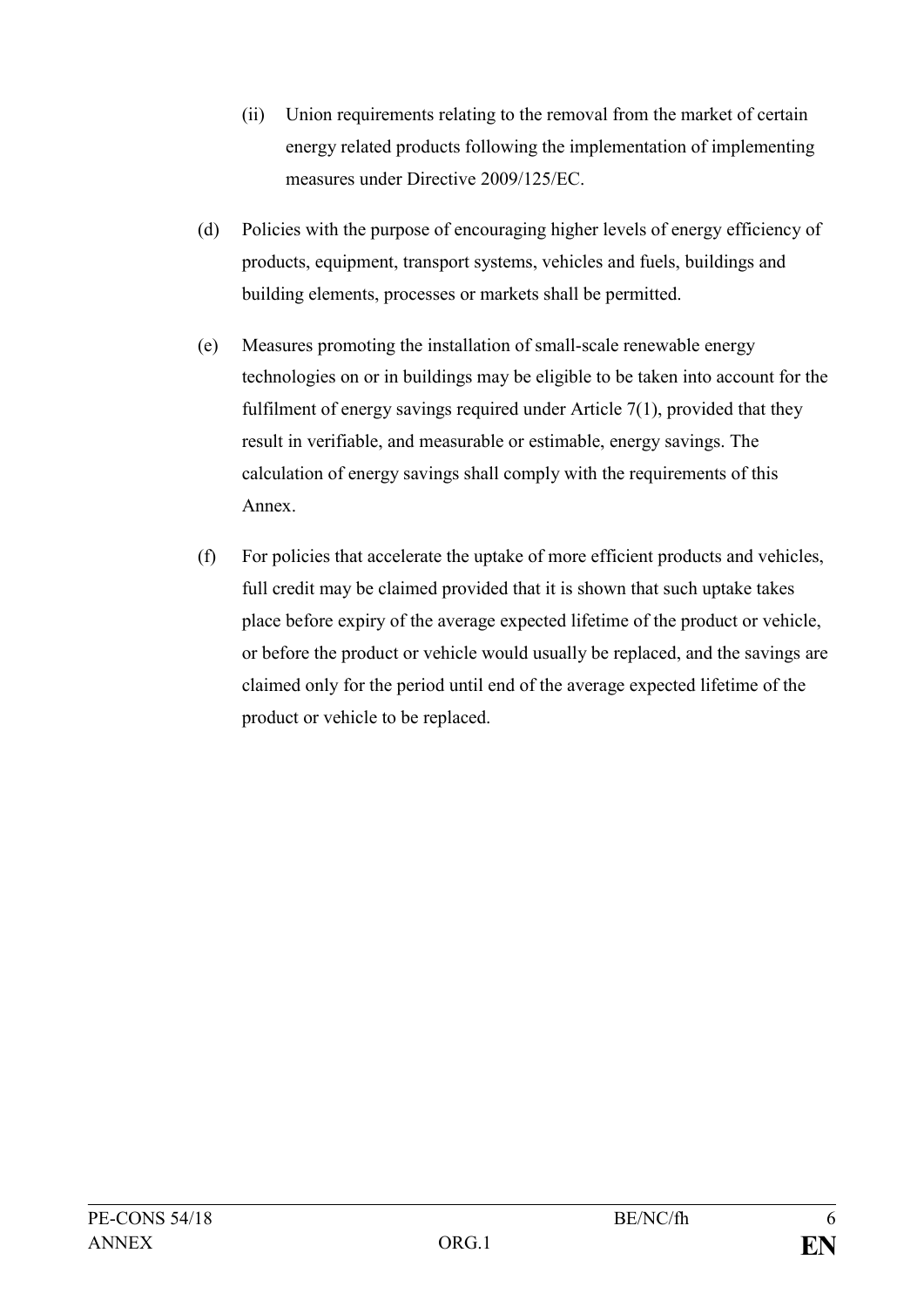- (g) In promoting the uptake of energy efficiency measures, Member States shall, where relevant, ensure that quality standards for products, services and installation of measures are maintained or introduced where such standards do not exist.
- (h) To account for climatic variations between regions, Member States may choose to adjust the savings to a standard value or to accord different energy savings in accordance with temperature variations between regions.
- (i) The calculation of energy savings shall take into account the lifetime of the measures and the rate at which the savings decline over time. That calculation shall count the savings each individual action will achieve during the period from its date of implementation to 31 December 2020 or 31 December 2030 as appropriate. Alternatively, Member States may adopt another method that is estimated to achieve at least the same total quantity of savings. When using another method, Member States shall ensure that the total amount of energy savings calculated using that method does not exceed the amount of energy savings that would have been the result of their calculation when counting the savings each individual action will achieve during the period from its date of implementation to 31 December 2020 or 31 December 2030 as appropriate. Member States shall describe in detail in their integrated national energy and climate plans under Regulation (EU) 2018/XX**<sup>+</sup>** the other method and the provisions made to ensure that the binding calculation requirement is met.

1

**<sup>+</sup>** OJ: please insert the number of the Regulation from the document 2016/0375 (COD) - PE-CONS 55/18.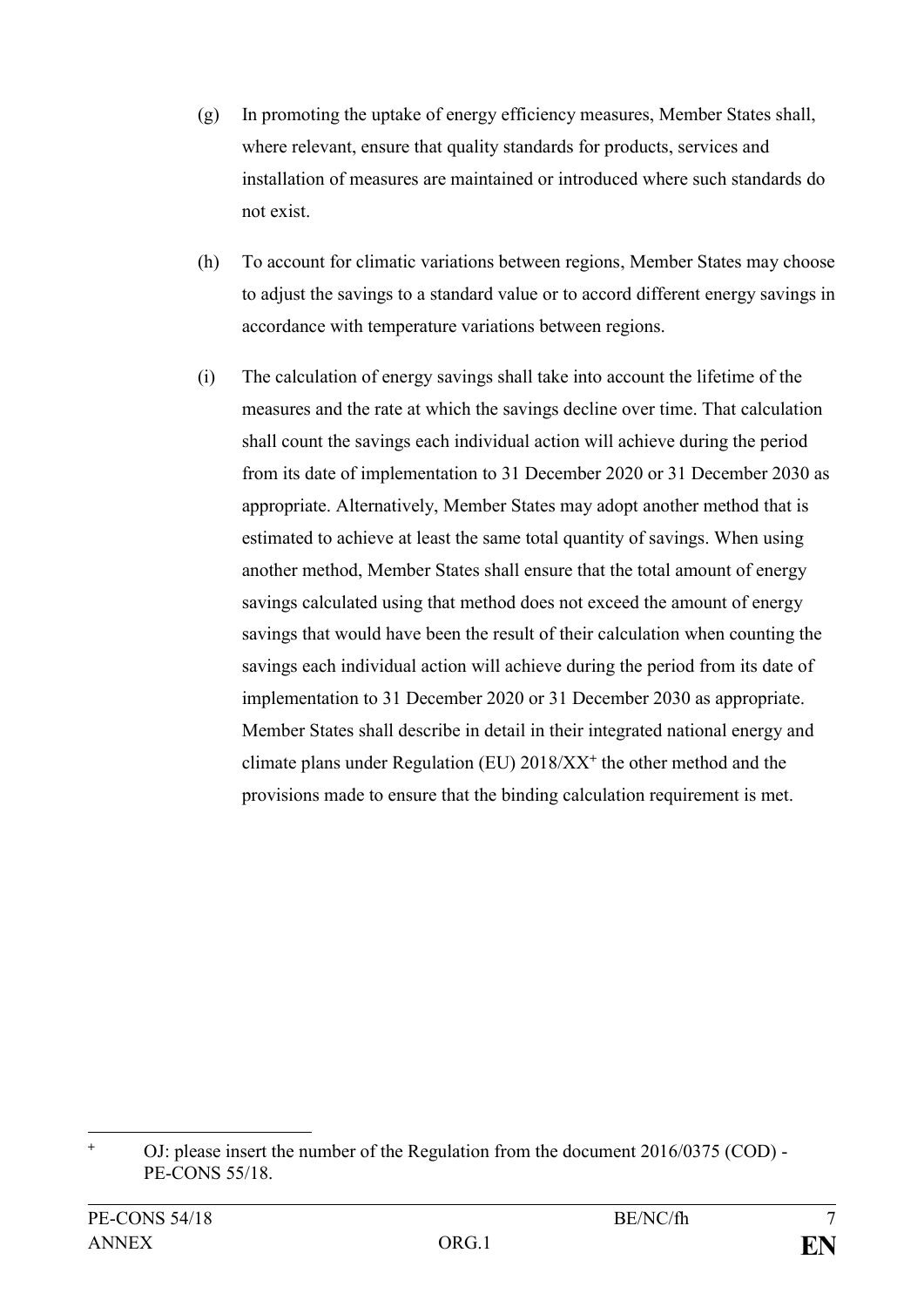- 3. Member States shall ensure that the following requirements for policy measures taken pursuant to Article 7b and Article 20(6) are met:
	- (a) policy measures and individual actions produce verifiable end-use energy savings;
	- (b) the responsibility of each participating party, entrusted party or implementing public authority, as relevant, is clearly defined;
	- (c) the energy savings that are achieved or are to be achieved are determined in a transparent manner;
	- (d) the amount of energy savings required or to be achieved by the policy measure is expressed in either final or primary energy consumption, using the conversion factors set out in Annex IV;
	- (e) an annual report on the energy savings achieved by entrusted parties, participating parties and implementing public authorities be provided and made publicly available as well as data on the annual trend of energy savings;
	- (f) monitoring of the results and taking appropriate measures if progress is not satisfactory;
	- (g) the energy savings from an individual action are not claimed by more than one party;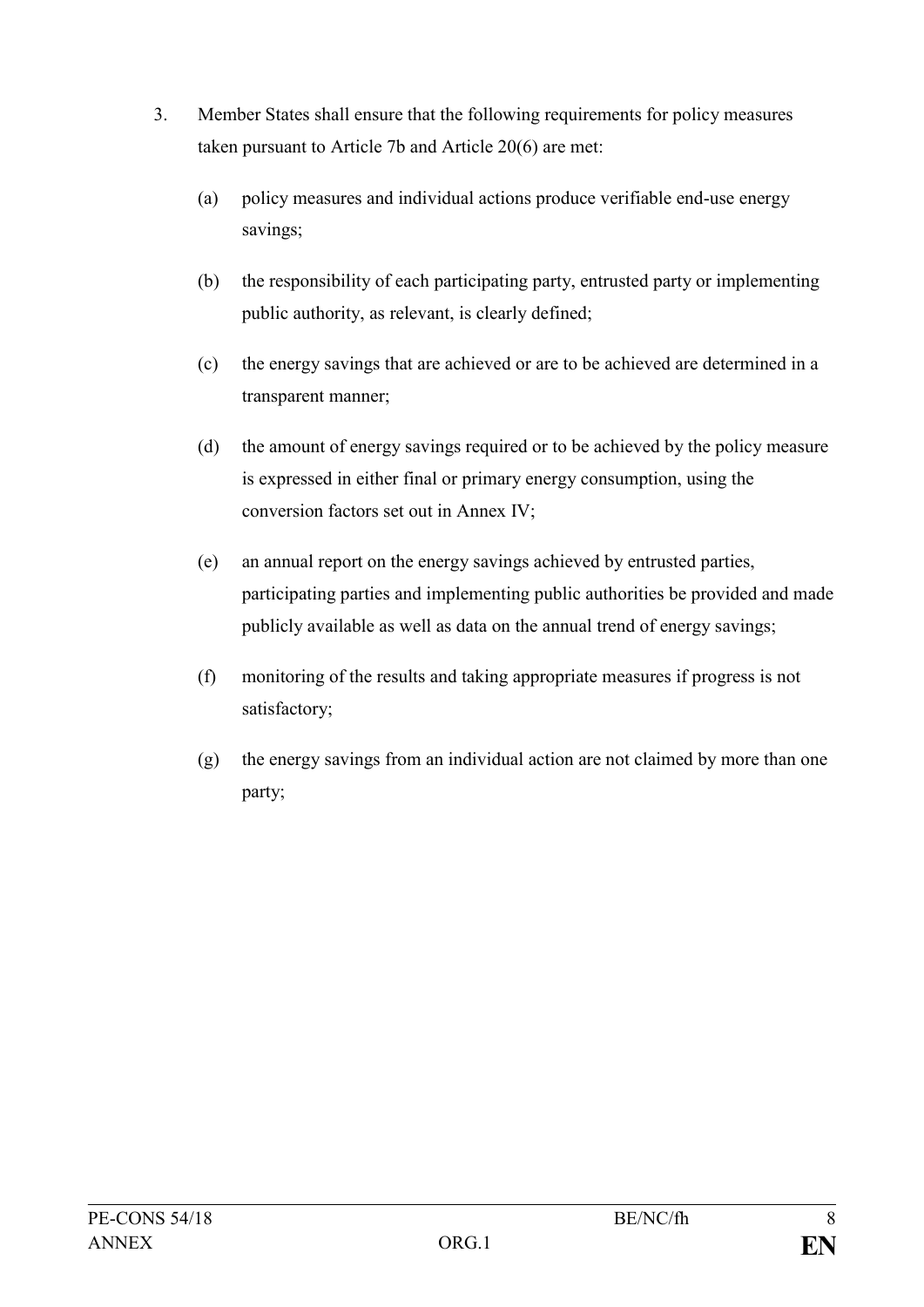- (h) the activities of the participating party, entrusted party or implementing public authority are shown to be material to the achievement of the energy savings claimed.
- 4. In determining the energy saving from taxation related policy measures introduced under Article 7b, the following principles shall apply:
	- (a) credit shall be given only for energy savings from taxation measures exceeding the minimum levels of taxation applicable to fuels as required in Council Directive 2003/96/EC**\*\*\*** or 2006/112/EC**\*\*\*\***;
	- (b) price elasticities for the calculation of the impact of the (energy) taxation measures shall represent the responsiveness of energy demand to price changes, and shall be estimated on the basis of recent and representative official data sources;
	- (c) the energy savings from accompanying taxation policy instruments, including fiscal incentives or payment to a fund, shall be accounted separately.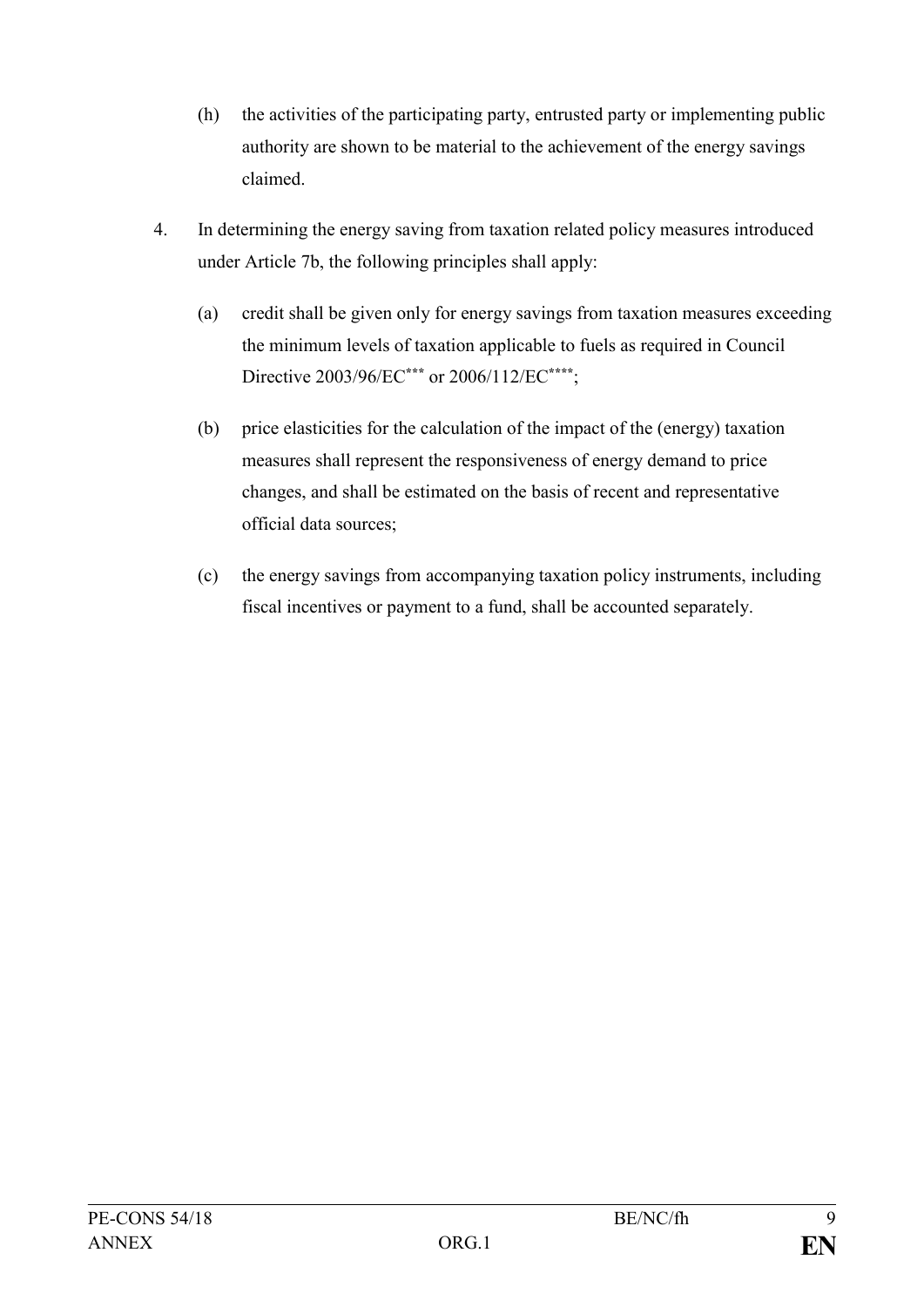# 5. Notification of methodology

Member States shall in accordance with Regulation (EU) 2018/XX**<sup>+</sup>** notify to the Commission their proposed detailed methodology for the operation of the energy efficiency obligation schemes and alternative measures referred to in Articles 7a and 7b, and Article 20(6). Except in the case of taxation, such notification shall include details of:

- (a) the level of the energy savings required under point (b) of the first subparagraph of Article 7(1) or savings expected to be achieved over the whole period from 1 January 2021 to 31 December 2030;
- (b) the obligated, participating or entrusted parties, or implementing public authorities;
- (c) target sectors;
- (d) policy measures and individual actions, including the expected total amount of cumulative energy savings for each measure;
- (e) the duration of the obligation period for the energy efficiency obligation scheme;

 $\ddot{+}$ **<sup>+</sup>** OJ: please insert the number of the Regulation from the document 2016/0375 (COD) - PE-CONS 55/18.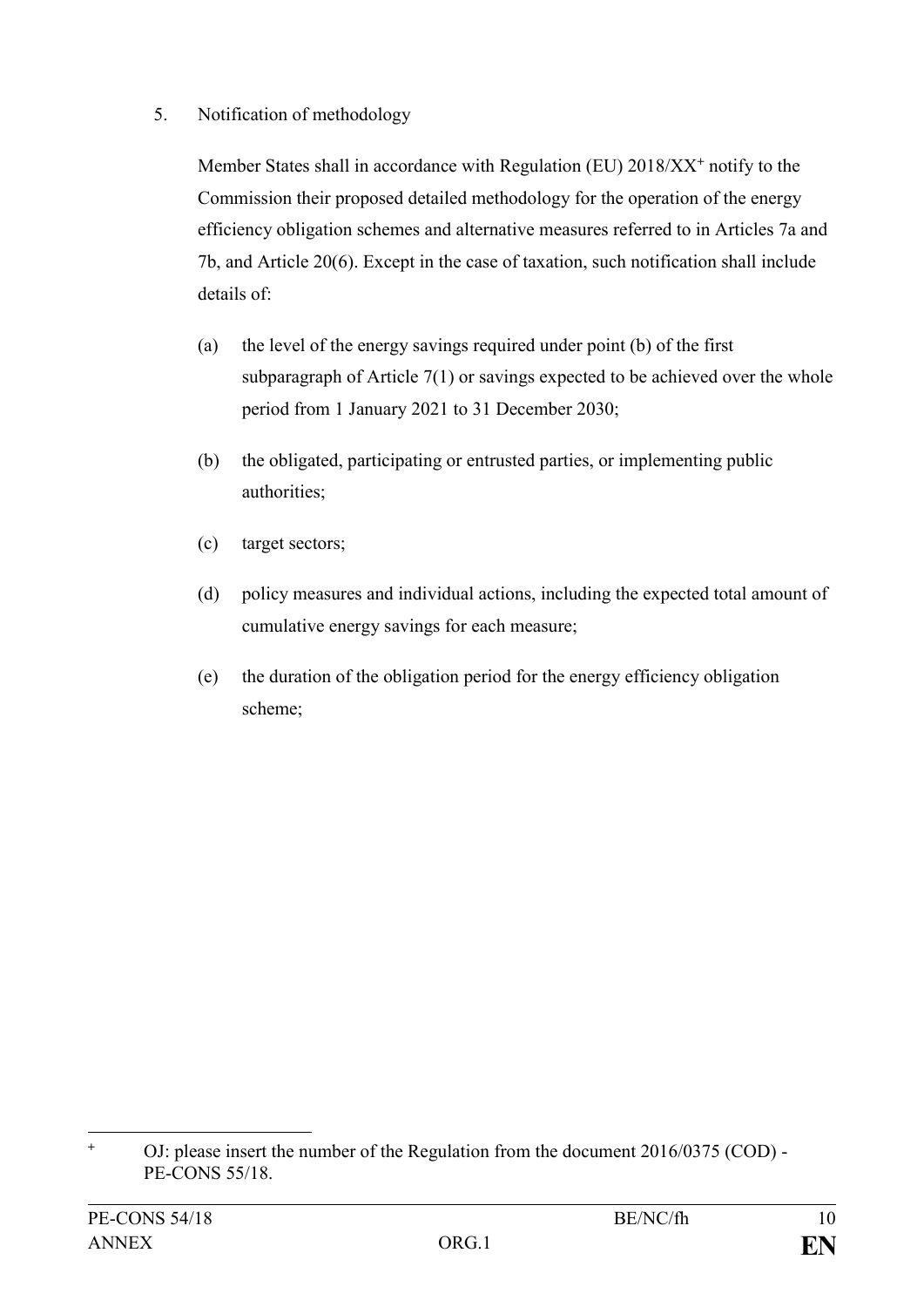- (f) the actions provided for by the policy measure;
- (g) the calculation methodology, including how additionality and materiality have been determined and which methodologies and benchmarks are used for deemed and scaled savings;
- (h) the lifetimes of measures, and how they are calculated or what they are based upon;
- (i) the approach taken to address climatic variations within the Member State;
- (j) the monitoring and verification systems for measures under Articles 7a and 7b and how their independence from the obligated, participating or entrusted parties is ensured;
- (k) in the case of taxation:
	- (i) the target sectors and segment of taxpayers;
	- (ii) the implementing public authority;
	- (iii) the savings expected to be achieved;
	- (iv) the duration of the taxation measure; and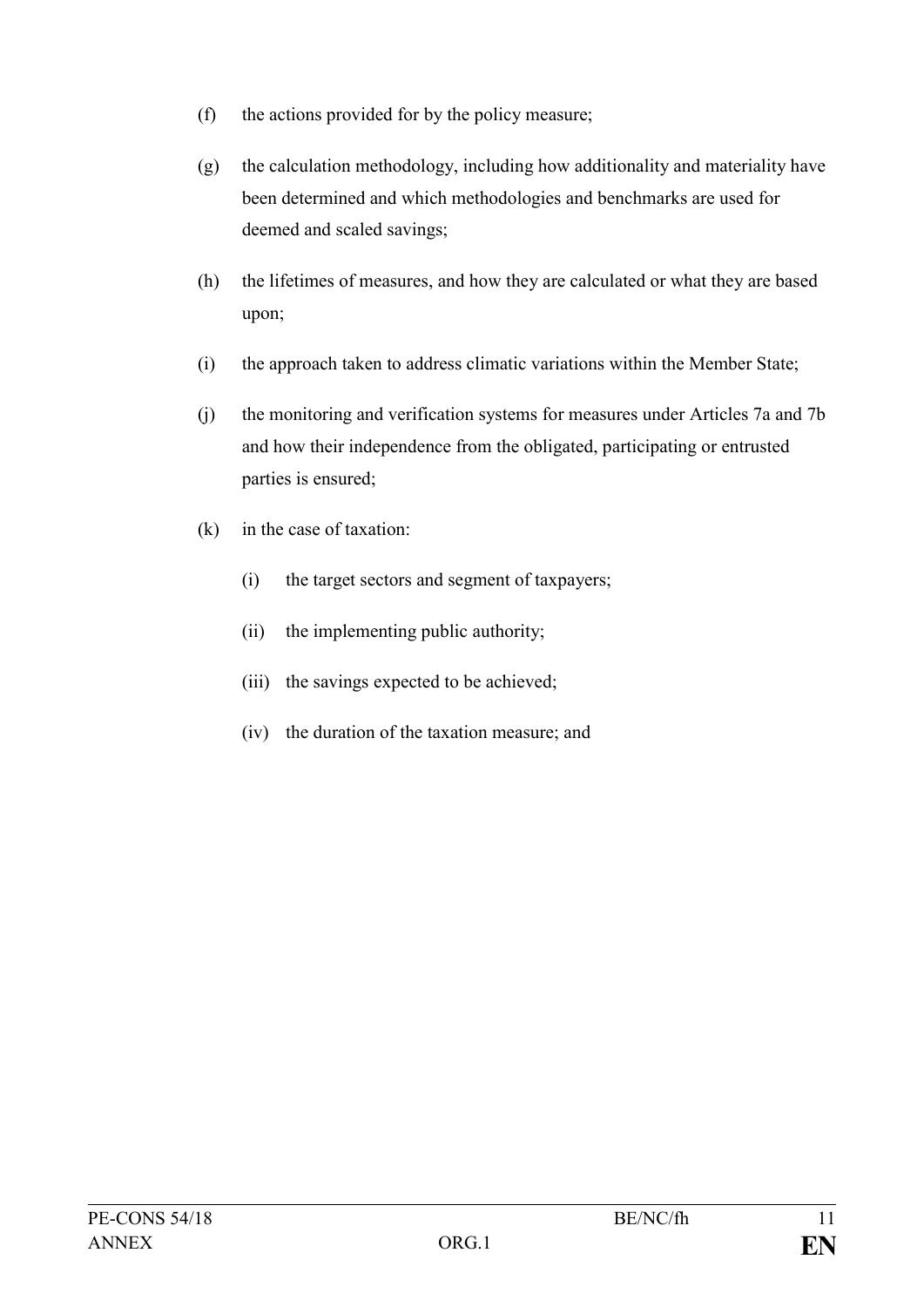(v) the calculation methodology, including the price elasticities used and how they have been established.

 $\frac{1}{2}$ 

**<sup>\*</sup>** Regulation (EC) No 443/2009 of the European Parliament and of the Council of 23 April 2009 setting emission performance standards for new passenger cars as part of the Community's integrated approach to reduce  $CO<sub>2</sub>$  emissions from light-duty vehicles (OJ L 140, 5.6.2009, p.1).

**<sup>\*\*</sup>** Regulation (EU) No 510/2011 of the European Parliament and of the Council of 11 May 2011 setting emission performance standards for new light commercial vehicles as part of the Union's integrated approach to reduce  $CO<sub>2</sub>$  emissions from light-duty vehicles (OJ L 145, 31.5.2011, p.1).

**<sup>\*\*\*</sup>** Council Directive 2003/96/EC of 27 October 2003 restructuring the Community framework for the taxation of energy products and electricity (OJ L 283, 31.10.2003, p. 51).

**<sup>\*\*\*\*</sup>** Council Directive 2006/112/EC of 28 November 2006 on the common system of value added tax (OJ L 347, 11.12.2006, p. 1).';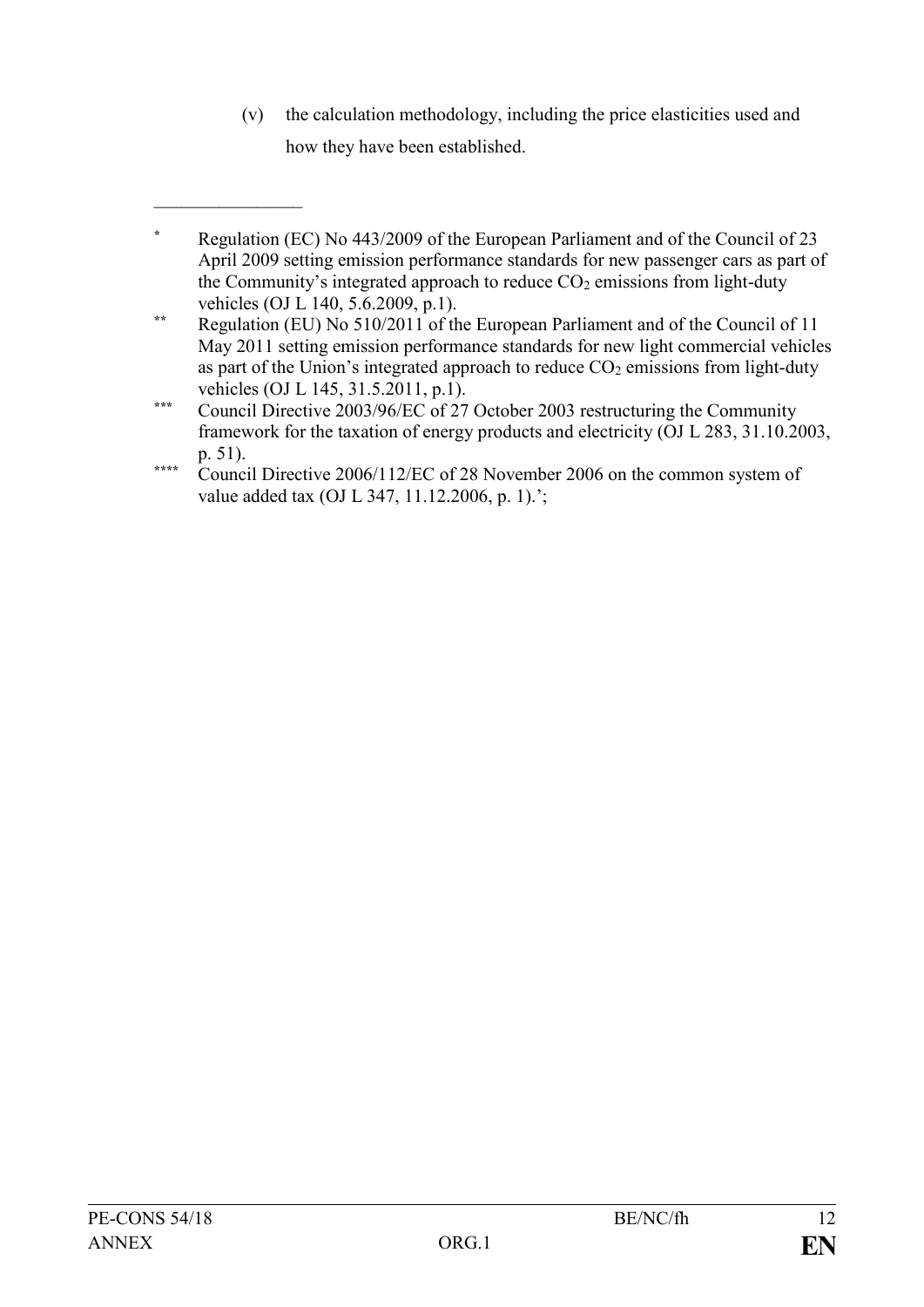(3) in Annex VII, the title is replaced by the following:

'Minimum requirements for billing and billing information based on actual consumption of electricity and gas';

(4) the following Annex is inserted:

*'*ANNEX VIIa

Minimum requirements for billing and consumption information for heating, cooling and domestic hot water

1. Billing based on actual consumption or heat cost allocator readings

In order to enable final users to regulate their own energy consumption, billing shall take place on the basis of actual consumption or heat cost allocator readings at least once per year.

2. Minimum frequency of billing or consumption information

From  $\ldots$  [22 months after the date of entry into force of this amending Directive], where remotely readable meters or heat cost allocators have been installed, billing or consumption information based on actual consumption or heat cost allocator readings shall be provided to final users at least quarterly upon request or where final customers have opted to receive electronic billing, or else twice a year.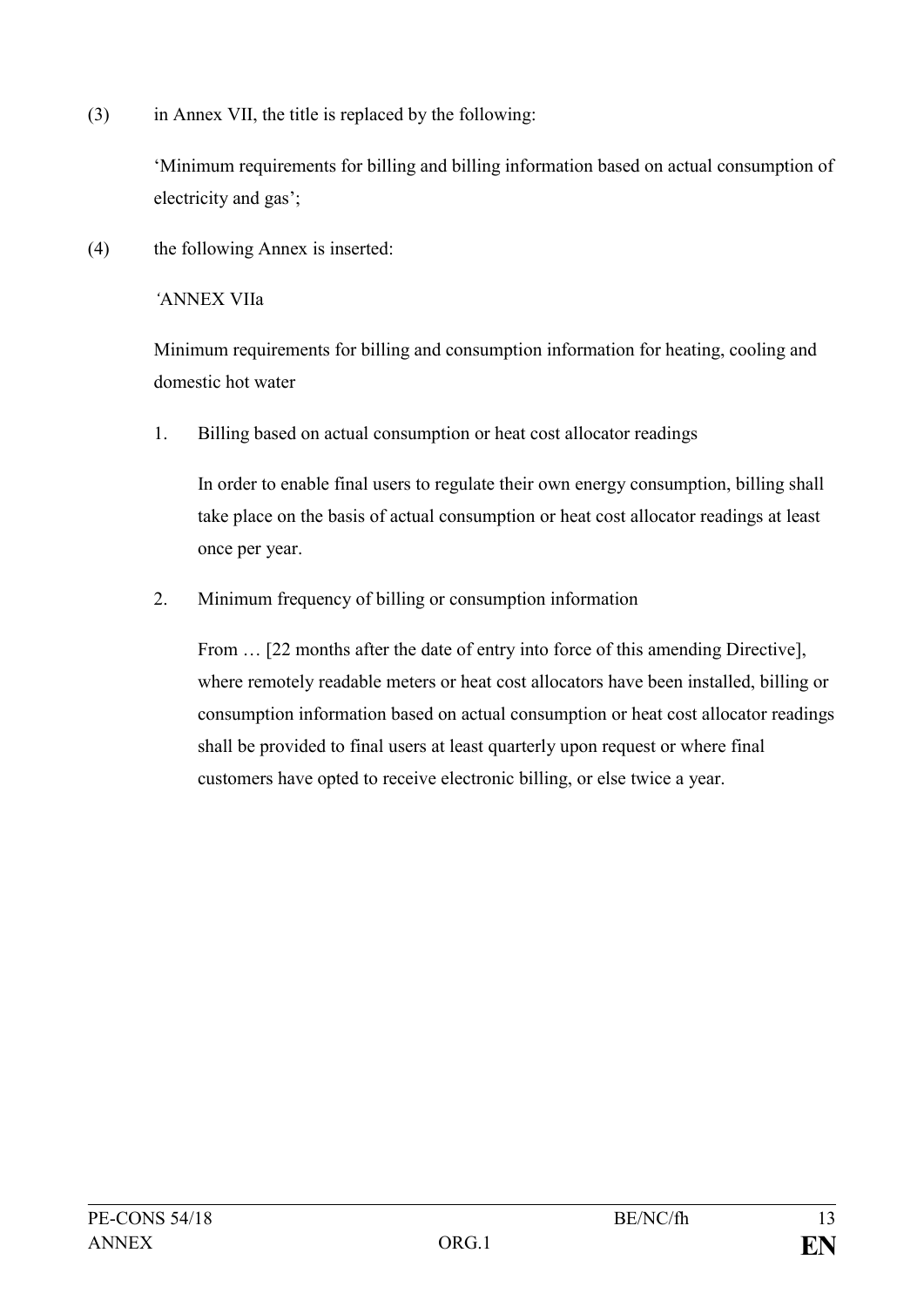From 1 January 2022, where remotely readable meters or heat cost allocators have been installed, billing or consumption information based on actual consumption or heat cost allocator readings shall be provided to final users at least monthly. It may also be made available via the internet and be updated as frequently as allowed by the measurement devices and systems used. Heating and cooling may be exempted from that requirement outside the heating/cooling seasons.

3. Minimum information contained in the bill

Member States shall ensure that the following information is made available to final users in clear and comprehensible terms in or with their bills where those are based on actual consumption or heat cost allocator readings:

- (a) current actual prices and actual consumption of energy or total heat cost and heat cost allocator readings;
- (b) information about the fuel mix used and the related annual greenhouse gas emissions, including for final users supplied by district heating or district cooling, and a description of the different taxes, levies and tariffs applied. Member States may limit the scope of the requirement to provide information about greenhouse gas emissions to include only supplies from district heating systems with a total rated thermal input exceeding 20 MW;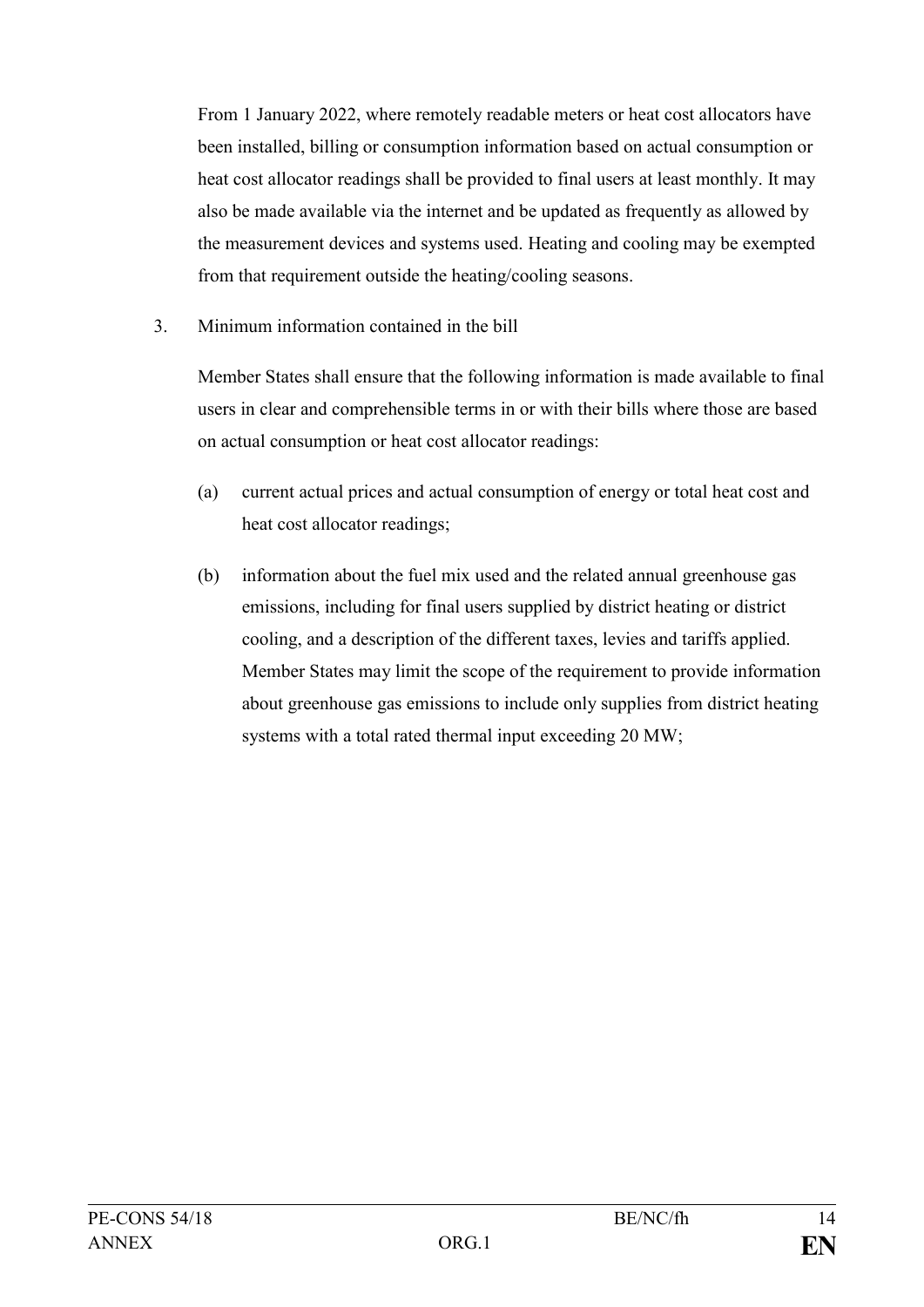- (c) comparisons of the final users current energy consumption with consumption for the same period in the previous year, in graphic form, climate corrected for heating and cooling;
- (d) contact information for final customers' organisations, energy agencies or similar bodies, including website addresses, from which information on available energy efficiency improvement measures, comparative end-user profiles and objective technical specifications for energy-using equipment may be obtained;
- (e) information about related complaints procedures, ombudsman services or alternative dispute resolution mechanisms, as applicable in the Member States;
- (f) comparisons with an average normalised or benchmarked final user in the same user category. In the case of electronic bills, such comparisons may instead be made available online and signposted to within the bills.

Bills that are not based on actual consumption or heat cost allocator readings shall contain a clear and comprehensible explanation of how the amount set out in the bill was calculated, and at least the information referred to in points (d) and (e).';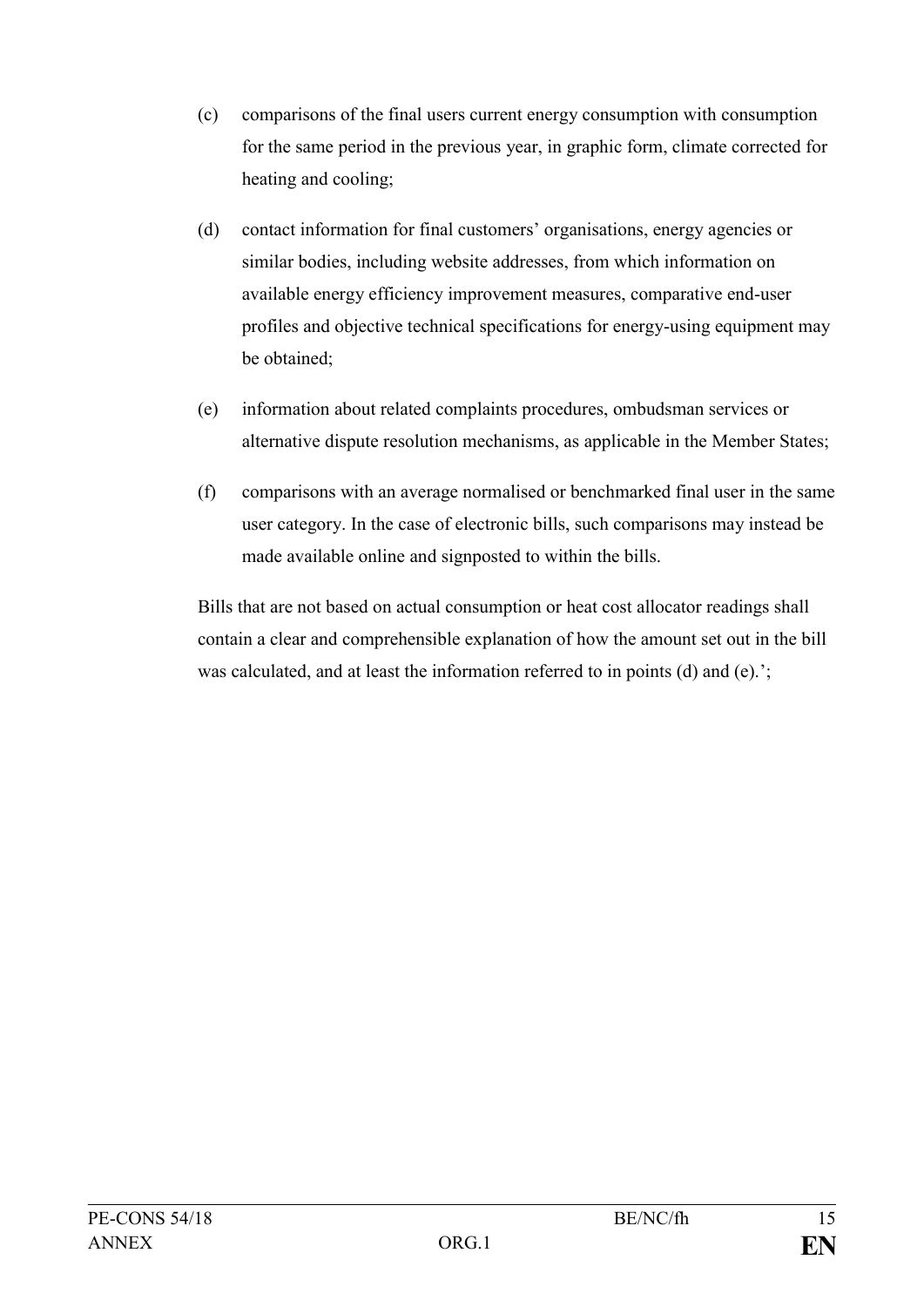- (5) in Annex IX, point (g) of the fourth paragraph of Part 1 is replaced by the following:
	- '(g) Economic analysis: Inventory of effects

The economic analyses shall take into account all relevant economic effects.

Member States may assess, and take into account in their decision-making, costs and energy savings from the increased flexibility in energy supply and from a more optimal operation of the electricity networks, including avoided costs and savings from reduced infrastructure investment, in the analysed scenarios.

The costs and benefits referred to in the first paragraph shall include at least the following:

- (i) Benefits
	- Value of output to the consumer (heat and electricity)
	- External benefits such as environmental, greenhouse gas emissions and health and safety benefits, to the extent possible
	- Labour market effects, energy security and competitiveness, to the extent possible;